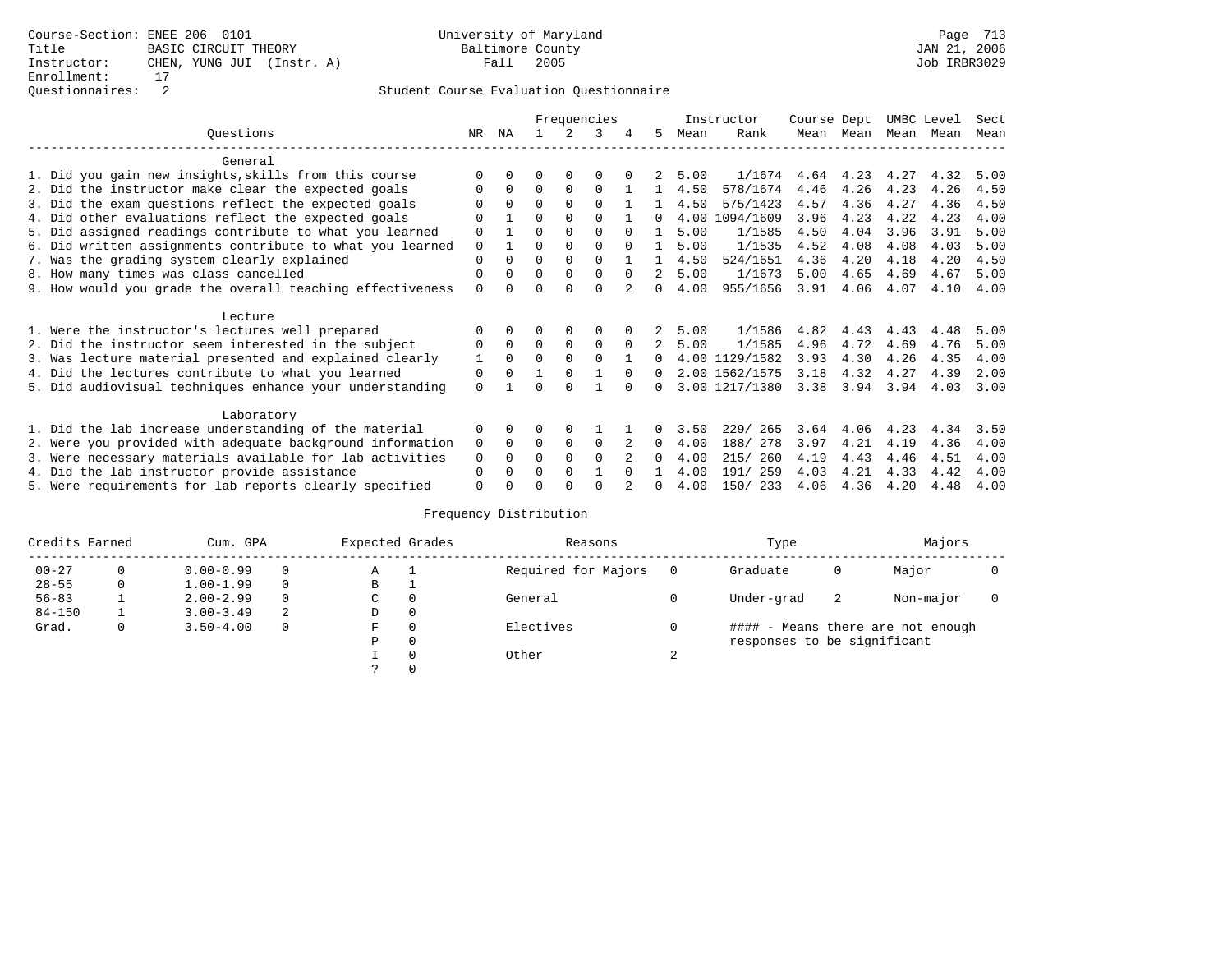|                                                           |          |          |              |              | Frequencies  |        |    |      | Instructor  | Course Dept |           |      | UMBC Level | Sect |
|-----------------------------------------------------------|----------|----------|--------------|--------------|--------------|--------|----|------|-------------|-------------|-----------|------|------------|------|
| Ouestions                                                 | NR       | ΝA       |              |              |              | 4      | 5. | Mean | Rank        | Mean        | Mean      | Mean | Mean       | Mean |
| General                                                   |          |          |              |              |              |        |    |      |             |             |           |      |            |      |
| 1. Did you gain new insights, skills from this course     |          |          |              | $\Omega$     |              |        |    | 5.00 | 1/1674      |             | 4.64 4.23 | 4.27 | 4.32       | 5.00 |
| 2. Did the instructor make clear the expected goals       | 0        | $\Omega$ | 0            |              |              |        |    | 4.50 | 578/1674    | 4.46        | 4.26      | 4.23 | 4.26       | 4.50 |
| 3. Did the exam questions reflect the expected goals      |          | $\Omega$ | <sup>n</sup> |              |              |        |    | 4.50 | 575/1423    | 4.57        | 4.36      | 4.27 | 4.36       | 4.50 |
| 4. Did other evaluations reflect the expected goals       | 0        |          | <sup>n</sup> |              |              |        |    | 4.00 | 1094/1609   | 3.96        | 4.23      | 4.22 | 4.23       | 4.00 |
| 5. Did assigned readings contribute to what you learned   | $\Omega$ |          | 0            | $\Omega$     | <sup>0</sup> |        |    | 5.00 | 1/1585      | 4.50        | 4.04      | 3.96 | 3.91       | 5.00 |
| 6. Did written assignments contribute to what you learned | $\Omega$ |          |              |              |              |        |    | 5.00 | 1/1535      | 4.52        | 4.08      | 4.08 | 4.03       | 5.00 |
| 7. Was the grading system clearly explained               | $\Omega$ |          | <sup>n</sup> |              |              |        |    | 4.50 | 524/1651    | 4.36        | 4.20      | 4.18 | 4.20       | 4.50 |
| 8. How many times was class cancelled                     | $\Omega$ | $\cap$   | $\Omega$     | $\Omega$     | $\cap$       | $\cap$ |    | 5.00 | 1/1673      | 5.00        | 4.65      | 4.69 | 4.67       | 5.00 |
| 9. How would you grade the overall teaching effectiveness |          |          |              |              |              |        |    | 4.00 | 955/1656    | 3.91        | 4.06      | 4.07 | 4.10       | 4.00 |
| Laboratory                                                |          |          |              |              |              |        |    |      |             |             |           |      |            |      |
| 1. Did the lab increase understanding of the material     | 0        |          |              |              |              |        |    | 3.50 | 229/<br>265 | 3.64        | 4.06      | 4.23 | 4.34       | 3.50 |
| 2. Were you provided with adequate background information | $\Omega$ |          |              |              |              |        |    | 4.00 | 278<br>188/ | 3.97        | 4.21      | 4.19 | 4.36       | 4.00 |
| 3. Were necessary materials available for lab activities  | 0        |          |              |              |              |        | 0  | 4.00 | 260<br>215/ | 4.19        | 4.43      | 4.46 | 4.51       | 4.00 |
| 4. Did the lab instructor provide assistance              | $\Omega$ | $\cap$   | <sup>n</sup> | <sup>n</sup> |              |        |    | 4.00 | 259<br>191/ | 4.03        | 4.21      | 4.33 | 4.42       | 4.00 |
| 5. Were requirements for lab reports clearly specified    | $\Omega$ |          |              |              |              |        | 0. | 4.00 | 150/ 233    | 4.06        | 4.36      | 4.20 | 4.48       | 4.00 |

| Credits Earned | Cum. GPA      |          | Expected Grades |   | Reasons             |   | Type                        |    | Majors                            |  |
|----------------|---------------|----------|-----------------|---|---------------------|---|-----------------------------|----|-----------------------------------|--|
| $00 - 27$      | $0.00 - 0.99$ | $\Omega$ | А               |   | Required for Majors |   | Graduate                    | U  | Major                             |  |
| $28 - 55$      | $1.00 - 1.99$ | $\Omega$ | В               |   |                     |   |                             |    |                                   |  |
| $56 - 83$      | $2.00 - 2.99$ | $\Omega$ | C               |   | General             |   | Under-grad                  | -2 | Non-major                         |  |
| $84 - 150$     | $3.00 - 3.49$ | -2       | D               | 0 |                     |   |                             |    |                                   |  |
| Grad.          | $3.50 - 4.00$ | $\Omega$ |                 |   | Electives           |   |                             |    | #### - Means there are not enough |  |
|                |               |          | D               |   |                     |   | responses to be significant |    |                                   |  |
|                |               |          |                 |   | Other               | ∠ |                             |    |                                   |  |
|                |               |          |                 |   |                     |   |                             |    |                                   |  |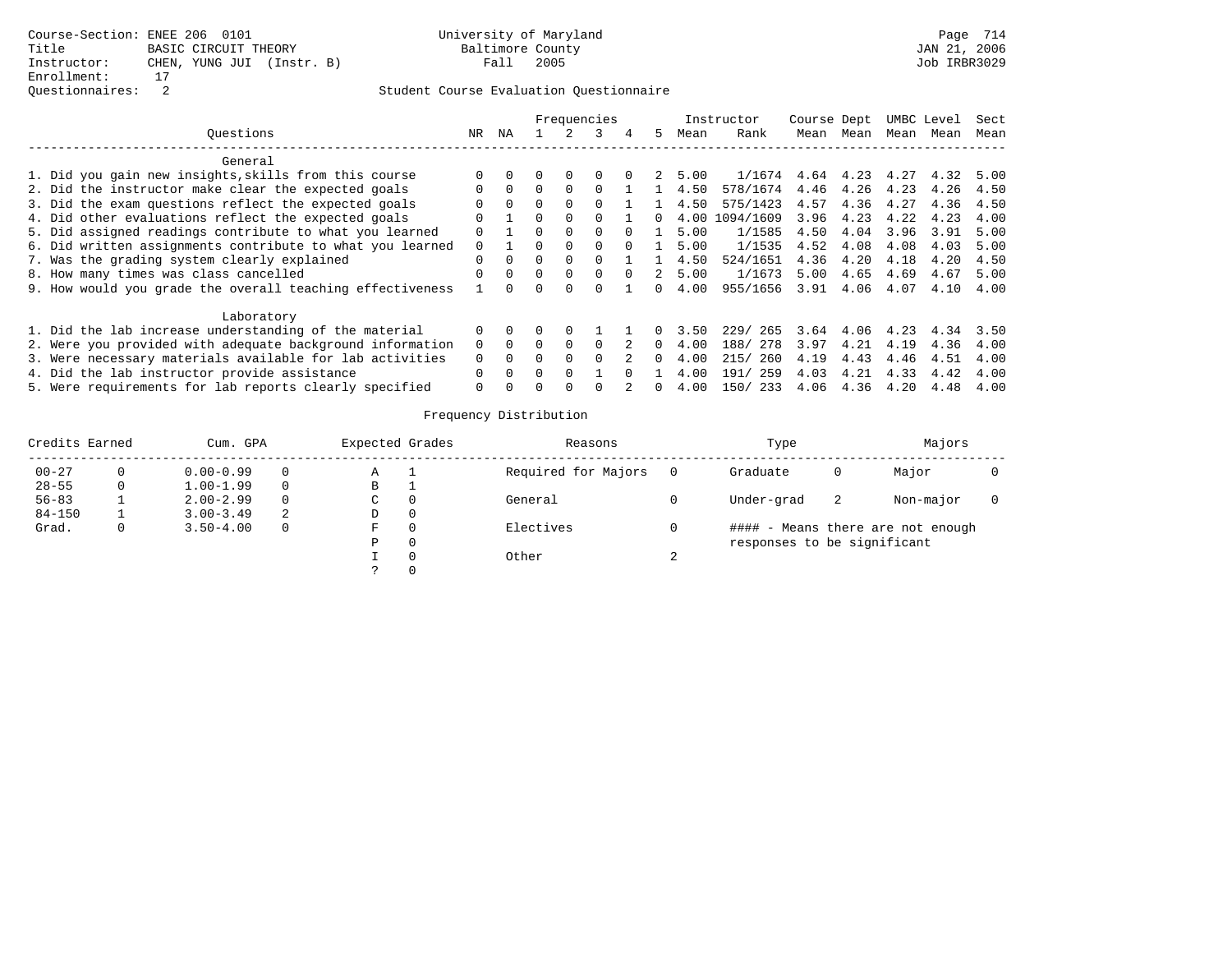|                                                           |              |                |          |                | Frequencies    |   |    |      | Instructor     | Course Dept |      | UMBC Level |      | Sect |
|-----------------------------------------------------------|--------------|----------------|----------|----------------|----------------|---|----|------|----------------|-------------|------|------------|------|------|
| Ouestions                                                 | NR.          | ΝA             |          |                | 3              | 4 | 5  | Mean | Rank           | Mean        | Mean | Mean Mean  |      | Mean |
| General                                                   |              |                |          |                |                |   |    |      |                |             |      |            |      |      |
| 1. Did you gain new insights, skills from this course     |              |                |          |                |                |   |    |      | 3.93 1296/1674 | 4.64        | 4.23 | 4.27       | 4.32 | 3.93 |
| 2. Did the instructor make clear the expected goals       |              | $\Omega$       | 0        | $\Omega$       |                |   | 6  | 4.38 | 763/1674       | 4.46        | 4.26 | 4.23       | 4.26 | 4.38 |
| 3. Did the exam questions reflect the expected goals      |              | 0              | U        | <sup>0</sup>   | U              |   | 10 | 4.71 | 310/1423       | 4.57        | 4.36 | 4.27       | 4.36 | 4.71 |
| 4. Did other evaluations reflect the expected goals       |              | 5              | 0        | $\Omega$       | $\mathfrak{D}$ |   |    |      | 3.88 1242/1609 | 3.96        | 4.23 | 4.22       | 4.23 | 3.88 |
| 5. Did assigned readings contribute to what you learned   | 0            | $\overline{a}$ | 0        | $\overline{2}$ | 5              |   |    |      | 3.50 1223/1585 | 4.50        | 4.04 | 3.96       | 3.91 | 3.50 |
| 6. Did written assignments contribute to what you learned | 0            | 5              |          |                |                | 4 |    |      | 3.56 1267/1535 | 4.52        | 4.08 | 4.08       | 4.03 | 3.56 |
| 7. Was the grading system clearly explained               | 0            | 0              |          | $\Omega$       | 4              |   | 8  |      | 4.07 1050/1651 | 4.36        | 4.20 | 4.18       | 4.20 | 4.07 |
| 8. How many times was class cancelled                     | O            | 0              | U        | $\Omega$       | O              |   | 14 | 5.00 | 1/1673         | 5.00        | 4.65 | 4.69       | 4.67 | 5.00 |
| 9. How would you grade the overall teaching effectiveness | 3            | 0              | U        | <sup>0</sup>   | 4              |   |    |      | 3.73 1260/1656 | 3.91        | 4.06 | 4.07       | 4.10 | 3.73 |
| Lecture                                                   |              |                |          |                |                |   |    |      |                |             |      |            |      |      |
| 1. Were the instructor's lectures well prepared           | 0            | $\Omega$       | 0        | $\Omega$       |                |   |    | 4.64 | 693/1586       | 4.82        | 4.43 | 4.43       | 4.48 | 4.64 |
| 2. Did the instructor seem interested in the subject      | 0            | $\Omega$       | $\Omega$ | $\Omega$       | $\Omega$       |   | 13 | 4.93 | 453/1585       | 4.96        | 4.72 | 4.69       | 4.76 | 4.93 |
| 3. Was lecture material presented and explained clearly   | 0            | $\Omega$       | 0        | $\Omega$       | 6              | 4 | 4  |      | 3.86 1244/1582 | 3.93        | 4.30 | 4.26       | 4.35 | 3.86 |
| 4. Did the lectures contribute to what you learned        | 0            | $\Omega$       | U        | $\Omega$       | 2              | 5 |    | 4.36 | 867/1575       | 3.18        | 4.32 | 4.27       | 4.39 | 4.36 |
| 5. Did audiovisual techniques enhance your understanding  | $\mathbf{1}$ |                |          |                |                |   | 5  | 3.75 | 902/1380       | 3.38        | 3.94 | 3.94       | 4.03 | 3.75 |
| Laboratory                                                |              |                |          |                |                |   |    |      |                |             |      |            |      |      |
| 1. Did the lab increase understanding of the material     | 2            | $\Omega$       |          |                |                |   | 4  | 3.92 | 198/ 265       | 3.64        | 4.06 | 4.23       | 4.34 | 3.92 |
| 2. Were you provided with adequate background information | 2            | $\Omega$       | 0        |                |                | 4 | 4  | 3.92 | 206/278        | 3.97        | 4.21 | 4.19       | 4.36 | 3.92 |
| 3. Were necessary materials available for lab activities  | 2            | 0              | U        | $\Omega$       |                |   | q  | 4.58 | 260<br>122/    | 4.19        | 4.43 | 4.46       | 4.51 | 4.58 |
| 4. Did the lab instructor provide assistance              | 3            | 0              | U        |                |                |   |    | 4.09 | 185/<br>259    | 4.03        | 4.21 | 4.33       | 4.42 | 4.09 |
| 5. Were requirements for lab reports clearly specified    | 2            |                |          |                |                |   |    | 4.17 | 130/233        | 4.06        | 4.36 | 4.20       | 4.48 | 4.17 |

| Credits Earned |   | Cum. GPA      |   | Expected Grades |          | Reasons             |    | Type                        |    | Majors                            |  |
|----------------|---|---------------|---|-----------------|----------|---------------------|----|-----------------------------|----|-----------------------------------|--|
| $00 - 27$      |   | $0.00 - 0.99$ |   | Α               | $\Omega$ | Required for Majors |    | Graduate                    | 0  | Major                             |  |
| $28 - 55$      |   | $1.00 - 1.99$ |   | B               |          |                     |    |                             |    |                                   |  |
| $56 - 83$      |   | $2.00 - 2.99$ | 2 | C               | 4        | General             |    | Under-grad                  | 14 | Non-major                         |  |
| $84 - 150$     | 2 | $3.00 - 3.49$ | 4 | D               | $\Omega$ |                     |    |                             |    |                                   |  |
| Grad.          | 0 | $3.50 - 4.00$ |   | F               |          | Electives           |    |                             |    | #### - Means there are not enough |  |
|                |   |               |   | Ρ               | $\Omega$ |                     |    | responses to be significant |    |                                   |  |
|                |   |               |   |                 | $\Omega$ | Other               | 14 |                             |    |                                   |  |
|                |   |               |   | $\mathcal{P}$   | ь        |                     |    |                             |    |                                   |  |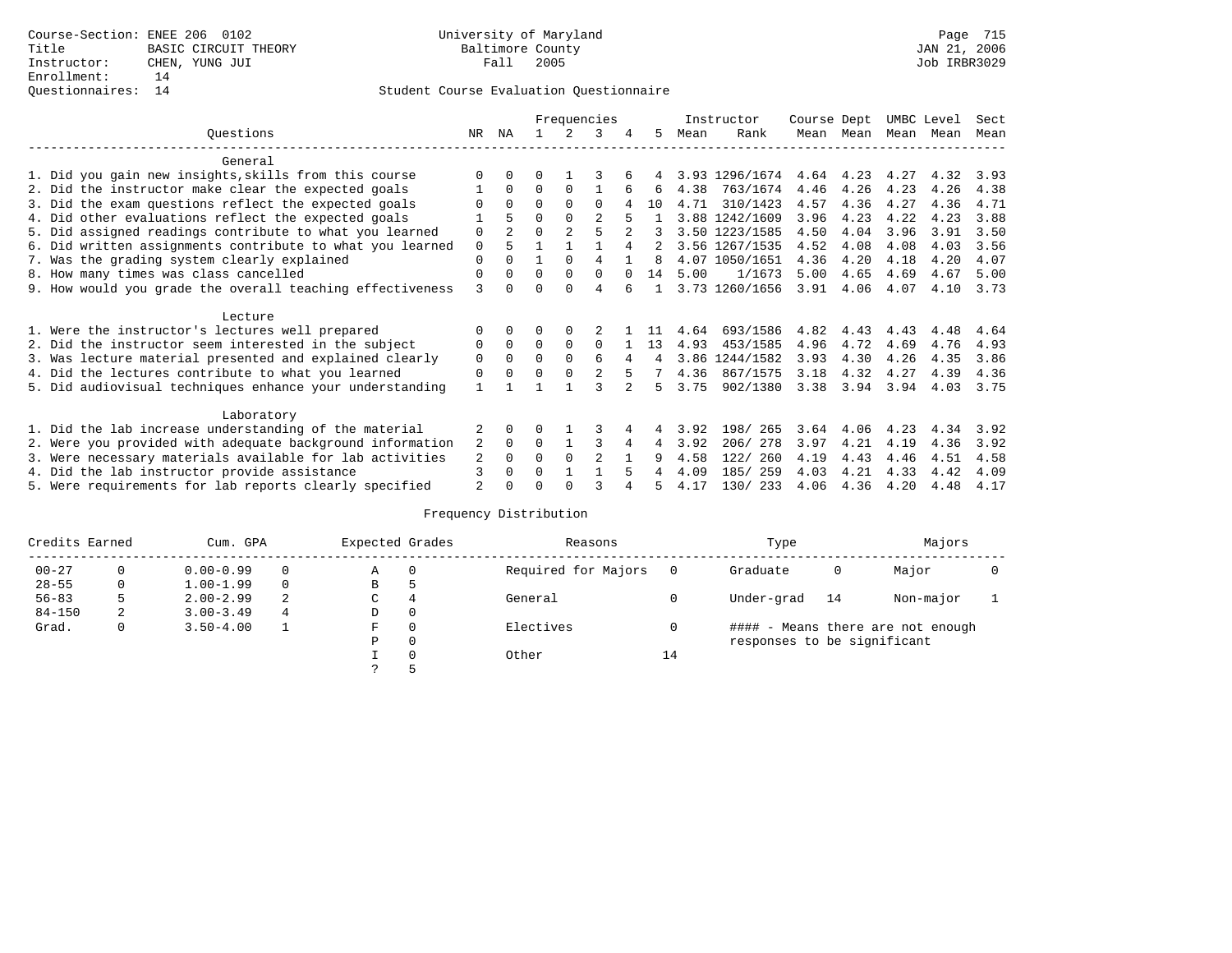### Questionnaires: 4 Student Course Evaluation Questionnaire

| Frequencies                                                        |                |             |              |              |                |                   | Instructor       | Course Dept UMBC Level |                |      |      | Sect         |                     |      |
|--------------------------------------------------------------------|----------------|-------------|--------------|--------------|----------------|-------------------|------------------|------------------------|----------------|------|------|--------------|---------------------|------|
| Ouestions                                                          |                | NR NA       | 1            | 2            | 3              | 4                 | 5                | Mean                   | Rank           |      |      |              | Mean Mean Mean Mean | Mean |
|                                                                    |                |             |              |              |                |                   |                  |                        |                |      |      |              |                     |      |
| General                                                            |                |             |              |              |                |                   |                  |                        |                |      |      |              |                     |      |
| 1. Did you gain new insights, skills from this course              | $\mathbf 0$    | 0           | 1            | 1            | $\mathbf 0$    | 1                 | 1                |                        | 3.00 1628/1674 | 3.35 | 4.23 | 4.27         | 4.26                | 3.00 |
| 2. Did the instructor make clear the expected goals                | $\mathbf 0$    | $\mathbf 0$ | $\mathbf 0$  | $\mathbf 0$  | $\overline{2}$ | $\mathbf 0$       | 2                |                        | 4.00 1146/1674 | 3.93 | 4.26 | 4.23         | 4.21                | 4.00 |
| 3. Did the exam questions reflect the expected goals               | 0              | 0           | $\mathbf{0}$ | $\mathbf 0$  | 0              | 2                 | 2                | 4.50                   | 575/1423       | 3.91 | 4.36 | 4.27         | 4.27                | 4.50 |
| 4. Did other evaluations reflect the expected goals                | $\mathbf 0$    | 1           | $\mathbf{0}$ | $\mathbf 0$  | $\mathbf{0}$   | 2                 | $\mathbf{1}$     | 4.33                   | 743/1609       | 3.99 | 4.23 | 4.22         | 4.27                | 4.33 |
| 5. Did assigned readings contribute to what you learned            | 0              | $\mathbf 0$ | 2            | $\mathbf{1}$ | $\mathbf{0}$   | $\mathbf 0$       | 1                |                        | 2.25 1565/1585 | 3.06 | 4.04 | 3.96         | 3.95                | 2.25 |
| 6. Did written assignments contribute to what you learned          | 0              | 1           | $\mathbf{1}$ | $\mathbf 0$  | $\mathbf{1}$   | $\Omega$          | $\mathbf{1}$     |                        | 3.00 1435/1535 | 3.37 | 4.08 | 4.08         | 4.15                | 3.00 |
| 7. Was the grading system clearly explained                        | $\mathbf 0$    | $\mathbf 0$ | $\mathbf{0}$ | $\mathbf 0$  | $\mathbf{1}$   | 2                 | $\mathbf{1}$     |                        | 4.00 1097/1651 | 3.95 | 4.20 | 4.18         | 4.16                | 4.00 |
| 8. How many times was class cancelled                              | $\mathbf 0$    | $\mathbf 0$ | $\mathbf{0}$ | $\mathbf 0$  | $\mathbf 0$    | $\mathbf{1}$      | 3                | 4.75                   | 958/1673       | 4.81 | 4.65 | 4.69         | 4.68                | 4.75 |
| 9. How would you grade the overall teaching effectiveness          | $\mathbf 0$    | $\Omega$    | $\Omega$     | $\Omega$     | 3              | $\mathbf{1}$      | $\Omega$         |                        | 3.25 1474/1656 | 3.22 | 4.06 | 4.07         | 4.07                | 3.29 |
|                                                                    |                |             |              |              |                |                   |                  |                        |                |      |      |              |                     |      |
| Lecture<br>1. Were the instructor's lectures well prepared         | $\mathbf 0$    | 0           | $\mathbf 0$  | $\mathbf 0$  | 0              | 0                 | 4                | 5.00                   | 1/1586         | 4.53 | 4.43 | 4.43         | 4.42                | 4.33 |
| 2. Did the instructor seem interested in the subject               | $\mathbf 0$    | $\mathbf 0$ | $\mathbf 0$  | $\mathsf 0$  | $\mathsf 0$    | 0                 | 4                | 5.00                   | 1/1585         | 4.60 | 4.72 | 4.69         | 4.66                | 4.33 |
| 3. Was lecture material presented and explained clearly            | 1              | 0           | 0            | 0            | 0              | 1                 | 2                | 4.67                   | 438/1582       | 3.77 | 4.30 | 4.26         | 4.26                | 3.58 |
| 4. Did the lectures contribute to what you learned                 | $\mathbf 0$    | $\mathbf 0$ | $\mathbf{0}$ | $\mathbf 0$  | 1              | 2                 | $\mathbf{1}$     |                        | 4.00 1138/1575 | 3.55 | 4.32 | 4.27         | 4.25                | 3.25 |
| 5. Did audiovisual techniques enhance your understanding           | $\mathbf 0$    | $\Omega$    | $\Omega$     | $\Omega$     | $\mathbf{1}$   | $\overline{a}$    | $\mathbf{1}$     | 4.00                   | 666/1380       | 3.86 | 3.94 | 3.94         | 4.01                | 3.83 |
|                                                                    |                |             |              |              |                |                   |                  |                        |                |      |      |              |                     |      |
| Discussion                                                         |                |             |              |              |                |                   |                  |                        |                |      |      |              |                     |      |
| 1. Did class discussions contribute to what you learned            | 3              | 0           | $\mathbf 0$  | $\mathbf 0$  | 0              | 1                 | 0                | 4.00                   | 810/1520       | 3.58 | 4.14 | 4.01         | 4.09                | 4.00 |
| 2. Were all students actively encouraged to participate            | 3              | $\mathbf 0$ | $\mathbf 0$  | $\mathbf 0$  | $\mathbf{0}$   | 1                 | $\Omega$         |                        | 4.00 1024/1515 | 3.80 | 4.37 | 4.24         | 4.32                | 4.00 |
| 3. Did the instructor encourage fair and open discussion           | 3              | 0           | $\mathbf{0}$ | $\mathbf{1}$ | $\mathbf{0}$   | $\mathbf 0$       | $\Omega$         |                        | 2.00 1495/1511 | 2.85 | 4.37 | 4.27         | 4.34                | 2.00 |
| 4. Were special techniques successful                              | 3              | $\Omega$    | $\Omega$     | $\Omega$     | $\Omega$       | $\mathbf{1}$      | $\Omega$         | 4.00                   | 474/994        | 3.40 | 3.97 | 3.94         | 3.96                | 4.00 |
|                                                                    |                |             |              |              |                |                   |                  |                        |                |      |      |              |                     |      |
| Laboratory                                                         |                |             |              |              |                |                   |                  |                        |                |      |      |              |                     |      |
| 1. Did the lab increase understanding of the material              | 0              | 0           | $\mathbf 0$  | 2            | 0              | 1                 | 1                | 3.25                   | 252/ 265       | 3.17 | 4.06 | 4.23         | 4.26                | 3.25 |
| 2. Were you provided with adequate background information          | $\mathbf 0$    | 0           | $\mathbf 0$  | $\mathbf 0$  | 2              | $\Omega$          | 2                | 4.00                   | 188/ 278       | 3.57 | 4.21 | 4.19         | 4.24                | 4.00 |
| 3. Were necessary materials available for lab activities           | 0              | $\mathbf 0$ | $\mathbf 0$  | $\mathsf 0$  | 2              | $\Omega$          | 2                | 4.00                   | 215/ 260       | 4.04 | 4.43 | 4.46         | 4.49                | 4.00 |
| 4. Did the lab instructor provide assistance                       | $\mathbf 0$    | $\mathbf 0$ | $\mathbf{1}$ | $\mathbf{1}$ | $\mathbf 0$    | $\mathbf{1}$      | $\mathbf{1}$     | 3.00                   | 251/ 259       | 3.33 | 4.21 | 4.33         | 4.33                | 3.00 |
| 5. Were requirements for lab reports clearly specified             | $\mathsf 0$    | $\mathbf 0$ | $\Omega$     | $\Omega$     | $\mathbf{0}$   | $\mathbf 1$       | 3                | 4.75                   | 41/ 233        | 4.05 | 4.36 | 4.20         | 4.18                | 4.75 |
|                                                                    |                |             |              |              |                |                   |                  |                        |                |      |      |              |                     |      |
| Seminar<br>1. Were assigned topics relevant to the announced theme | 3              | 0           | $\mathbf 0$  | $\mathsf 0$  | 1              |                   |                  | 3.00                   | 96/ 103        | 3.00 | 4.39 |              |                     | 3.00 |
| 2. Was the instructor available for individual attention           | 3              | $\mathbf 0$ | $\mathbf 0$  | $\mathsf 0$  | $\mathsf 0$    | 0<br>$\mathbf{1}$ | 0<br>$\mathbf 0$ | 4.00                   | 72/ 101        | 4.00 | 4.33 | 4.41<br>4.48 | 4.10<br>4.30        | 4.00 |
| 3. Did research projects contribute to what you learned            | 3              | 0           | $\mathbf 0$  | $\mathbf 0$  | 1              | $\mathbf 0$       | 0                | 3.00                   | 89/<br>95      | 3.00 | 4.15 | 4.31         | 3.91                | 3.00 |
| 4. Did presentations contribute to what you learned                | 3              | $\mathbf 0$ | $\mathbf{0}$ | $\mathbf 0$  | $\mathbf 0$    | 1                 | $\Omega$         | 4.00                   | 99<br>70/      | 4.00 | 4.36 | 4.39         | 4.29                | 4.00 |
| 5. Were criteria for grading made clear                            | 3              | $\Omega$    | $\Omega$     | $\mathbf{1}$ | $\mathbf 0$    | $\Omega$          | $\Omega$         | 2.00                   | 97<br>94/      | 2.00 | 3.76 | 4.14         | 3.48                | 2.00 |
|                                                                    |                |             |              |              |                |                   |                  |                        |                |      |      |              |                     |      |
| Field Work                                                         |                |             |              |              |                |                   |                  |                        |                |      |      |              |                     |      |
| 1. Did field experience contribute to what you learned             | 3              | 0           | 0            | $\mathbf 0$  | 1              | 0                 | 0                | 3.00                   | 60/<br>76      | 3.00 | 3.36 | 3.98         | 4.03                | 3.00 |
| 2. Did you clearly understand your evaluation criteria             | 3              | $\mathbf 0$ | $\mathbf 0$  | $\mathbf 0$  | $\mathbf{1}$   | $\mathbf 0$       | $\Omega$         | 3.00                   | 77<br>63/      | 2.88 | 3.65 | 3.93         | 3.70                | 3.00 |
| 3. Was the instructor available for consultation                   | 3              | $\mathbf 0$ | $\mathbf 0$  | $\mathbf 0$  | $\mathbf{1}$   | $\mathbf 0$       | $\Omega$         | 3.00                   | 53<br>50/      | 3.00 | 4.19 | 4.45         | 3.87                | 3.00 |
| 4. To what degree could you discuss your evaluations               | 3              | $\mathbf 0$ | $\mathbf 0$  | $\mathsf 0$  | $\,1\,$        | $\Omega$          | $\Omega$         | 3.00                   | 43/<br>48      | 3.00 | 3.86 | 4.12         | 3.67                | 3.00 |
| 5. Did conferences help you carry out field activities             | 3              | $\mathbf 0$ | $\mathbf{0}$ | $\mathbf{1}$ | $\mathbf{0}$   | $\mathbf 0$       | $\mathbf 0$      | 2.00                   | 47/<br>49      | 2.00 | 3.74 | 4.27         | 3.27                | 2.00 |
|                                                                    |                |             |              |              |                |                   |                  |                        |                |      |      |              |                     |      |
| Self Paced                                                         |                |             |              |              |                |                   |                  |                        |                |      |      |              |                     |      |
| 1. Did self-paced system contribute to what you learned            | 3              | 0           | $\mathbf 0$  | 1            | 0              | 0                 | 0                | 2.00                   | 60/<br>61      | 2.00 | 4.03 | 4.09         | 3.20                | 2.00 |
| 2. Did study questions make clear the expected goal                | 3              | $\Omega$    | $\mathbf 0$  | $\mathsf{O}$ | $\mathbf{1}$   | $\Omega$          | $\Omega$         | 3.00                   | 49/<br>52      | 3.00 | 4.21 | 4.26         | 3.50                | 3.00 |
| 3. Were your contacts with the instructor helpful                  | 3              | $\mathbf 0$ | $\mathsf 0$  | $\mathsf{O}$ | $\mathbf{1}$   | 0                 | $\mathbf 0$      | 3.00                   | 50<br>47/      | 3.00 | 4.23 | 4.44         | 3.82                | 3.00 |
| 4. Was the feedback/tutoring by proctors helpful                   | $\overline{3}$ | 0           | $\mathbf 0$  | $\mathbf{1}$ | $\mathbf 0$    | $\mathbf 0$       | $\Omega$         | 2.00                   | 34/<br>35      | 2.00 | 4.22 | 4.36         | 3.29                | 2.00 |
| 5. Were there enough proctors for all the students                 | 3              | $\Omega$    | $\Omega$     | $\Omega$     | $\Omega$       | 1                 | $\mathbf 0$      | 4.00                   | 31<br>20/      | 4.00 | 4.25 | 4.34         | 4.29                | 4.00 |
|                                                                    |                |             |              |              |                |                   |                  |                        |                |      |      |              |                     |      |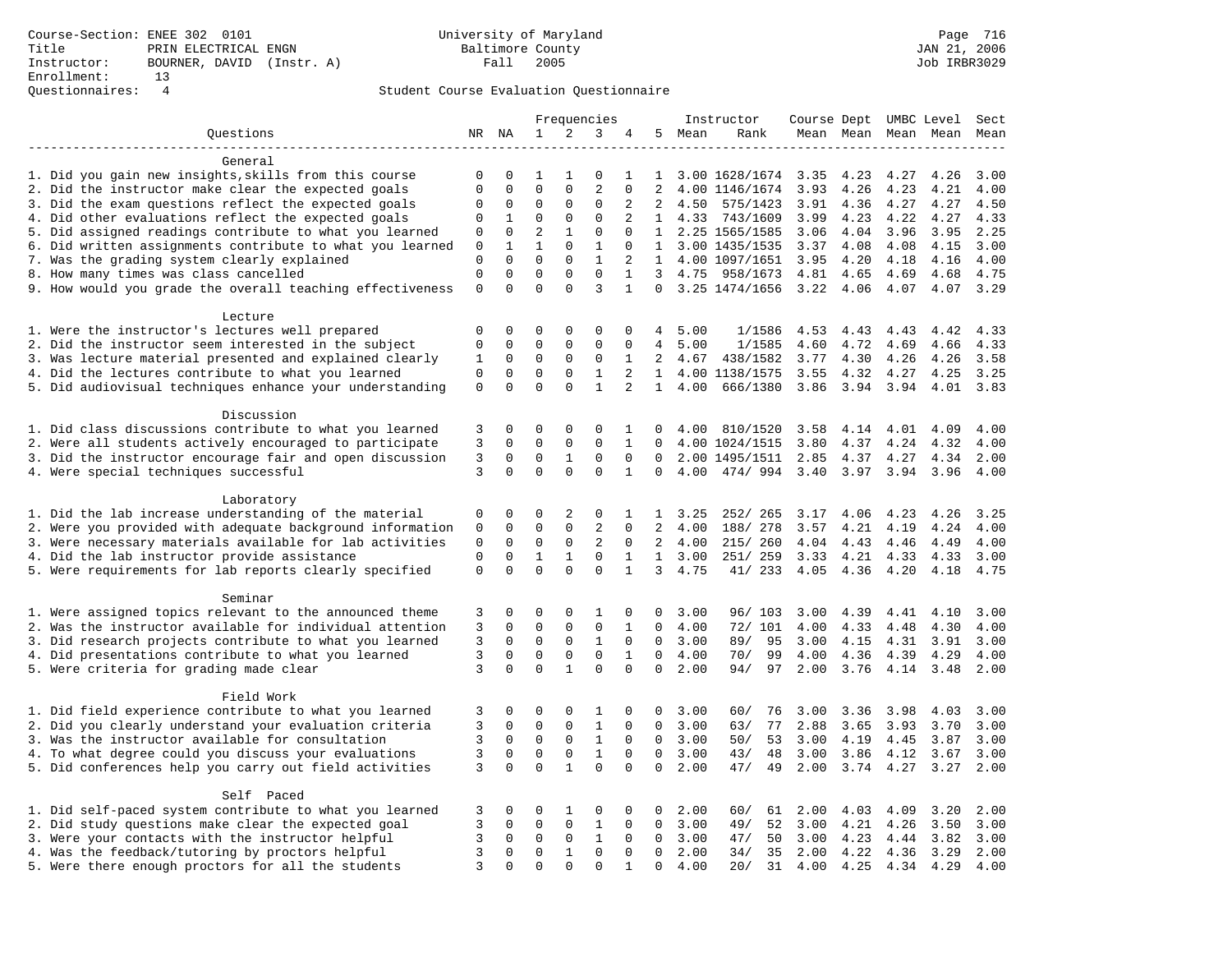| Course-Section: ENEE 302 0101 |                      |            | University of Maryland                  |      | Page 716     |  |
|-------------------------------|----------------------|------------|-----------------------------------------|------|--------------|--|
| Title                         | PRIN ELECTRICAL ENGN |            | Baltimore County                        |      | JAN 21, 2006 |  |
| Instructor:                   | BOURNER, DAVID       | (Instr. A) | Fall                                    | 2005 | Job IRBR3029 |  |
| Enrollment:                   |                      |            |                                         |      |              |  |
| Ouestionnaires:               |                      |            | Student Course Evaluation Questionnaire |      |              |  |

| Credits Earned | Cum. GPA      |          | Expected Grades |          | Reasons             | Type                        |   | Majors                            |  |
|----------------|---------------|----------|-----------------|----------|---------------------|-----------------------------|---|-----------------------------------|--|
| $00 - 27$      | $0.00 - 0.99$ | $\Omega$ | Α               |          | Required for Majors | Graduate                    | 0 | Major                             |  |
| $28 - 55$      | $1.00 - 1.99$ | $\Omega$ | B               | 3        |                     |                             |   |                                   |  |
| $56 - 83$      | $2.00 - 2.99$ |          | C               | $\Omega$ | General             | Under-grad                  | 4 | Non-major                         |  |
| $84 - 150$     | $3.00 - 3.49$ | 2        | D               | $\Omega$ |                     |                             |   |                                   |  |
| Grad.          | $3.50 - 4.00$ |          | F               | $\Omega$ | Electives           |                             |   | #### - Means there are not enough |  |
|                |               |          | Ρ               | 0        |                     | responses to be significant |   |                                   |  |
|                |               |          |                 | $\Omega$ | Other               |                             |   |                                   |  |
|                |               |          |                 | $\Omega$ |                     |                             |   |                                   |  |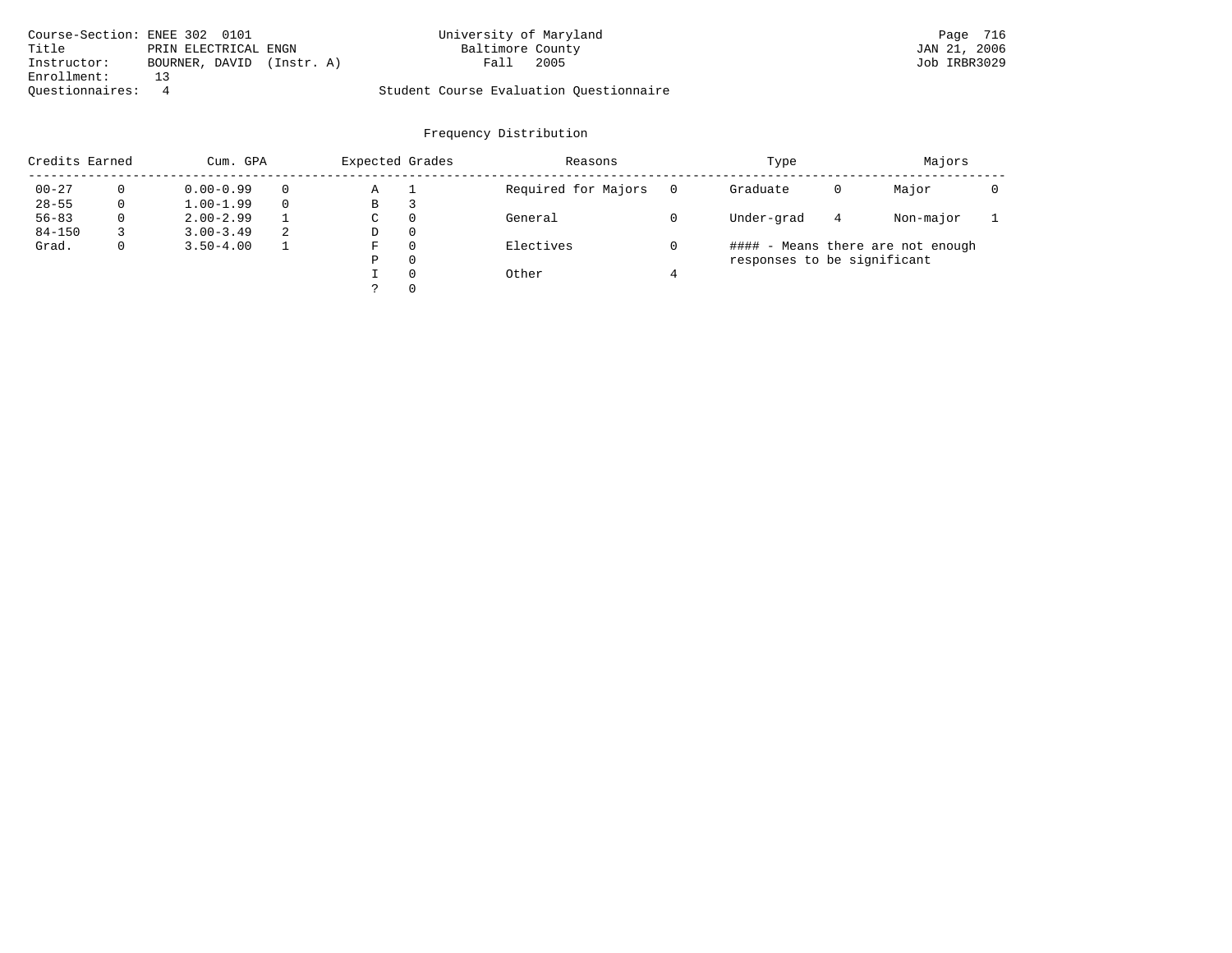|                                                                                                         | Frequencies    |                            |                  |                   |                   |                            | Instructor        | Course Dept UMBC Level |                                  |              |              | Sect         |                     |              |
|---------------------------------------------------------------------------------------------------------|----------------|----------------------------|------------------|-------------------|-------------------|----------------------------|-------------------|------------------------|----------------------------------|--------------|--------------|--------------|---------------------|--------------|
| Ouestions                                                                                               |                | NR NA                      | $\mathbf{1}$     | 2                 | 3                 | 4                          | 5                 | Mean                   | Rank                             |              |              |              | Mean Mean Mean Mean | Mean         |
|                                                                                                         |                |                            |                  |                   |                   |                            |                   |                        |                                  |              |              |              |                     |              |
| General                                                                                                 |                |                            |                  |                   |                   |                            |                   |                        |                                  |              |              |              |                     |              |
| 1. Did you gain new insights, skills from this course                                                   | 0              | 0                          | 1                | -1                | 0                 | 1                          | 1                 |                        | 3.00 1628/1674                   | 3.35         | 4.23         | 4.27         | 4.26                | 3.00         |
| 2. Did the instructor make clear the expected goals                                                     | $\mathbf 0$    | $\mathbf 0$                | $\mathbf 0$      | $\mathbf{0}$      | $\overline{c}$    | $\Omega$                   | 2                 |                        | 4.00 1146/1674                   | 3.93         | 4.26         | 4.23         | 4.21                | 4.00         |
| 3. Did the exam questions reflect the expected goals                                                    | 0              | 0                          | 0                | $\mathbf 0$       | 0                 | 2                          | 2                 | 4.50                   | 575/1423                         | 3.91         | 4.36         | 4.27         | 4.27                | 4.50         |
| 4. Did other evaluations reflect the expected goals                                                     | 0              | 1                          | 0                | $\mathbf 0$       | $\mathbf 0$       | 2                          | $\mathbf{1}$      | 4.33                   | 743/1609                         | 3.99         | 4.23         | 4.22         | 4.27                | 4.33         |
| 5. Did assigned readings contribute to what you learned                                                 | 0              | 0                          | $\overline{2}$   | $\mathbf{1}$      | $\Omega$          | $\Omega$                   | $\mathbf{1}$      |                        | 2.25 1565/1585                   | 3.06         | 4.04         | 3.96         | 3.95                | 2.25         |
| 6. Did written assignments contribute to what you learned                                               | $\mathbf 0$    | 1                          | $\mathbf{1}$     | $\Omega$          | 1                 | $\Omega$                   |                   |                        | 1 3.00 1435/1535                 | 3.37         | 4.08         | 4.08         | 4.15                | 3.00         |
| 7. Was the grading system clearly explained                                                             | $\mathbf 0$    | $\Omega$                   | $\Omega$         | $\Omega$          | $\mathbf{1}$      | 2                          | 1                 |                        | 4.00 1097/1651                   | 3.95         | 4.20         | 4.18         | 4.16                | 4.00         |
| 8. How many times was class cancelled                                                                   | $\mathbf 0$    | $\Omega$                   | $\mathbf 0$      | $\Omega$          | $\Omega$          | $\mathbf{1}$               | 3                 | 4.75                   | 958/1673                         | 4.81         | 4.65         | 4.69         | 4.68                | 4.75         |
| 9. How would you grade the overall teaching effectiveness                                               | $\mathbf{1}$   | $\Omega$                   | $\Omega$         | $\mathbf{1}$      | $\Omega$          | $\overline{2}$             | $\Omega$          |                        | 3.33 1444/1656                   | 3.22         | 4.06         | 4.07         | 4.07                | 3.29         |
|                                                                                                         |                |                            |                  |                   |                   |                            |                   |                        |                                  |              |              |              |                     |              |
| Lecture                                                                                                 |                |                            |                  |                   |                   |                            |                   |                        |                                  |              |              |              |                     |              |
| 1. Were the instructor's lectures well prepared<br>2. Did the instructor seem interested in the subject | 1<br>1         | 0<br>0                     | 0<br>$\Omega$    | 0<br>$\mathbf 0$  | 2<br>2            | 0<br>$\Omega$              | 1<br>$\mathbf{1}$ |                        | 3.67 1442/1586<br>3.67 1539/1585 | 4.53<br>4.60 | 4.43<br>4.72 | 4.43<br>4.69 | 4.42<br>4.66        | 4.33<br>4.33 |
| 3. Was lecture material presented and explained clearly                                                 |                | $\mathbf 0$                | 1                | 0                 | 0                 | $\mathbf 1$                | 0                 |                        | 2.50 1564/1582                   | 3.77         | 4.30         | 4.26         | 4.26                | 3.58         |
| 4. Did the lectures contribute to what you learned                                                      | 2<br>2         | $\mathbf 0$                | $\mathbf{1}$     | $\mathbf 0$       | 0                 | $\mathbf 1$                | $\Omega$          |                        | 2.50 1547/1575                   | 3.55         | 4.32         | 4.27         | 4.25                | 3.25         |
|                                                                                                         | $\mathbf{1}$   | $\Omega$                   | $\Omega$         | $\mathbf{1}$      | $\Omega$          | $\mathbf{1}$               | $\mathbf{1}$      | 3.67                   | 962/1380                         | 3.86         | 3.94         | 3.94         | 4.01                | 3.83         |
| 5. Did audiovisual techniques enhance your understanding                                                |                |                            |                  |                   |                   |                            |                   |                        |                                  |              |              |              |                     |              |
| Discussion                                                                                              |                |                            |                  |                   |                   |                            |                   |                        |                                  |              |              |              |                     |              |
| 1. Did class discussions contribute to what you learned                                                 | 3              | 0                          | 0                | $\mathbf 0$       | $\mathbf 0$       | 1                          | 0                 | 4.00                   | 810/1520                         | 3.58         | 4.14         | 4.01         | 4.09                | 4.00         |
| 2. Were all students actively encouraged to participate                                                 | 3              | $\mathbf 0$                | $\mathbf 0$      | $\mathbf 0$       | $\mathbf 0$       | $\mathbf{1}$               | $\mathbf 0$       |                        | 4.00 1024/1515                   | 3.80         | 4.37         | 4.24         | 4.32                | 4.00         |
| 3. Did the instructor encourage fair and open discussion                                                | 3              | 0                          | $\mathbf 0$      | 1                 | $\Omega$          | $\mathbf 0$                | 0                 |                        | 2.00 1495/1511                   | 2.85         | 4.37         | 4.27         | 4.34                | 2.00         |
| 4. Were special techniques successful                                                                   | 3              | $\Omega$                   | $\Omega$         | $\Omega$          | $\Omega$          | $\mathbf{1}$               | $\Omega$          | 4.00                   | 474/994                          | 3.40         | 3.97         | 3.94         | 3.96                | 4.00         |
|                                                                                                         |                |                            |                  |                   |                   |                            |                   |                        |                                  |              |              |              |                     |              |
| Laboratory                                                                                              |                |                            |                  |                   |                   |                            |                   |                        |                                  |              |              |              |                     |              |
| 1. Did the lab increase understanding of the material                                                   | 0              | 0                          | 0                | 2                 | 0                 | 1                          | $\mathbf{1}$      | 3.25                   | 252/ 265                         | 3.17         | 4.06         | 4.23         | 4.26                | 3.25         |
| 2. Were you provided with adequate background information                                               | 0              | $\Omega$                   | $\mathbf 0$      | $\mathbf 0$       | $\overline{2}$    | $\Omega$                   | $\overline{2}$    | 4.00                   | 188/ 278                         | 3.57         | 4.21         | 4.19         | 4.24                | 4.00         |
| 3. Were necessary materials available for lab activities                                                | $\mathbf 0$    | $\mathbf 0$                | $\mathbf 0$      | 0                 | 2                 | $\Omega$                   | 2                 | 4.00                   | 215/ 260                         | 4.04         | 4.43         | 4.46         | 4.49                | 4.00         |
| 4. Did the lab instructor provide assistance                                                            | $\mathbf 0$    | $\mathbf 0$                | $\mathbf{1}$     | $\mathbf{1}$      | $\mathbf 0$       | $\mathbf{1}$               | $\mathbf{1}$      | 3.00                   | 251/ 259                         | 3.33         | 4.21         | 4.33         | 4.33                | 3.00         |
| 5. Were requirements for lab reports clearly specified                                                  | $\mathbf 0$    | $\mathbf 0$                | $\mathbf 0$      | $\Omega$          | $\Omega$          | 1                          | 3                 | 4.75                   | 41/233                           | 4.05         | 4.36         | 4.20         | 4.18                | 4.75         |
|                                                                                                         |                |                            |                  |                   |                   |                            |                   |                        |                                  |              |              |              |                     |              |
| Seminar                                                                                                 |                |                            |                  |                   |                   |                            |                   |                        |                                  |              |              |              |                     |              |
| 1. Were assigned topics relevant to the announced theme                                                 | 3              | 0                          | 0                | 0                 | 1                 | 0                          | 0                 | 3.00                   | 96/103                           | 3.00         | 4.39         | 4.41         | 4.10                | 3.00         |
| 2. Was the instructor available for individual attention                                                | 3              | 0                          | $\mathbf 0$      | 0                 | $\mathbf 0$       | 1                          | $\mathbf 0$       | 4.00                   | 72/ 101                          | 4.00         | 4.33         | 4.48         | 4.30                | 4.00         |
| 3. Did research projects contribute to what you learned                                                 | $\overline{3}$ | $\mathbf 0$                | $\mathbf 0$      | $\mathbf{0}$      | $\mathbf{1}$      | $\mathbf 0$                | $\mathbf 0$       | 3.00                   | 89/<br>95                        | 3.00         | 4.15         | 4.31         | 3.91                | 3.00         |
| 4. Did presentations contribute to what you learned                                                     | 3              | $\Omega$                   | $\mathbf 0$      | $\mathbf 0$       | $\mathbf 0$       | 1                          | $\Omega$          | 4.00                   | 99<br>70/                        | 4.00         | 4.36         | 4.39         | 4.29                | 4.00         |
| 5. Were criteria for grading made clear                                                                 | 3              | $\mathbf 0$                | $\mathbf 0$      | $\mathbf{1}$      | $\mathbf 0$       | $\mathbf 0$                | $\mathbf 0$       | 2.00                   | 94/<br>97                        | 2.00         | 3.76         | 4.14         | 3.48                | 2.00         |
|                                                                                                         |                |                            |                  |                   |                   |                            |                   |                        |                                  |              |              |              |                     |              |
| Field Work                                                                                              |                |                            |                  |                   |                   |                            |                   |                        |                                  |              |              |              |                     |              |
| 1. Did field experience contribute to what you learned                                                  | 3              | 0                          | 0                | 0                 | 1                 | 0                          | 0                 | 3.00                   | 60/<br>76                        | 3.00         | 3.36         | 3.98         | 4.03                | 3.00         |
| 2. Did you clearly understand your evaluation criteria                                                  | 3              | $\mathbf 0$                | $\mathbf 0$      | $\mathbf 0$       | $\mathbf{1}$      | $\mathbf 0$                | 0                 | 3.00                   | 77<br>63/                        | 2.88         | 3.65         | 3.93         | 3.70                | 3.00         |
| 3. Was the instructor available for consultation                                                        | 3              | $\mathbf 0$                | $\mathbf 0$      | $\mathbf 0$       | $\mathbf{1}$      | $\mathbf 0$                | 0                 | 3.00                   | 50/<br>53                        | 3.00         | 4.19         | 4.45         | 3.87                | 3.00         |
| 4. To what degree could you discuss your evaluations                                                    | $\overline{3}$ | $\mathbf 0$                | $\mathbf 0$      | $\mathbf{0}$      | $\mathbf{1}$      | $\Omega$                   | $\mathbf 0$       | 3.00                   | 43/<br>48                        | 3.00         | 3.86         | 4.12         | 3.67                | 3.00         |
| 5. Did conferences help you carry out field activities                                                  | 3              | $\Omega$                   | $\Omega$         | $\mathbf{1}$      | $\Omega$          | $\Omega$                   | $\Omega$          | 2.00                   | 47/<br>49                        | 2.00         | 3.74         | 4.27         | 3.27                | 2.00         |
|                                                                                                         |                |                            |                  |                   |                   |                            |                   |                        |                                  |              |              |              |                     |              |
| Self Paced                                                                                              |                |                            |                  |                   |                   |                            |                   |                        |                                  |              |              |              |                     |              |
| 1. Did self-paced system contribute to what you learned                                                 | 3              | 0                          | 0                | 1                 | 0                 | 0                          | $\mathbf 0$       | 2.00                   | 60/<br>61                        | 2.00         | 4.03         | 4.09         | 3.20                | 2.00         |
| 2. Did study questions make clear the expected goal                                                     | 3              | $\mathbf 0$<br>$\mathbf 0$ | 0                | 0                 | 1<br>$\mathbf{1}$ | $\mathbf 0$                | $\mathbf 0$       | 3.00                   | 49/<br>52                        | 3.00         | 4.21         | 4.26         | 3.50                | 3.00         |
| 3. Were your contacts with the instructor helpful                                                       | 3<br>3         | 0                          | 0<br>$\mathbf 0$ | 0<br>$\mathbf{1}$ | $\mathbf 0$       | $\mathbf 0$<br>$\mathbf 0$ | 0<br>$\Omega$     | 3.00                   | 50<br>47/<br>35                  | 3.00         | 4.23         | 4.44         | 3.82                | 3.00         |
| 4. Was the feedback/tutoring by proctors helpful                                                        | $\overline{3}$ | $\Omega$                   | $\Omega$         | $\Omega$          | $\Omega$          | $\mathbf{1}$               | $\mathbf 0$       | 2.00                   | 34/                              | 2.00         | 4.22         | 4.36         | 3.29                | 2.00<br>4.00 |
| 5. Were there enough proctors for all the students                                                      |                |                            |                  |                   |                   |                            |                   | 4.00                   | 20/<br>31                        | 4.00         | 4.25         | 4.34         | 4.29                |              |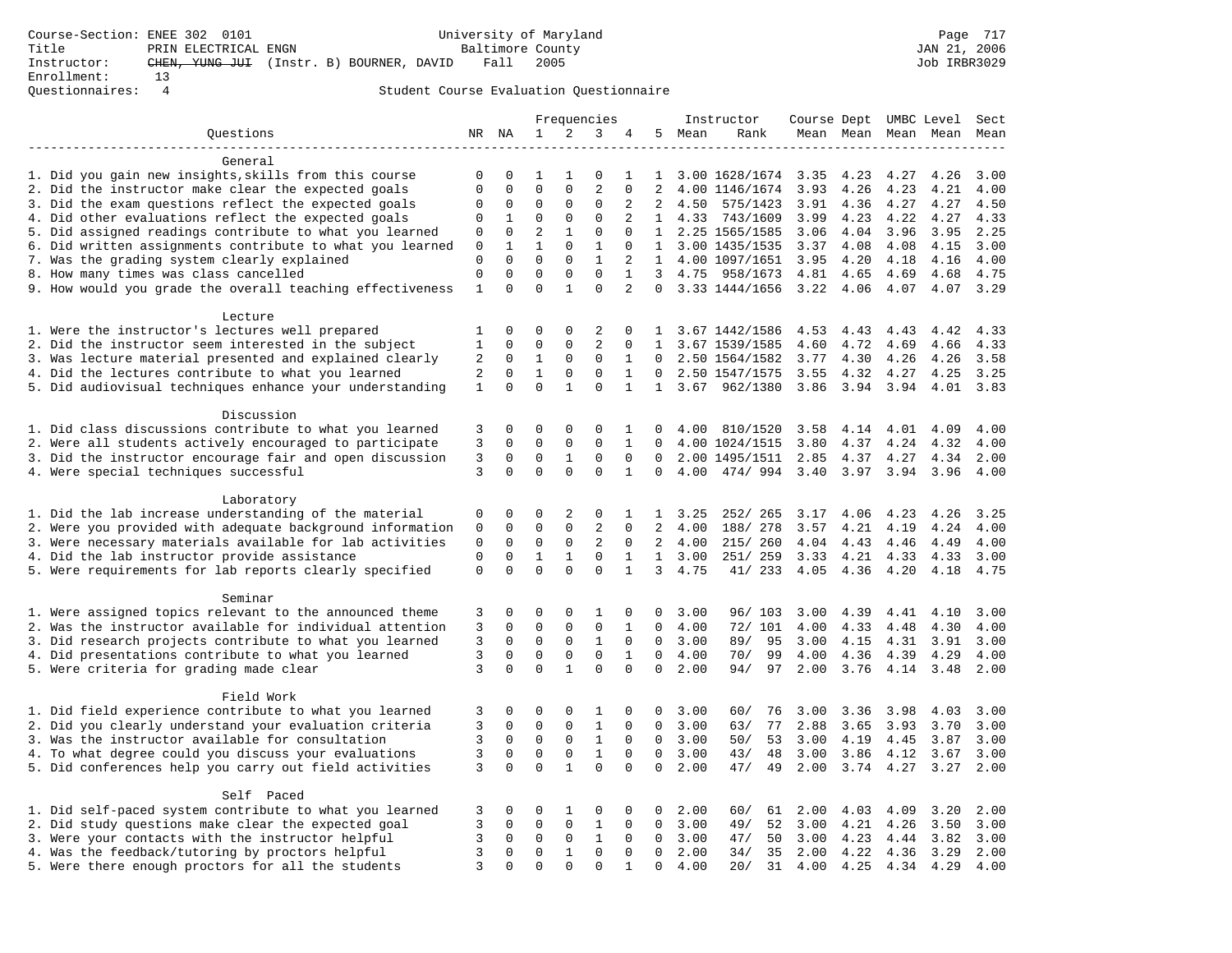| Course-Section: ENEE 302 0101 |                      |                                          |  |                  | University of Maryland                  | Page 717     |  |
|-------------------------------|----------------------|------------------------------------------|--|------------------|-----------------------------------------|--------------|--|
| Title                         | PRIN ELECTRICAL ENGN |                                          |  | Baltimore County |                                         | JAN 21, 2006 |  |
| Instructor:                   |                      | CHEN, YUNG JUI (Instr. B) BOURNER, DAVID |  | Fall             | 2005                                    | Job IRBR3029 |  |
| Enrollment:                   |                      |                                          |  |                  |                                         |              |  |
| Ouestionnaires:               |                      |                                          |  |                  | Student Course Evaluation Ouestionnaire |              |  |

| Credits Earned |   | Cum. GPA      |   | Expected Grades |          | Reasons             | Type                        |   | Majors                            |  |
|----------------|---|---------------|---|-----------------|----------|---------------------|-----------------------------|---|-----------------------------------|--|
| $00 - 27$      |   | $0.00 - 0.99$ |   | Α               |          | Required for Majors | Graduate                    | 0 | Major                             |  |
| $28 - 55$      | 0 | $1.00 - 1.99$ |   | В               | 3        |                     |                             |   |                                   |  |
| $56 - 83$      | 0 | $2.00 - 2.99$ |   | C.              | 0        | General             | Under-grad                  | 4 | Non-major                         |  |
| $84 - 150$     |   | $3.00 - 3.49$ | 2 | D               | 0        |                     |                             |   |                                   |  |
| Grad.          | 0 | $3.50 - 4.00$ |   | F               | $\Omega$ | Electives           |                             |   | #### - Means there are not enough |  |
|                |   |               |   | P               | $\Omega$ |                     | responses to be significant |   |                                   |  |
|                |   |               |   |                 | $\Omega$ | Other               |                             |   |                                   |  |
|                |   |               |   |                 | $\Omega$ |                     |                             |   |                                   |  |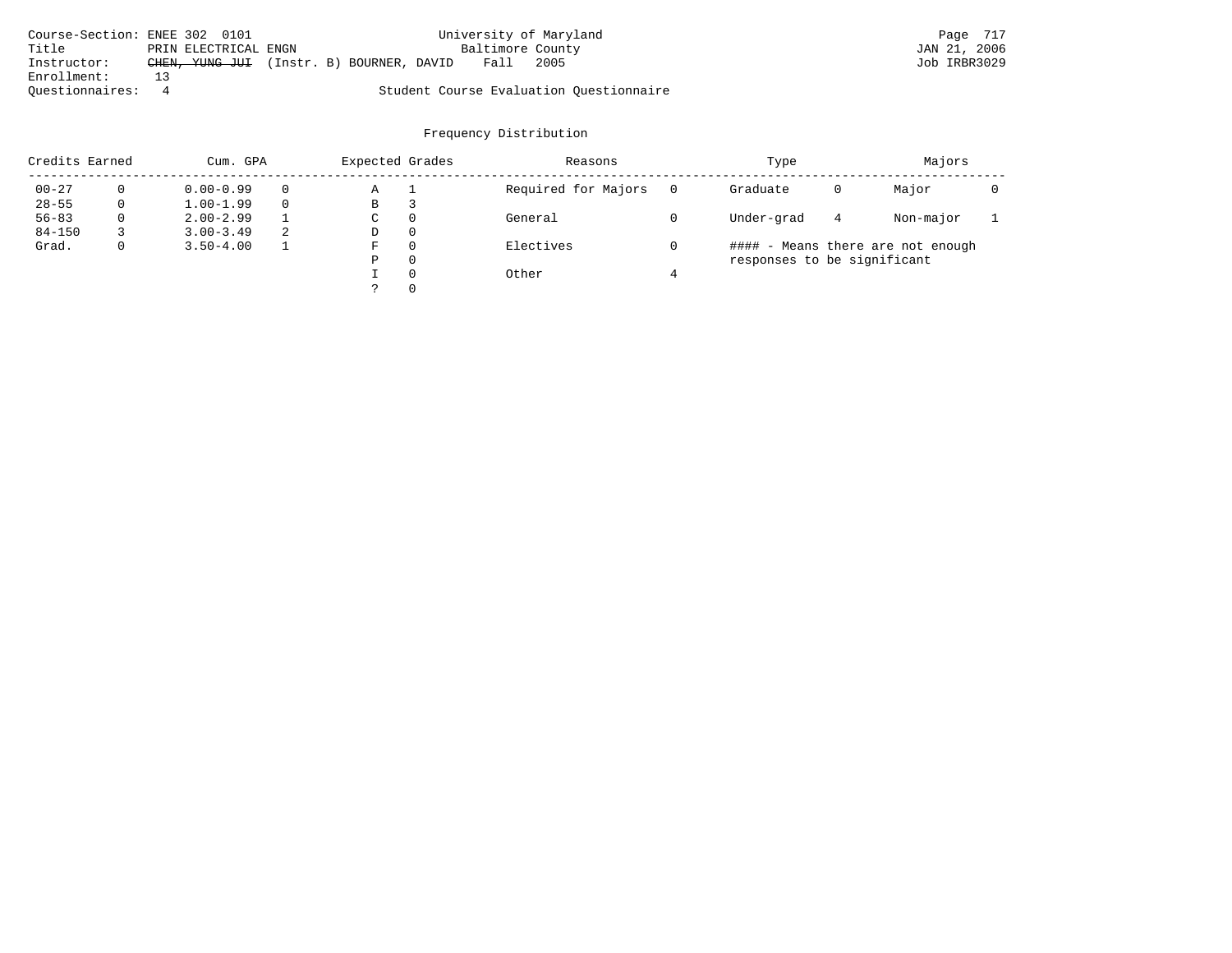### Questionnaires: 12 Student Course Evaluation Questionnaire

|                                                           |                |                |              |                | Frequencies    |                |                |      | Instructor          | Course Dept UMBC Level |           |      |           | Sect        |
|-----------------------------------------------------------|----------------|----------------|--------------|----------------|----------------|----------------|----------------|------|---------------------|------------------------|-----------|------|-----------|-------------|
| Ouestions                                                 | NR NA          |                | $\mathbf{1}$ | 2              | 3              | 4              | 5              | Mean | Rank                |                        | Mean Mean |      | Mean Mean | Mean        |
|                                                           |                |                |              |                |                |                |                |      |                     |                        |           |      |           |             |
| General                                                   |                |                |              |                |                |                |                |      |                     |                        |           |      |           |             |
| 1. Did you gain new insights, skills from this course     | $\Omega$       | $\Omega$       | 1            | $\Omega$       | $\overline{2}$ | 9              | 0              |      | 3.58 1486/1674 3.35 |                        | 4.23      | 4.27 | 4.26      | 3.58        |
| 2. Did the instructor make clear the expected goals       | $\Omega$       | $\Omega$       | $\Omega$     | $\Omega$       | 3              | 5              | 4              |      | 4.08 1090/1674      | 3.93                   | 4.26      | 4.23 | 4.21      | 4.08        |
| 3. Did the exam questions reflect the expected goals      | $\mathbf 0$    | $\mathbf 0$    | $\mathbf 0$  | $\mathbf{1}$   | 3              | 5              | 3              |      | 3.83 1140/1423      | 3.91                   | 4.36      | 4.27 | 4.27      | 3.83        |
| 4. Did other evaluations reflect the expected goals       | 0              | 3              | $\mathbf 0$  | $\mathbf{1}$   | $\mathbf{1}$   | 6              | $\mathbf{1}$   |      | 3.78 1306/1609      | 3.99                   | 4.23      | 4.22 | 4.27      | 3.78        |
| 5. Did assigned readings contribute to what you learned   | $\Omega$       | $\overline{a}$ | $\mathbf{1}$ | 0              | 3              | 3              | 3              |      | 3.70 1093/1585      | 3.06                   | 4.04      | 3.96 | 3.95      | 3.70        |
| 6. Did written assignments contribute to what you learned | 0              | $\overline{4}$ | $\Omega$     | $\Omega$       | 4              | 2              | 2              |      | 3.75 1147/1535      | 3.37                   | 4.08      | 4.08 | 4.15      | 3.75        |
| 7. Was the grading system clearly explained               | $\Omega$       | $\Omega$       | $\Omega$     | 3              | $\mathbf{1}$   | 4              | 4              |      | 3.75 1324/1651      | 3.95                   | 4.20      | 4.18 | 4.16      | 3.75        |
| 8. How many times was class cancelled                     | 0              | 0              | $\mathbf{0}$ | 0              | $\mathbf 0$    | 2              | 10             |      | 4.83 832/1673       | 4.81                   | 4.65      | 4.69 | 4.68      | 4.83        |
| 9. How would you grade the overall teaching effectiveness | $\overline{4}$ | $\Omega$       | $\Omega$     | $\mathbf{1}$   | $\mathbf{1}$   | 6              | $\Omega$       |      | 3.63 1319/1656      | 3.22                   | 4.06      | 4.07 | 4.07      | 3.63        |
|                                                           |                |                |              |                |                |                |                |      |                     |                        |           |      |           |             |
| Lecture                                                   |                |                |              |                |                |                |                |      |                     |                        |           |      |           |             |
|                                                           |                |                |              |                |                |                |                |      |                     |                        |           |      |           |             |
| 1. Were the instructor's lectures well prepared           | 1              | 0              | $\Omega$     | 0              | 1              | $\mathbf 0$    | 10             | 4.82 | 371/1586            | 4.53                   | 4.43      | 4.43 | 4.42      | 4.82        |
| 2. Did the instructor seem interested in the subject      | 2              | $\Omega$       | $\Omega$     | $\Omega$       | $\mathbf 0$    | $\mathbf{1}$   | 9              | 4.90 | 567/1585            | 4.60                   | 4.72      | 4.69 | 4.66      | 4.90        |
| 3. Was lecture material presented and explained clearly   | 3              | $\mathbf 0$    | $\mathbf 0$  | 0              | 3              | 5              | 1              |      | 3.78 1290/1582      | 3.77                   | 4.30      | 4.26 | 4.26      | 3.78        |
| 4. Did the lectures contribute to what you learned        | $\sqrt{2}$     | $\Omega$       | $\Omega$     | $\Omega$       | 3              | 4              | 3              |      | 4.00 1138/1575      | 3.55                   | 4.32      | 4.27 | 4.25      | 4.00        |
| 5. Did audiovisual techniques enhance your understanding  | 2              | 0              | $\mathbf 0$  | $\Omega$       | $\overline{4}$ | $\overline{a}$ | $\overline{4}$ | 4.00 | 666/1380            | 3.86                   | 3.94      | 3.94 | 4.01      | 4.00        |
|                                                           |                |                |              |                |                |                |                |      |                     |                        |           |      |           |             |
| Discussion                                                |                |                |              |                |                |                |                |      |                     |                        |           |      |           |             |
| 1. Did class discussions contribute to what you learned   | 9              | 0              | $\mathbf 0$  | $\mathbf 0$    | 1              | 2              | 0              |      | 3.67 1092/1520      | 3.58                   | 4.14      | 4.01 | 4.09      | 3.67        |
| 2. Were all students actively encouraged to participate   | 9              | $\mathbf 0$    | $\mathbf 0$  | $\mathbf 0$    | $\mathbf 0$    | 3              | 0              |      | 4.00 1024/1515      | 3.80                   | 4.37      | 4.24 | 4.32      | 4.00        |
| 3. Did the instructor encourage fair and open discussion  | 9              | 0              | $\mathbf 0$  | 1              | $\mathbf 0$    | 1              | 1              |      | 3.67 1265/1511      | 2.85                   | 4.37      | 4.27 | 4.34      | 3.67        |
| 4. Were special techniques successful                     | 9              | $\mathbf{1}$   | $\Omega$     | $\Omega$       | $\Omega$       | $\mathbf{1}$   | $\mathbf{1}$   |      | $4.50$ ****/ 994    | 3.40                   | 3.97      | 3.94 | 3.96      | ****        |
|                                                           |                |                |              |                |                |                |                |      |                     |                        |           |      |           |             |
| Laboratory                                                |                |                |              |                |                |                |                |      |                     |                        |           |      |           |             |
| 1. Did the lab increase understanding of the material     | 6              | 0              | 2            | 2              | $\mathbf 0$    | 1              | 1              | 2.50 | 263/ 265            | 3.17                   | 4.06      | 4.23 | 4.26      | 2.50        |
| 2. Were you provided with adequate background information | 6              | $\Omega$       | $\mathbf 0$  | 2              | 3              | $\Omega$       | $\mathbf{1}$   | 3.00 | 259/278             | 3.57                   | 4.21      | 4.19 | 4.24      | 3.00        |
| 3. Were necessary materials available for lab activities  | 6              | $\mathbf 0$    | $\mathbf 0$  | $\mathbf{1}$   | $\mathbf{1}$   | $\mathbf{1}$   | 3              | 4.00 | 215/ 260            | 4.04 4.43              |           | 4.46 | 4.49      | 4.00        |
| 4. Did the lab instructor provide assistance              | 6              | $\mathbf 0$    | $\mathbf{1}$ | $\mathbf 0$    | $\mathbf 0$    | 3              | $\overline{2}$ | 3.83 | 212/ 259            | 3.33                   | 4.21      | 4.33 | 4.33      | 3.83        |
| 5. Were requirements for lab reports clearly specified    | 6              | 0              | $\mathbf 0$  | $\overline{2}$ | $\mathbf{1}$   | $\mathbf{1}$   | $\overline{a}$ | 3.50 | 208/233             | 4.05                   | 4.36      | 4.20 | 4.18      | 3.50        |
|                                                           |                |                |              |                |                |                |                |      |                     |                        |           |      |           |             |
| Seminar                                                   |                |                |              |                |                |                |                |      |                     |                        |           |      |           |             |
| 1. Were assigned topics relevant to the announced theme   | 10             | 1              | $\Omega$     | $\mathbf 0$    | $\mathbf 0$    | 1              | 0              |      | $4.00$ ****/ 103    | 3.00                   | 4.39      | 4.41 | 4.10      | $***$       |
| 2. Was the instructor available for individual attention  | 10             | $\mathbf 1$    | $\mathbf 0$  | $\mathbf 0$    | $\mathsf 0$    | $\mathbf 0$    | 1              | 5.00 | ****/ 101           | 4.00                   | 4.33      | 4.48 | 4.30      |             |
| 3. Did research projects contribute to what you learned   | 10             | $\mathbf{1}$   | $\mathbf 0$  | $\mathbf 0$    | $\mathbf{1}$   | $\Omega$       | $\Omega$       |      | $3.00$ ****/<br>95  | 3.00                   | 4.15      | 4.31 | 3.91      | ****        |
| 4. Did presentations contribute to what you learned       | 10             | $\mathbf{1}$   | $\mathbf 0$  | $\mathbf 0$    | $\mathbf 0$    | $\Omega$       | 1              |      | $5.00$ ****/<br>99  | 4.00                   | 4.36      | 4.39 | 4.29      | $***$       |
| 5. Were criteria for grading made clear                   | 10             | $\mathbf{1}$   | $\Omega$     | $\Omega$       | $\Omega$       | $\Omega$       | $\mathbf{1}$   |      | $5.00$ ****/<br>97  | 2.00                   | 3.76      | 4.14 | 3.48      | ****        |
|                                                           |                |                |              |                |                |                |                |      |                     |                        |           |      |           |             |
| Field Work                                                |                |                |              |                |                |                |                |      |                     |                        |           |      |           |             |
|                                                           |                |                | $\Omega$     |                |                |                |                |      |                     |                        |           |      |           |             |
| 1. Did field experience contribute to what you learned    | 10             | 0              |              | 0              | 1              | 1              | <sup>0</sup>   |      | $3.50$ ****/<br>76  | 3.00                   | 3.36      | 3.98 | 4.03      | ****        |
| 2. Did you clearly understand your evaluation criteria    | 10             | $\mathbf 0$    | $\mathsf 0$  | $\mathbf 0$    | $\mathbf{1}$   | $\mathbf{1}$   | 0              |      | 77<br>$3.50$ ****/  | 2.88                   | 3.65      | 3.93 | 3.70      | ****        |
| 3. Was the instructor available for consultation          | 10             | $\mathbf 0$    | $\mathsf 0$  | $\mathsf 0$    | $\mathbf{1}$   | $\mathbf 0$    | $\mathbf{1}$   |      | $4.00$ ****/<br>53  | 3.00                   | 4.19      | 4.45 | 3.87      |             |
| 4. To what degree could you discuss your evaluations      | 10             | $\mathbf{1}$   | $\mathbf 0$  | $\mathbf 0$    | $\mathsf 0$    | $\mathbf 0$    | 1              | 5.00 | $***/$<br>48        | 3.00                   | 3.86      | 4.12 | 3.67      | $***$ * * * |
| 5. Did conferences help you carry out field activities    | 10             | $\mathbf{1}$   | 0            | $\Omega$       | $\mathbf 0$    | $\Omega$       | $\mathbf 1$    |      | $5.00$ ****/<br>49  | 2.00                   | 3.74      | 4.27 | 3.27      | $***$       |
|                                                           |                |                |              |                |                |                |                |      |                     |                        |           |      |           |             |
| Self Paced                                                |                |                |              |                |                |                |                |      |                     |                        |           |      |           |             |
| 1. Did self-paced system contribute to what you learned   | 10             | 0              | 0            | $\mathbf 0$    | 1              | $\Omega$       | 1              |      | $4.00$ ****/<br>61  | 2.00                   | 4.03      | 4.09 | 3.20      | ****        |
| 2. Did study questions make clear the expected goal       | 10             | $\mathbf 0$    | $\mathbf 0$  | $\mathbf 0$    | $\mathbf{1}$   | $\Omega$       | 1              |      | 52<br>$4.00$ ****/  | 3.00                   | 4.21      | 4.26 | 3.50      | $***$       |
| 3. Were your contacts with the instructor helpful         | 10             | $\Omega$       | $\mathbf 0$  | $\Omega$       | $\mathbf{1}$   | $\Omega$       | 1              |      | $4.00$ ****/<br>50  | 3.00                   | 4.23      | 4.44 | 3.82      | ****        |
| 4. Was the feedback/tutoring by proctors helpful          | 10             | $\Omega$       | $\mathbf{0}$ | 0              | $\mathbf{1}$   | $\Omega$       | $\mathbf{1}$   |      | $4.00$ ****/<br>35  | 2.00                   | 4.22      | 4.36 | 3.29      | $***$       |
| 5. Were there enough proctors for all the students        | 10             | $\Omega$       | $\Omega$     | $\Omega$       | $\mathbf{1}$   | $\Omega$       | 1              |      | 31<br>$4.00$ ****/  | 4.00                   | 4.25      | 4.34 | 4.29      | ****        |
|                                                           |                |                |              |                |                |                |                |      |                     |                        |           |      |           |             |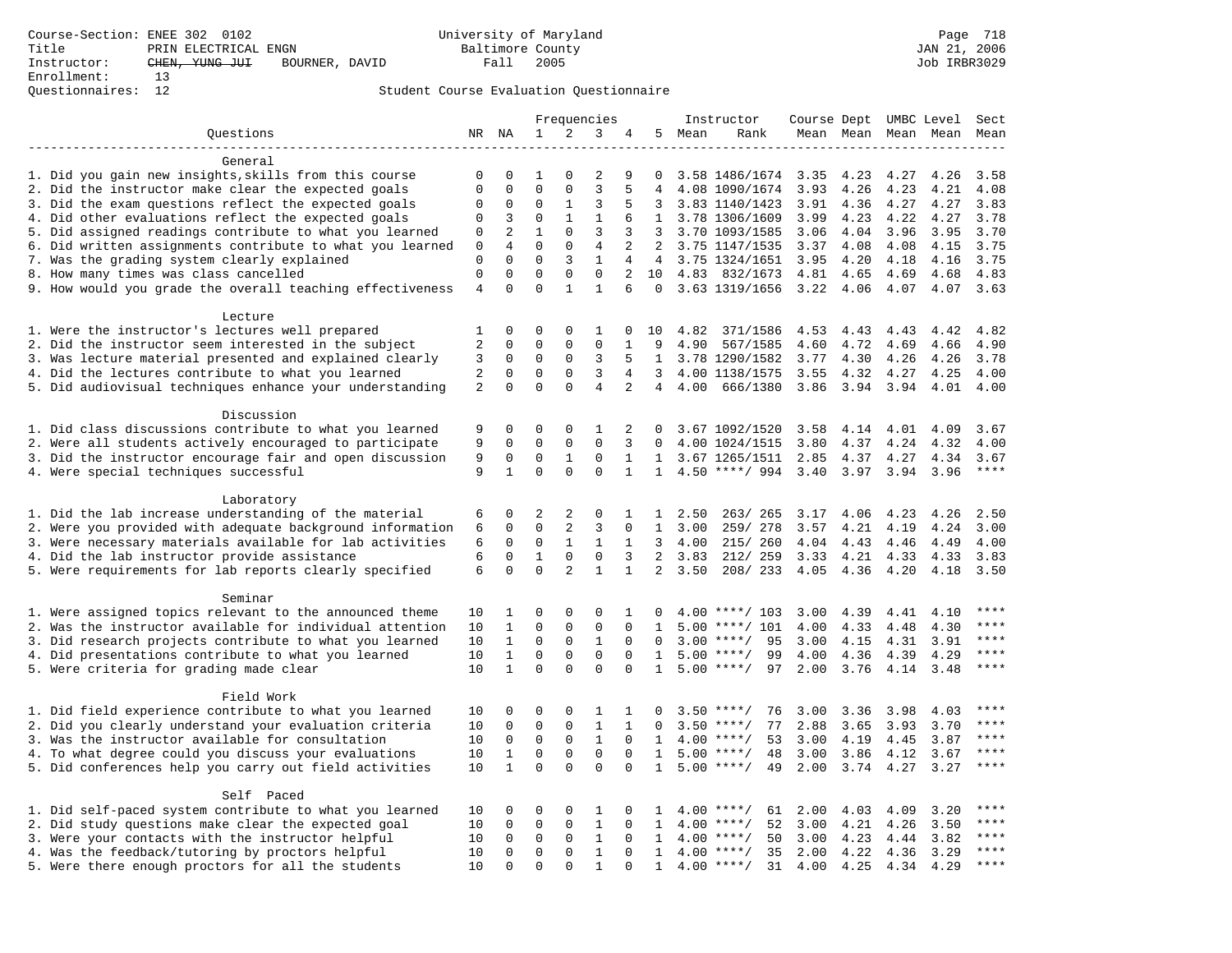| Course-Section: ENEE 302 0102 |                      |                | University of Maryland |                                         | Page 718     |
|-------------------------------|----------------------|----------------|------------------------|-----------------------------------------|--------------|
| Title                         | PRIN ELECTRICAL ENGN |                | Baltimore County       |                                         | JAN 21, 2006 |
| Instructor:                   | CHEN, YUNG JUI       | BOURNER, DAVID | Fall                   | 2005                                    | Job IRBR3029 |
| Enrollment:                   |                      |                |                        |                                         |              |
| Ouestionnaires: 12            |                      |                |                        | Student Course Evaluation Questionnaire |              |

| Credits Earned |   | Cum. GPA      |          | Expected Grades |          | Reasons             |    | Type                        |    | Majors                            |  |
|----------------|---|---------------|----------|-----------------|----------|---------------------|----|-----------------------------|----|-----------------------------------|--|
| $00 - 27$      | ∠ | $0.00 - 0.99$ |          | Α               | 4        | Required for Majors |    | Graduate                    | 0  | Major                             |  |
| $28 - 55$      |   | $1.00 - 1.99$ | $\Omega$ | В               | 6        |                     |    |                             |    |                                   |  |
| $56 - 83$      |   | $2.00 - 2.99$ | $\Omega$ | C               | 2        | General             |    | Under-grad                  | 12 | Non-major                         |  |
| $84 - 150$     |   | $3.00 - 3.49$ | 4        | D               | 0        |                     |    |                             |    |                                   |  |
| Grad.          |   | $3.50 - 4.00$ | 2        | F               | $\Omega$ | Electives           |    |                             |    | #### - Means there are not enough |  |
|                |   |               |          | Ρ               | 0        |                     |    | responses to be significant |    |                                   |  |
|                |   |               |          |                 | $\Omega$ | Other               | 12 |                             |    |                                   |  |
|                |   |               |          |                 | $\Omega$ |                     |    |                             |    |                                   |  |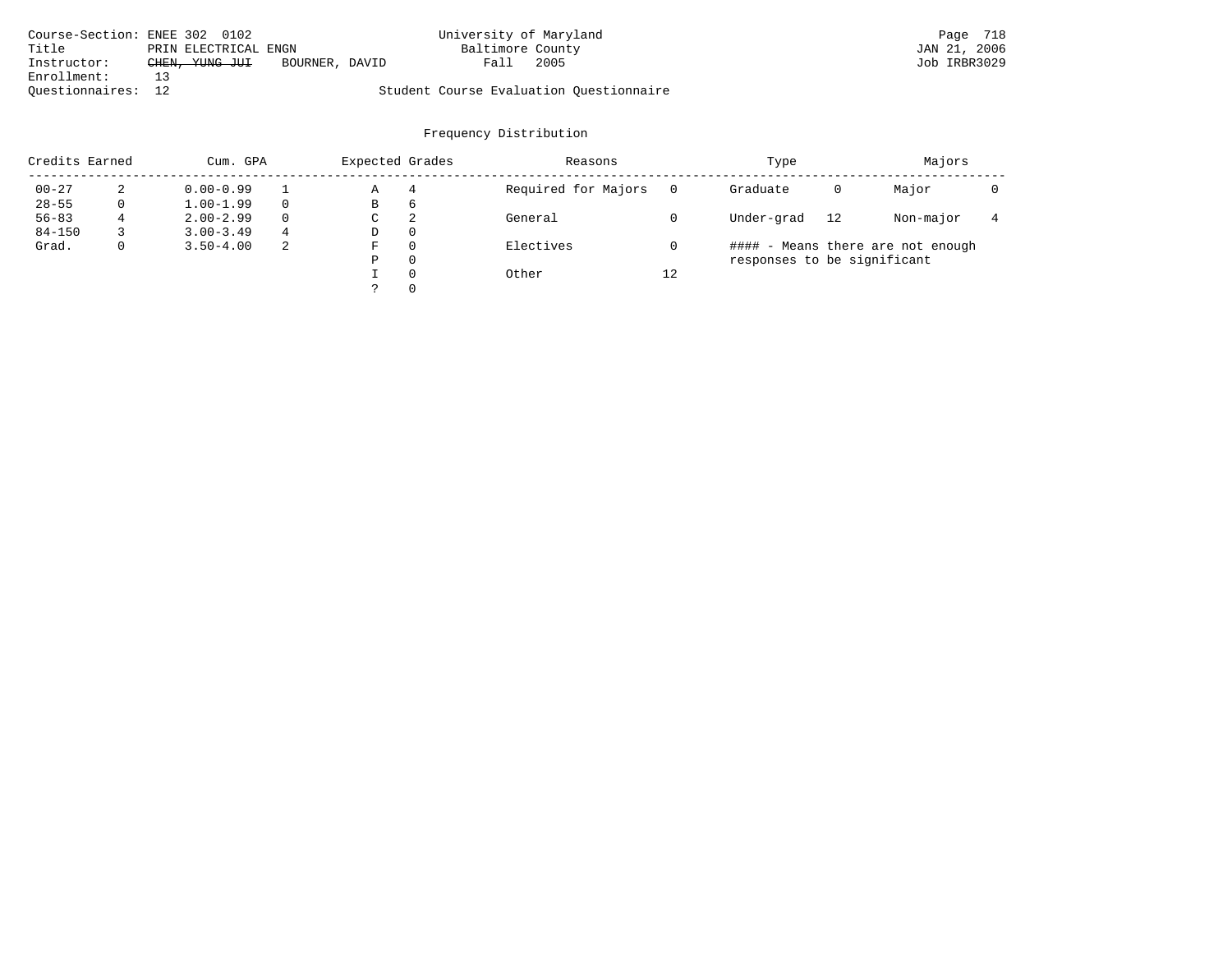|                                                           |              |                |                |                | Frequencies    |                |                |      | Instructor         | Course Dept |           |      | UMBC Level | Sect  |
|-----------------------------------------------------------|--------------|----------------|----------------|----------------|----------------|----------------|----------------|------|--------------------|-------------|-----------|------|------------|-------|
| Ouestions                                                 |              | NR NA          | 1              | 2              | 3              | 4              | 5              | Mean | Rank               |             | Mean Mean |      | Mean Mean  | Mean  |
|                                                           |              |                |                |                |                |                |                |      |                    |             |           |      |            |       |
| General                                                   |              |                |                |                |                |                |                |      |                    |             |           |      |            |       |
| 1. Did you gain new insights, skills from this course     | 0            | 0              | 2              | $\Omega$       | 5              | 2              | 5              |      | 3.57 1489/1674     | 3.35        | 4.23      | 4.27 | 4.26       | 3.57  |
| 2. Did the instructor make clear the expected goals       | 0            | 0              | $\mathbf{1}$   | $\mathbf{1}$   | $\overline{4}$ | $\overline{a}$ | 6              |      | 3.79 1352/1674     | 3.93        | 4.26      | 4.23 | 4.21       | 3.79  |
| 3. Did the exam questions reflect the expected goals      | 0            | 0              | 3              | 2              | 1              | 3              | 5              |      | 3.36 1311/1423     | 3.91        | 4.36      | 4.27 | 4.27       | 3.36  |
| 4. Did other evaluations reflect the expected goals       | 1            | 5              | $\Omega$       | $\mathbf{1}$   | 2              | 3              | 2              |      | 3.75 1320/1609     | 3.99        | 4.23      | 4.22 | 4.27       | 3.75  |
| 5. Did assigned readings contribute to what you learned   | 0            | $\mathbf{1}$   | $\overline{a}$ | $\mathbf{1}$   | $\Omega$       | 8              | 2              |      | 3.54 1205/1585     | 3.06        | 4.04      | 3.96 | 3.95       | 3.54  |
| 6. Did written assignments contribute to what you learned | 0            | 5              | $\mathbf{1}$   | $\mathbf{1}$   | $\mathbf{1}$   | 4              | $\overline{2}$ |      | 3.56 1267/1535     | 3.37        | 4.08      | 4.08 | 4.15       | 3.56  |
| 7. Was the grading system clearly explained               | 0            | 0              | $\Omega$       | $\Omega$       | 4              | 6              | 4              |      | 4.00 1097/1651     | 3.95        | 4.20      | 4.18 | 4.16       | 4.00  |
| 8. How many times was class cancelled                     | 0            | 0              | 0              | 0              | 0              | 2              | 12             |      | 4.86 796/1673      | 4.81        | 4.65      | 4.69 | 4.68       | 4.86  |
| 9. How would you grade the overall teaching effectiveness | 3            | $\mathbf{1}$   | $\Omega$       | $\overline{2}$ | 3              | 4              | $\mathbf{1}$   |      | 3.40 1421/1656     | 3.22        | 4.06      | 4.07 | 4.07       | 2.95  |
| Lecture                                                   |              |                |                |                |                |                |                |      |                    |             |           |      |            |       |
| 1. Were the instructor's lectures well prepared           | 0            | $\Omega$       | 1              | $\Omega$       | 0              | 1              | 12             | 4.64 | 693/1586           | 4.53        | 4.43      | 4.43 | 4.42       | 4.64  |
| 2. Did the instructor seem interested in the subject      | 1            | 0              | $\Omega$       | 0              | $\mathbf{1}$   | $\Omega$       | 12             | 4.85 | 713/1585           | 4.60        | 4.72      | 4.69 | 4.66       | 4.85  |
| 3. Was lecture material presented and explained clearly   | 0            | 0              | 0              | 1              | 3              | 3              | 7              |      | 4.14 1043/1582     | 3.77        | 4.30      | 4.26 | 4.26       | 4.14  |
| 4. Did the lectures contribute to what you learned        | 0            | 0              | $\mathbf{1}$   | $\overline{c}$ | $\overline{a}$ | 4              | 5              |      | 3.71 1309/1575     | 3.55        | 4.32      |      | 4.27 4.25  | 3.71  |
| 5. Did audiovisual techniques enhance your understanding  | $\mathbf{1}$ | $\Omega$       | $\mathbf{1}$   | $\mathbf{1}$   | $\mathbf{1}$   | 7              | 3              | 3.77 | 894/1380           | 3.86        | 3.94      | 3.94 | 4.01       | 3.77  |
|                                                           |              |                |                |                |                |                |                |      |                    |             |           |      |            |       |
| Discussion                                                |              |                |                |                |                |                |                |      |                    |             |           |      |            |       |
| 1. Did class discussions contribute to what you learned   | 6            | 0              | 2              | 0              | 2              | 3              | $\mathbf{1}$   |      | 3.13 1327/1520     | 3.58        | 4.14      | 4.01 | 4.09       | 3.13  |
| 2. Were all students actively encouraged to participate   | 8            | $\mathbf 0$    | $\mathbf{1}$   | $\mathbf{1}$   | $\mathbf{1}$   | $\Omega$       | 3              |      | 3.50 1303/1515     | 3.80        | 4.37      | 4.24 | 4.32       | 3.50  |
| 3. Did the instructor encourage fair and open discussion  | 7            | 0              | $\mathbf{1}$   | 1              | 1              | 3              | $\mathbf{1}$   |      | 3.29 1363/1511     | 2.85        | 4.37      | 4.27 | 4.34       | 3.29  |
| 4. Were special techniques successful                     | 7            | $\overline{a}$ | $\overline{a}$ | $\Omega$       | $\mathbf{1}$   | $\mathbf{1}$   | $\mathbf{1}$   |      | 2.80 937/994       | 3.40        | 3.97      | 3.94 | 3.96       | 2.80  |
| Laboratory                                                |              |                |                |                |                |                |                |      |                    |             |           |      |            |       |
| 1. Did the lab increase understanding of the material     | 2            | $\Omega$       | $\overline{2}$ | 0              | 3              | 5              | 2              | 3.42 | 246/265            | 3.17        | 4.06      | 4.23 | 4.26       | 3.42  |
| 2. Were you provided with adequate background information | 2            | 0              | $\Omega$       | 3              | $\overline{4}$ | 2              | 3              | 3.42 | 251/ 278           | 3.57        | 4.21      | 4.19 | 4.24       | 3.42  |
| 3. Were necessary materials available for lab activities  | 3            | 0              | 0              | $\mathbf{1}$   | 2              | 3              | 5              | 4.09 | 213/ 260           | 4.04 4.43   |           | 4.46 | 4.49       | 4.09  |
| 4. Did the lab instructor provide assistance              | 4            | 0              | $\mathbf{1}$   | $\mathbf{1}$   | 4              | 1              | 3              | 3.40 | 240/259            | 3.33        | 4.21      | 4.33 | 4.33       | 3.40  |
| 5. Were requirements for lab reports clearly specified    | 3            | $\Omega$       | $\Omega$       | $\mathbf{1}$   | 5              | $\overline{a}$ | 3              | 3.64 | 200/233            | 4.05        | 4.36      | 4.20 | 4.18       | 3.64  |
| Seminar                                                   |              |                |                |                |                |                |                |      |                    |             |           |      |            |       |
| 1. Were assigned topics relevant to the announced theme   | 12           | 0              | 0              | 0              | 0              | 1              | $\mathbf{1}$   |      | $4.50$ ****/ 103   | 3.00        | 4.39      | 4.41 | 4.10       |       |
| 2. Was the instructor available for individual attention  | 12           | 1              | $\Omega$       | 0              | 0              | $\Omega$       | $\mathbf{1}$   |      | $5.00$ ****/ 101   | 4.00        | 4.33      | 4.48 | 4.30       | $***$ |
| 3. Did research projects contribute to what you learned   | 12           | $\mathbf{1}$   | 0              | 0              | 0              | $\Omega$       | $\mathbf{1}$   |      | $5.00$ ****/<br>95 | 3.00        | 4.15      | 4.31 | 3.91       | $***$ |
| 4. Did presentations contribute to what you learned       | 11           | $\overline{2}$ | $\Omega$       | $\Omega$       | $\Omega$       | $\Omega$       | $\mathbf{1}$   |      | $5.00$ ****/<br>99 | 4.00        | 4.36      | 4.39 | 4.29       | $***$ |
| 5. Were criteria for grading made clear                   | 11           | $\overline{2}$ | $\Omega$       | $\Omega$       | $\Omega$       | $\Omega$       | $\mathbf{1}$   |      | $5.00$ ****/<br>97 | 2.00        | 3.76      | 4.14 | 3.48       | ****  |
|                                                           |              |                |                |                |                |                |                |      |                    |             |           |      |            |       |
| Field Work                                                |              |                |                |                |                |                |                |      |                    |             |           |      |            |       |
| 1. Did field experience contribute to what you learned    | 12           | 0              | 0              | 0              | 1              | $\Omega$       | 1              |      | 76<br>$4.00$ ****/ | 3.00        | 3.36      | 3.98 | 4.03       | $***$ |
| 2. Did you clearly understand your evaluation criteria    | 10           | $\mathbf 0$    | $\mathbf{1}$   | $\mathbf{1}$   | $\mathbf{1}$   | $\Omega$       | 1              | 2.75 | 77<br>71/          | 2.88        | 3.65      | 3.93 | 3.70       | 2.75  |
| 3. Was the instructor available for consultation          | 10           | $\mathbf{1}$   | $\mathbf{1}$   | $\Omega$       | $\mathbf{1}$   | $\Omega$       | $\mathbf{1}$   |      | 53<br>$3.00$ ****/ | 3.00        | 4.19      | 4.45 | 3.87       | $***$ |
| 4. To what degree could you discuss your evaluations      | 11           | 0              | $\mathbf{1}$   | $\Omega$       | 0              | $\mathbf{1}$   | $\mathbf{1}$   |      | $3.33$ ****/<br>48 | 3.00        | 3.86      | 4.12 | 3.67       | ****  |
| 5. Did conferences help you carry out field activities    | 10           | 2              | $\mathbf{1}$   | $\Omega$       | $\Omega$       | $\Omega$       | $\mathbf{1}$   |      | $3.00$ ****/<br>49 | 2.00        | 3.74      | 4.27 | 3.27       | ****  |
| Self Paced                                                |              |                |                |                |                |                |                |      |                    |             |           |      |            |       |
| 1. Did self-paced system contribute to what you learned   | 13           | 0              | 0              | 0              | $\mathbf{1}$   | $\Omega$       | 0              |      | $3.00$ ****/<br>61 | 2.00        | 4.03      | 4.09 | 3.20       |       |
| 2. Did study questions make clear the expected goal       | 13           | $\Omega$       | 0              | $\mathbf{1}$   | 0              | $\Omega$       | $\Omega$       |      | $2.00$ ****/<br>52 | 3.00        | 4.21      | 4.26 | 3.50       | ****  |
| 3. Were your contacts with the instructor helpful         | 13           | $\Omega$       | $\mathbf{1}$   | $\Omega$       | $\Omega$       | U              | U              |      | $1.00$ ****/<br>50 | 3.00        | 4.23      | 4.44 | 3.82       | ****  |
|                                                           |              |                |                |                |                |                |                |      |                    |             |           |      |            |       |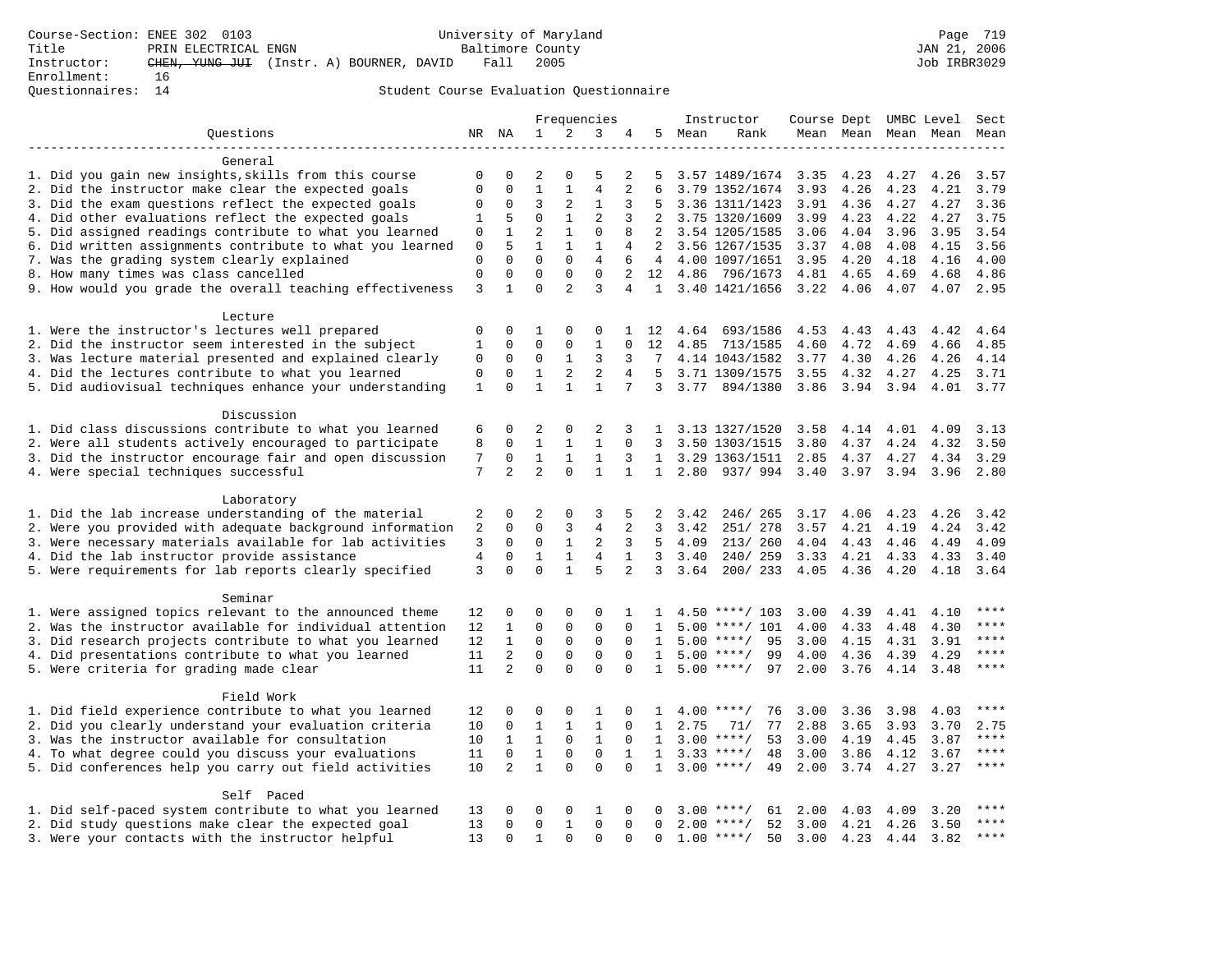| Course-Section: ENEE 302 0103 |     |                      |                                          |  |                  | University of Maryland                  | Page 719     |
|-------------------------------|-----|----------------------|------------------------------------------|--|------------------|-----------------------------------------|--------------|
| Title                         |     | PRIN ELECTRICAL ENGN |                                          |  | Baltimore County |                                         | JAN 21, 2006 |
| Instructor:                   |     |                      | CHEN, YUNG JUI (Instr. A) BOURNER, DAVID |  | Fall             | 2005                                    | Job IRBR3029 |
| Enrollment:                   | 1 6 |                      |                                          |  |                  |                                         |              |
| Ouestionnaires: 14            |     |                      |                                          |  |                  | Student Course Evaluation Questionnaire |              |

| Credits Earned |   | Cum. GPA      |   | Expected Grades |          | Reasons             |          | Type                        |    | Majors                            |  |
|----------------|---|---------------|---|-----------------|----------|---------------------|----------|-----------------------------|----|-----------------------------------|--|
| $00 - 27$      | 2 | $0.00 - 0.99$ |   | Α               |          | Required for Majors | $\Omega$ | Graduate                    | 0  | Major                             |  |
| $28 - 55$      | 0 | $1.00 - 1.99$ |   | В               | 4        |                     |          |                             |    |                                   |  |
| $56 - 83$      |   | $2.00 - 2.99$ | 2 | ◡               | 5        | General             |          | Under-grad                  | 14 | Non-major                         |  |
| $84 - 150$     | 4 | $3.00 - 3.49$ |   | D               | 0        |                     |          |                             |    |                                   |  |
| Grad.          | 0 | $3.50 - 4.00$ |   | F               | 0        | Electives           |          |                             |    | #### - Means there are not enough |  |
|                |   |               |   | Ρ               | 0        |                     |          | responses to be significant |    |                                   |  |
|                |   |               |   |                 | $\Omega$ | Other               | 12       |                             |    |                                   |  |
|                |   |               |   |                 |          |                     |          |                             |    |                                   |  |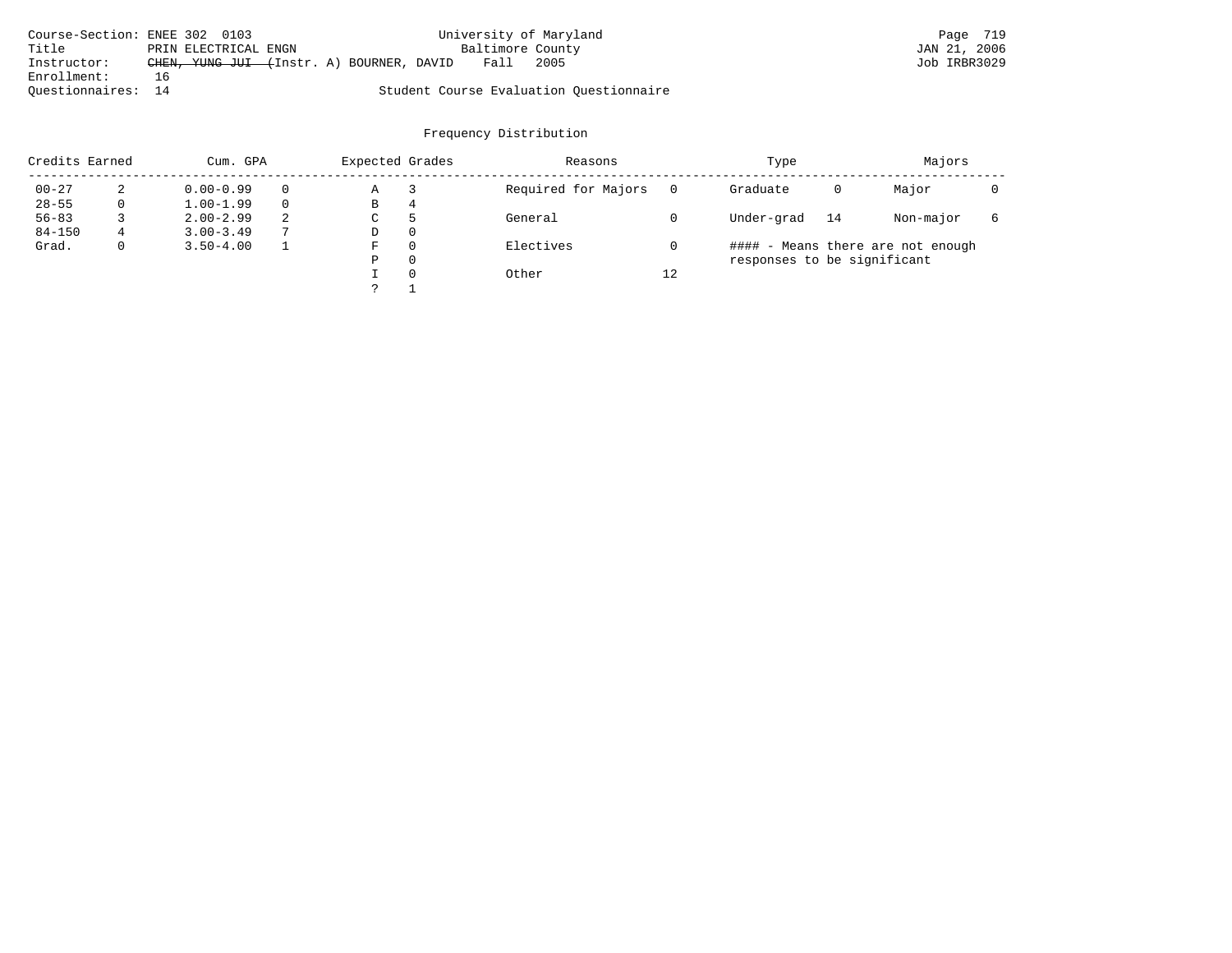|                                                           |              |                |                                |              | Frequencies    |                |                 |      | Instructor         | Course Dept UMBC Level |      |      |           | Sect  |
|-----------------------------------------------------------|--------------|----------------|--------------------------------|--------------|----------------|----------------|-----------------|------|--------------------|------------------------|------|------|-----------|-------|
| Ouestions                                                 |              | NR NA          | $\mathbf{1}$                   | 2            | 3              | 4              | 5               | Mean | Rank               | Mean Mean              |      |      | Mean Mean | Mean  |
|                                                           |              |                |                                |              |                |                |                 |      |                    |                        |      |      |           |       |
| General                                                   |              |                |                                |              |                |                |                 |      |                    |                        |      |      |           |       |
| 1. Did you gain new insights, skills from this course     | $\Omega$     | $\Omega$       | $\mathfrak{D}$                 | $\Omega$     | 5              | 2              | 5               |      | 3.57 1489/1674     | 3.35                   | 4.23 | 4.27 | 4.26      | 3.57  |
| 2. Did the instructor make clear the expected goals       | $\Omega$     | 0              | $\mathbf{1}$                   | $\mathbf{1}$ | $\overline{4}$ | $\overline{2}$ | 6               |      | 3.79 1352/1674     | 3.93                   | 4.26 | 4.23 | 4.21      | 3.79  |
| 3. Did the exam questions reflect the expected goals      | $\Omega$     | 0              | 3                              | 2            | 1              | 3              | 5               |      | 3.36 1311/1423     | 3.91                   | 4.36 | 4.27 | 4.27      | 3.36  |
| 4. Did other evaluations reflect the expected goals       | $\mathbf{1}$ | 5              | $\mathbf 0$                    | $\mathbf{1}$ | $\overline{c}$ | 3              | 2               |      | 3.75 1320/1609     | 3.99                   | 4.23 | 4.22 | 4.27      | 3.75  |
| 5. Did assigned readings contribute to what you learned   | 0            | $\mathbf{1}$   | $\overline{2}$                 | $\mathbf{1}$ | $\mathbf 0$    | 8              | $\overline{2}$  |      | 3.54 1205/1585     | 3.06                   | 4.04 | 3.96 | 3.95      | 3.54  |
| 6. Did written assignments contribute to what you learned | $\mathsf 0$  | 5              | $\mathbf{1}$                   | $\mathbf{1}$ | $\mathbf{1}$   | $\overline{4}$ | $2^{\circ}$     |      | 3.56 1267/1535     | 3.37                   | 4.08 | 4.08 | 4.15      | 3.56  |
| 7. Was the grading system clearly explained               | $\mathbf 0$  | $\Omega$       | $\Omega$                       | $\Omega$     | $\overline{4}$ | 6              | $\overline{4}$  |      | 4.00 1097/1651     | 3.95                   | 4.20 | 4.18 | 4.16      | 4.00  |
| 8. How many times was class cancelled                     | $\mathbf{0}$ | $\Omega$       | $\Omega$                       | $\Omega$     | $\Omega$       | $\overline{2}$ | 12 <sup>°</sup> |      | 4.86 796/1673      | 4.81                   | 4.65 | 4.69 | 4.68      | 4.86  |
| 9. How would you grade the overall teaching effectiveness | 10           | $\Omega$       | $\mathbf{1}$                   | $\mathbf{1}$ | $\mathbf{1}$   | $\mathbf{1}$   | $\Omega$        |      | 2.50 1620/1656     | 3.22                   | 4.06 | 4.07 | 4.07      | 2.95  |
| Lecture                                                   |              |                |                                |              |                |                |                 |      |                    |                        |      |      |           |       |
| 1. Were the instructor's lectures well prepared           | 12           | 0              | 1                              | $\Omega$     | $\Omega$       | $\Omega$       | 1               |      | $3.00$ ****/1586   | 4.53                   | 4.43 | 4.43 | 4.42      | 4.64  |
| 2. Did the instructor seem interested in the subject      | 12           | $\mathbf 0$    | $\mathbf 0$                    | $\mathbf 0$  | $\mathbf{1}$   | $\Omega$       | $\mathbf{1}$    |      | $4.00$ ****/1585   | 4.60                   | 4.72 | 4.69 | 4.66      | 4.85  |
| 3. Was lecture material presented and explained clearly   | 12           | $\Omega$       | $\mathbf 0$                    | 1            | $\Omega$       | $\Omega$       | $\mathbf{1}$    |      | $3.50$ ****/1582   | 3.77                   | 4.30 | 4.26 | 4.26      | 4.14  |
| 4. Did the lectures contribute to what you learned        | 12           | $\Omega$       | $\mathbf{1}$                   | $\mathbf 0$  | $\Omega$       | $\Omega$       | 1               |      | $3.00$ ****/1575   | 3.55                   | 4.32 | 4.27 | 4.25      | 3.71  |
| 5. Did audiovisual techniques enhance your understanding  | 12           | $\Omega$       | $\mathbf{1}$                   | $\Omega$     | $\Omega$       | $\Omega$       | 1               |      | $3.00$ ****/1380   | 3.86                   | 3.94 | 3.94 | 4.01      | 3.77  |
|                                                           |              |                |                                |              |                |                |                 |      |                    |                        |      |      |           |       |
| Discussion                                                |              |                |                                |              |                |                |                 |      |                    |                        |      |      |           |       |
| 1. Did class discussions contribute to what you learned   | 6            | 0              | $\overline{2}$                 | $\Omega$     | $\overline{2}$ | 3              | 1               |      | 3.13 1327/1520     | 3.58                   | 4.14 | 4.01 | 4.09      | 3.13  |
| 2. Were all students actively encouraged to participate   | 8            | $\Omega$       | $\mathbf{1}$                   | $\mathbf{1}$ | $\mathbf{1}$   | $\Omega$       | 3               |      | 3.50 1303/1515     | 3.80                   | 4.37 | 4.24 | 4.32      | 3.50  |
| 3. Did the instructor encourage fair and open discussion  | 7            | $\mathbf 0$    | $\mathbf{1}$<br>$\overline{a}$ | 1            | 1              | 3              | $\mathbf{1}$    |      | 3.29 1363/1511     | 2.85                   | 4.37 | 4.27 | 4.34      | 3.29  |
| 4. Were special techniques successful                     | 7            | $\overline{2}$ |                                | $\Omega$     | $\mathbf{1}$   | $\mathbf{1}$   | $\mathbf{1}$    | 2.80 | 937/994            | 3.40                   | 3.97 | 3.94 | 3.96      | 2.80  |
| Laboratory                                                |              |                |                                |              |                |                |                 |      |                    |                        |      |      |           |       |
| 1. Did the lab increase understanding of the material     | 2            | $\mathbf 0$    | $\overline{2}$                 | 0            | 3              | 5              | 2               | 3.42 | 246/265            | 3.17                   | 4.06 | 4.23 | 4.26      | 3.42  |
| 2. Were you provided with adequate background information | 2            | 0              | $\Omega$                       | 3            | $\overline{4}$ | 2              | 3               | 3.42 | 251/ 278           | 3.57                   | 4.21 | 4.19 | 4.24      | 3.42  |
| 3. Were necessary materials available for lab activities  | 3            | 0              | $\mathbf 0$                    | $\mathbf{1}$ | $\overline{2}$ | 3              | 5               | 4.09 | 213/ 260           | 4.04                   | 4.43 | 4.46 | 4.49      | 4.09  |
| 4. Did the lab instructor provide assistance              | $\,4$        | $\mathbf 0$    | $\mathbf{1}$                   | $\mathbf{1}$ | 4              | $\mathbf{1}$   | 3               | 3.40 | 240/259            | 3.33                   | 4.21 | 4.33 | 4.33      | 3.40  |
| 5. Were requirements for lab reports clearly specified    | 3            | $\Omega$       | $\Omega$                       | $\mathbf{1}$ | 5              | $\overline{2}$ | 3               | 3.64 | 200/233            | 4.05                   | 4.36 | 4.20 | 4.18      | 3.64  |
| Seminar                                                   |              |                |                                |              |                |                |                 |      |                    |                        |      |      |           |       |
| 1. Were assigned topics relevant to the announced theme   | 12           | 0              | $\Omega$                       | $\Omega$     | $\Omega$       | 1              | 1               |      | $4.50$ ****/ 103   | 3.00                   | 4.39 | 4.41 | 4.10      | $***$ |
| 2. Was the instructor available for individual attention  | 12           | 1              | $\Omega$                       | 0            | $\mathbf 0$    | $\Omega$       | $\mathbf{1}$    |      | $5.00$ ****/ 101   | 4.00                   | 4.33 | 4.48 | 4.30      | ****  |
| 3. Did research projects contribute to what you learned   | 12           | $\mathbf{1}$   | $\mathbf 0$                    | $\mathbf 0$  | $\mathbf 0$    | $\mathbf 0$    | $\mathbf{1}$    |      | $5.00$ ****/<br>95 | 3.00                   | 4.15 | 4.31 | 3.91      | ****  |
| 4. Did presentations contribute to what you learned       | 11           | $\overline{2}$ | $\mathbf 0$                    | $\mathbf 0$  | $\mathbf 0$    | $\mathbf 0$    | 1               |      | $5.00$ ****/<br>99 | 4.00                   | 4.36 | 4.39 | 4.29      | $***$ |
| 5. Were criteria for grading made clear                   | 11           | $\overline{a}$ | $\Omega$                       | $\Omega$     | $\Omega$       | $\Omega$       | $\mathbf{1}$    |      | $5.00$ ****/<br>97 | 2.00                   | 3.76 | 4.14 | 3.48      | $***$ |
| Field Work                                                |              |                |                                |              |                |                |                 |      |                    |                        |      |      |           |       |
| 1. Did field experience contribute to what you learned    | 12           | 0              | $\Omega$                       | $\Omega$     | 1              | $\Omega$       | 1               |      | $4.00$ ****/<br>76 | 3.00                   | 3.36 | 3.98 | 4.03      | $***$ |
| 2. Did you clearly understand your evaluation criteria    | 10           | 0              | $\mathbf{1}$                   | $\mathbf{1}$ | $\mathbf{1}$   | $\Omega$       | 1               | 2.75 | 71/<br>77          | 2.88                   | 3.65 | 3.93 | 3.70      | 2.75  |
| 3. Was the instructor available for consultation          | 10           | $\mathbf{1}$   | $\mathbf{1}$                   | $\mathbf 0$  | $\mathbf{1}$   | $\mathbf 0$    | $\mathbf{1}$    |      | 53<br>$3.00$ ****/ | 3.00                   | 4.19 | 4.45 | 3.87      | $***$ |
| 4. To what degree could you discuss your evaluations      | 11           | $\mathbf 0$    | $\mathbf{1}$                   | $\mathbf 0$  | $\mathbf 0$    | $\mathbf{1}$   | 1               |      | $3.33$ ****/<br>48 | 3.00                   | 3.86 | 4.12 | 3.67      | $***$ |
| 5. Did conferences help you carry out field activities    | 10           | $\overline{2}$ | $\mathbf{1}$                   | $\Omega$     | $\Omega$       | $\Omega$       | $\mathbf{1}$    |      | $3.00$ ****/<br>49 | 2.00                   | 3.74 | 4.27 | 3.27      | ****  |
|                                                           |              |                |                                |              |                |                |                 |      |                    |                        |      |      |           |       |
| Self Paced                                                |              |                |                                |              |                |                |                 |      |                    |                        |      |      |           |       |
| 1. Did self-paced system contribute to what you learned   | 13           | 0              | 0                              | 0            | 1              | 0              | 0               |      | $3.00$ ****/<br>61 | 2.00                   | 4.03 | 4.09 | 3.20      |       |
| 2. Did study questions make clear the expected goal       | 13           | $\Omega$       | $\mathbf 0$                    | 1            | $\mathbf 0$    | $\Omega$       | $\Omega$        |      | 52<br>$2.00$ ****/ | 3.00                   | 4.21 | 4.26 | 3.50      | ****  |
| 3. Were your contacts with the instructor helpful         | 13           | $\Omega$       | $\mathbf{1}$                   | $\Omega$     | $\Omega$       | $\Omega$       | $\Omega$        |      | $1.00$ ****/<br>50 | 3.00                   | 4.23 | 4.44 | 3.82      | $***$ |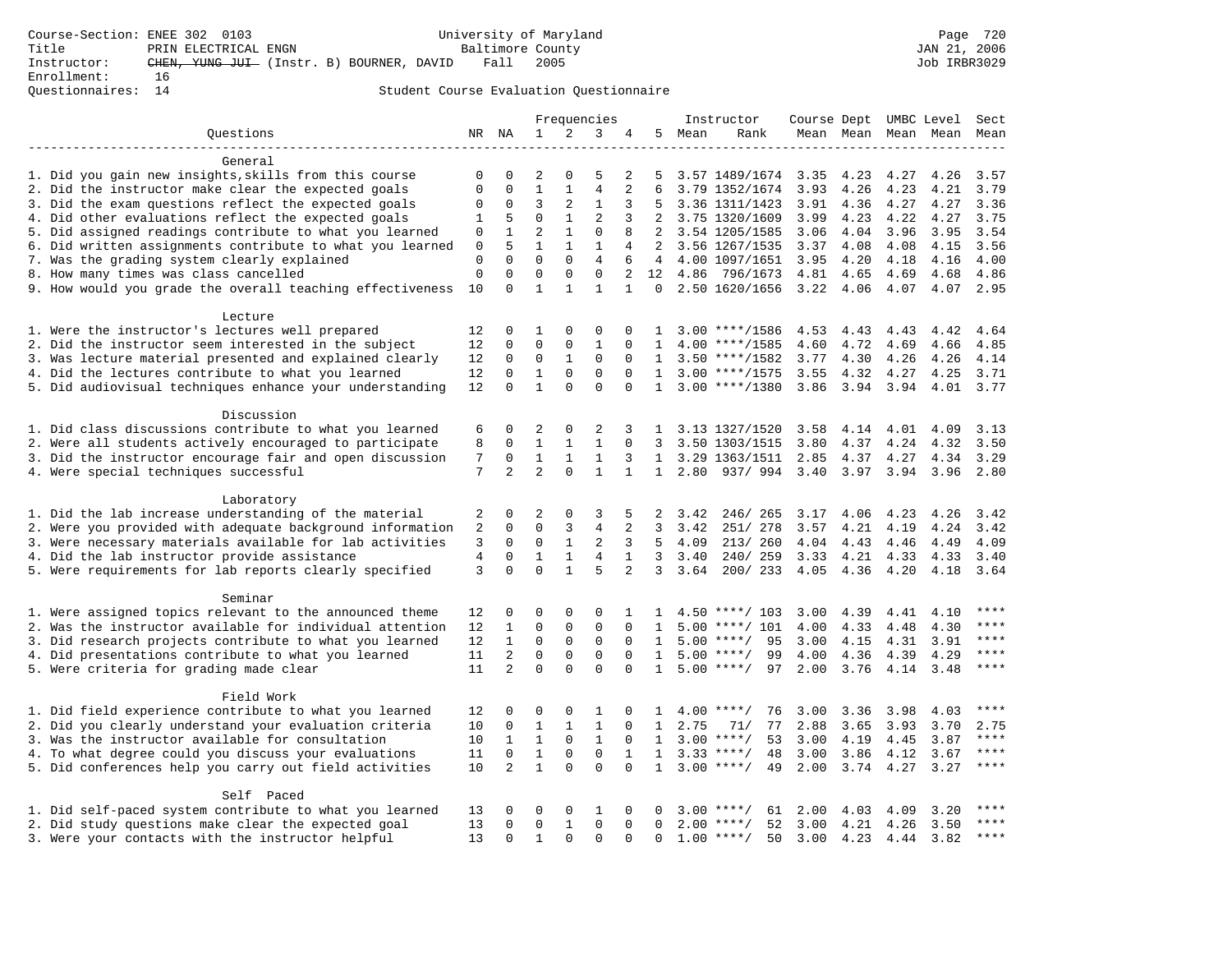| Course-Section: ENEE 302 0103 |                      |                                          | University of Maryland |                                         | Page 720     |
|-------------------------------|----------------------|------------------------------------------|------------------------|-----------------------------------------|--------------|
| Title                         | PRIN ELECTRICAL ENGN |                                          | Baltimore County       |                                         | JAN 21, 2006 |
| Instructor:                   |                      | CHEN, YUNG JUI (Instr. B) BOURNER, DAVID | Fall                   | 2005                                    | Job IRBR3029 |
| Enrollment:                   | 16                   |                                          |                        |                                         |              |
| Ouestionnaires: 14            |                      |                                          |                        | Student Course Evaluation Ouestionnaire |              |

| Credits Earned |   | Cum. GPA      |   | Expected Grades |          | Reasons             |          | Type                        |    | Majors                            |  |
|----------------|---|---------------|---|-----------------|----------|---------------------|----------|-----------------------------|----|-----------------------------------|--|
| $00 - 27$      | 2 | $0.00 - 0.99$ |   | Α               |          | Required for Majors | $\Omega$ | Graduate                    | 0  | Major                             |  |
| $28 - 55$      | 0 | $1.00 - 1.99$ |   | В               | 4        |                     |          |                             |    |                                   |  |
| $56 - 83$      |   | $2.00 - 2.99$ | 2 | ◡               | 5        | General             |          | Under-grad                  | 14 | Non-major                         |  |
| $84 - 150$     | 4 | $3.00 - 3.49$ |   | D               | 0        |                     |          |                             |    |                                   |  |
| Grad.          | 0 | $3.50 - 4.00$ |   | F               | 0        | Electives           |          |                             |    | #### - Means there are not enough |  |
|                |   |               |   | Ρ               | 0        |                     |          | responses to be significant |    |                                   |  |
|                |   |               |   |                 | $\Omega$ | Other               | 12       |                             |    |                                   |  |
|                |   |               |   |                 |          |                     |          |                             |    |                                   |  |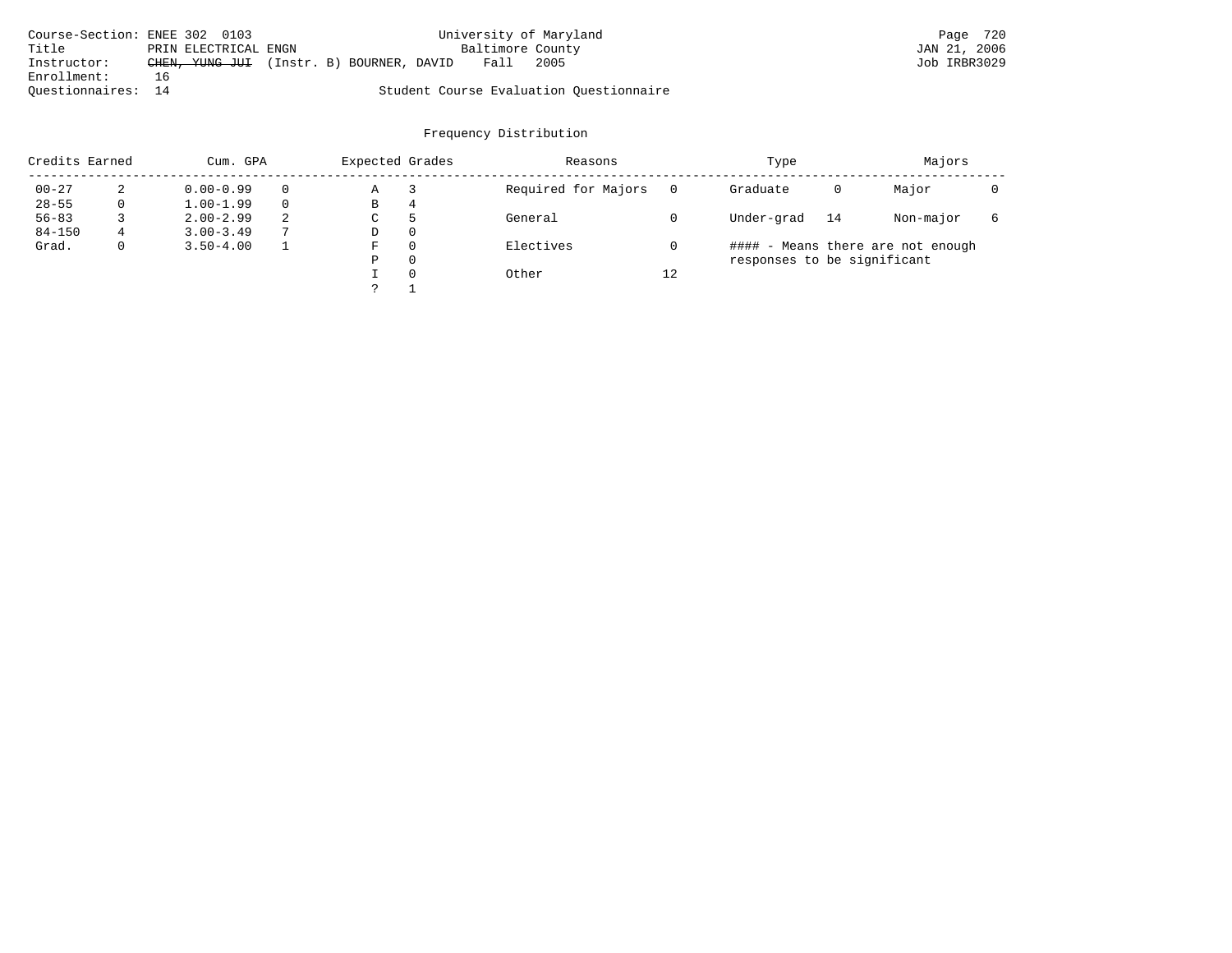|                                                           |          |                |          |          | Frequencies |          |              |      | Instructor | Course Dept |      |      | UMBC Level | Sect        |
|-----------------------------------------------------------|----------|----------------|----------|----------|-------------|----------|--------------|------|------------|-------------|------|------|------------|-------------|
| Ouestions                                                 | NR       | ΝA             |          |          | 3           |          | .5           | Mean | Rank       | Mean        | Mean | Mean | Mean       | Mean        |
| General                                                   |          |                |          |          |             |          |              |      |            |             |      |      |            |             |
| 1. Did you gain new insights, skills from this course     |          |                | 0        |          |             |          |              | 4.00 | 1196/1674  | 4.00        | 4.23 | 4.27 | 4.44       | 4.00        |
| 2. Did the instructor make clear the expected goals       | $\Omega$ | $\Omega$       | $\Omega$ | $\Omega$ | $\cap$      |          |              | 4.80 | 215/1674   | 4.80        | 4.26 | 4.23 | 4.34       | 4.80        |
| 3. Did the exam questions reflect the expected goals      |          |                | $\Omega$ | $\Omega$ | ∩           |          |              | 4.80 | 203/1423   | 4.80        | 4.36 | 4.27 | 4.28       | 4.80        |
| 4. Did other evaluations reflect the expected goals       |          | 3              | $\Omega$ |          |             |          | <sup>n</sup> | 4.00 | $***/1609$ | ****        | 4.23 | 4.22 | 4.34       | $* * * * *$ |
| 5. Did assigned readings contribute to what you learned   | $\Omega$ |                | $\Omega$ |          |             |          |              | 4.75 | 167/1585   | 4.75        | 4.04 | 3.96 | 4.23       | 4.75        |
| 6. Did written assignments contribute to what you learned | $\Omega$ | $\overline{2}$ | 0        |          |             |          |              | 4.67 | 238/1535   | 4.67        | 4.08 | 4.08 | 4.27       | 4.67        |
| 7. Was the grading system clearly explained               | $\Omega$ |                | $\Omega$ |          | $\Omega$    |          |              | 4.80 | 175/1651   | 4.80        | 4.20 | 4.18 | 4.32       | 4.80        |
| 8. How many times was class cancelled                     | $\Omega$ |                | $\Omega$ |          | $\Omega$    | $\Omega$ |              | 5.00 | 1/1673     | 5.00        | 4.65 | 4.69 | 4.78       | 5.00        |
| 9. How would you grade the overall teaching effectiveness | $\Omega$ |                | O        |          | ∩           |          |              | 4.80 | 149/1656   | 4.80        | 4.06 | 4.07 | 4.15       | 4.80        |
| Lecture                                                   |          |                |          |          |             |          |              |      |            |             |      |      |            |             |
| 1. Were the instructor's lectures well prepared           |          |                | 0        | 0        |             |          | 4            | 4.80 | 389/1586   | 4.80        | 4.43 | 4.43 | 4.50       | 4.80        |
| 2. Did the instructor seem interested in the subject      | $\Omega$ | $\Omega$       | $\Omega$ | $\Omega$ | $\Omega$    |          | 4            | 4.80 | 811/1585   | 4.80        | 4.72 | 4.69 | 4.79       | 4.80        |
| 3. Was lecture material presented and explained clearly   | 0        |                |          |          | $\Omega$    |          |              | 4.80 | 246/1582   | 4.80        | 4.30 | 4.26 | 4.33       | 4.80        |
| 4. Did the lectures contribute to what you learned        | $\Omega$ |                |          |          |             |          |              | 4.40 | 819/1575   | 4.40        | 4.32 | 4.27 | 4.30       | 4.40        |
| Discussion                                                |          |                |          |          |             |          |              |      |            |             |      |      |            |             |
| 1. Did class discussions contribute to what you learned   |          |                | O        | $\Omega$ | $\Omega$    |          |              | 4.67 | 295/1520   | 4.67        | 4.14 | 4.01 | 4.19       | 4.67        |
| 2. Were all students actively encouraged to participate   | $\Omega$ | $\Omega$       |          | $\Omega$ | $\Omega$    |          |              | 3.20 | 1393/1515  | 3.20        | 4.37 | 4.24 | 4.47       | 3.20        |
| 3. Did the instructor encourage fair and open discussion  |          |                | U        |          |             |          |              | 4.67 | 507/1511   | 4.67        | 4.37 | 4.27 | 4.49       | 4.67        |

| Credits Earned |          | Cum. GPA      |          | Expected Grades |          | Reasons             | Type                        |   | Majors                            |  |
|----------------|----------|---------------|----------|-----------------|----------|---------------------|-----------------------------|---|-----------------------------------|--|
| $00 - 27$      |          | $0.00 - 0.99$ | $\Omega$ | Α               | 2        | Required for Majors | Graduate                    |   | Major                             |  |
| $28 - 55$      | 0        | $1.00 - 1.99$ | $\Omega$ | В               | 2        |                     |                             |   |                                   |  |
| $56 - 83$      | 0        | $2.00 - 2.99$ | $\Omega$ | C               | 0        | General             | Under-grad                  | 2 | Non-major                         |  |
| $84 - 150$     | $\Omega$ | $3.00 - 3.49$ |          | D               | 0        |                     |                             |   |                                   |  |
| Grad.          |          | $3.50 - 4.00$ | $\Omega$ | F               | 0        | Electives           |                             |   | #### - Means there are not enough |  |
|                |          |               |          | Ρ               | 0        |                     | responses to be significant |   |                                   |  |
|                |          |               |          |                 | $\Omega$ | Other               |                             |   |                                   |  |
|                |          |               |          |                 |          |                     |                             |   |                                   |  |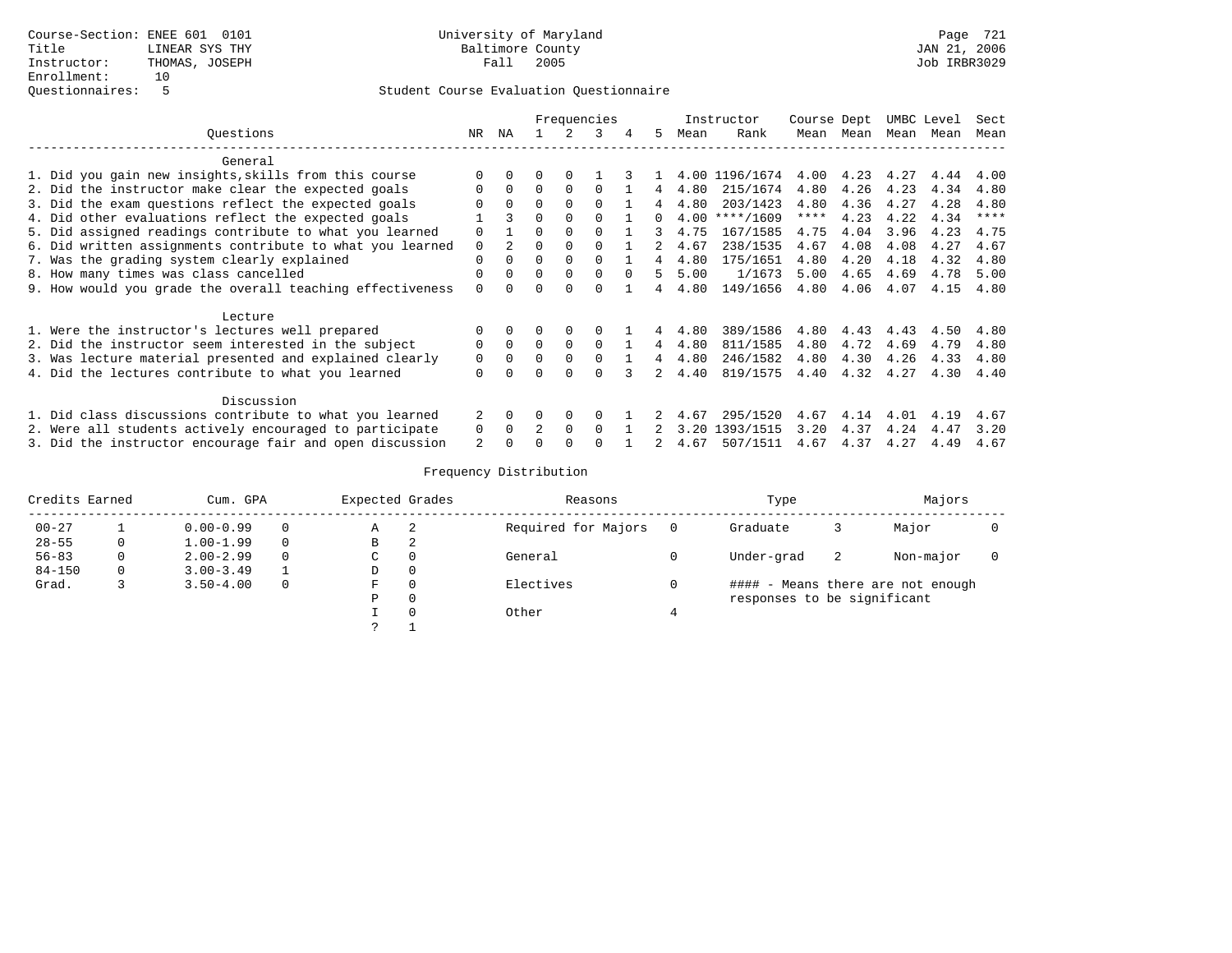| Ouestions<br>$\mathbf{1}$<br>2<br>NR NA<br>3<br>4<br>5<br>Mean<br>Rank<br>Mean Mean Mean Mean Mean<br>General<br>1. Did you gain new insights, skills from this course<br>607/1674<br>4.23<br>4.27<br>4.50<br>4.50<br>4.44<br>4.50<br>$\Omega$<br>∩<br>$\Omega$<br>12<br>5<br>2. Did the instructor make clear the expected goals<br>$\mathbf 0$<br>4.00<br>4.26<br>4.23<br>4.00<br>0<br>$\mathbf{1}$<br>9<br>4.00 1146/1674<br>4.34<br>0<br>$\mathbf 0$<br>$\mathbf 0$<br>2<br>$\overline{2}$<br>3. Did the exam questions reflect the expected goals<br>3.95<br>13<br>3.95 1061/1423<br>3.95<br>4.36<br>4.27<br>4.28<br>0<br>6<br>$\Omega$<br>$\overline{2}$<br>4. Did other evaluations reflect the expected goals<br>3.81 1285/1609<br>3.81<br>4.23<br>4.22<br>4.34<br>3.81<br>0<br>$\Omega$<br>5<br>5. Did assigned readings contribute to what you learned<br>$\mathbf{1}$<br>$\Omega$<br>$\Omega$<br>4.04<br>3.96<br>4.23<br>4.10<br>9<br>4.10<br>708/1585<br>4.10<br>6. Did written assignments contribute to what you learned<br>$\mathbf{1}$<br>$\Omega$<br>$\Omega$<br>$\overline{4}$<br>9<br>737/1535<br>4.19<br>4.08<br>4.08<br>4.27<br>4.19<br>$\Omega$<br>8<br>4.19<br>$\Omega$<br>$\Omega$<br>7. Was the grading system clearly explained<br>$\overline{4}$<br>1<br>$\Omega$<br>9<br>8<br>4.19<br>934/1651<br>4.19<br>4.20<br>4.18<br>4.32<br>4.19<br>$\Omega$<br>$\Omega$<br>$\Omega$<br>8. How many times was class cancelled<br>$\mathbf 0$<br>$\Omega$<br>18<br>4.82<br>868/1673<br>4.82<br>4.65<br>4.82<br>4<br>4.69<br>4.78<br>$\Omega$<br>9. How would you grade the overall teaching effectiveness<br>7<br>$\cap$<br>$\mathsf{Q}$<br>$\cap$<br>6<br>$\Omega$<br>3.40 1421/1656<br>$3.40 \quad 4.06$<br>4.07<br>4.15 3.40<br>Lecture<br>1. Were the instructor's lectures well prepared<br>0<br>3.86 1382/1586<br>3.86<br>4.43<br>4.43<br>4.50<br>3.86<br>0<br>0<br>2<br>3<br>13<br>4<br>2. Did the instructor seem interested in the subject<br>$\Omega$<br>$\overline{4}$<br>$\mathbf 0$<br>$\Omega$<br>4.18 1427/1585<br>4.18<br>4.72<br>4.69<br>4.79<br>4.18<br>0<br>10<br>8<br>3. Was lecture material presented and explained clearly<br>$\mathbf{1}$<br>7<br>4.30<br>$\Omega$<br>$\mathbf{1}$<br>10<br>3.52 1399/1582<br>3.52<br>4.26<br>4.33<br>3.52<br>1<br>2<br>$\overline{2}$<br>3<br>3<br>4. Did the lectures contribute to what you learned<br>3.45<br>4.32<br>2<br>$\Omega$<br>7<br>3.45 1384/1575<br>4.27<br>4.30<br>3.45<br>5.<br>$\Omega$<br>5. Did audiovisual techniques enhance your understanding<br>3<br>$\overline{2}$<br>$\overline{2}$<br>5<br>3.71 3.94 3.94<br>3.71 938/1380<br>3.85<br>3.71<br>6<br>$\overline{4}$<br>Discussion<br>1. Did class discussions contribute to what you learned<br>3.50 1169/1520<br>3.50<br>4.14<br>4.01<br>3.50<br>4.19<br>6<br>$\Omega$<br>2<br>5<br>4<br>4<br>$\mathbf 0$<br>2<br>2. Were all students actively encouraged to participate<br>$\overline{4}$<br>3.80<br>7<br>$\Omega$<br>4<br>3.80 1180/1515<br>4.37<br>4.24<br>4.47<br>3.80<br>5<br>$\overline{2}$<br>$\mathbf 0$<br>$\overline{c}$<br>3. Did the instructor encourage fair and open discussion<br>3.87 1161/1511<br>3.87<br>4.37<br>4.27<br>3.87<br>7<br>0<br>6<br>4.49<br>$\mathfrak{D}$<br>5<br>3<br>$\Omega$<br>4. Were special techniques successful<br>8<br>$\mathbf{1}$<br>3.00<br>881/994<br>3.00<br>3.97<br>3.94<br>3.00<br>3<br>4.07<br>Laboratory<br>****<br>1. Did the lab increase understanding of the material<br>20<br>$3.00$ ****/ 265<br>****<br>4.06<br>4.23<br>$\Omega$<br>$\Omega$<br>1<br>4.51<br>$\star\star\star\star$<br>2. Were you provided with adequate background information<br>$\Omega$<br>$\mathbf 0$<br>$\mathbf{0}$<br>$\mathbf 0$<br>$4.00$ ****/ 278<br>4.21<br>4.42<br>21<br>$\Omega$<br>****<br>4.19<br>$\mathbf 0$<br>$\mathbf{1}$<br>$* * * * *$<br>3. Were necessary materials available for lab activities<br>21<br>$\Omega$<br>$\Omega$<br>$\Omega$<br>$3.00$ ****/ 260<br>****<br>4.43<br>4.46<br>4.67<br>$\cap$ |
|------------------------------------------------------------------------------------------------------------------------------------------------------------------------------------------------------------------------------------------------------------------------------------------------------------------------------------------------------------------------------------------------------------------------------------------------------------------------------------------------------------------------------------------------------------------------------------------------------------------------------------------------------------------------------------------------------------------------------------------------------------------------------------------------------------------------------------------------------------------------------------------------------------------------------------------------------------------------------------------------------------------------------------------------------------------------------------------------------------------------------------------------------------------------------------------------------------------------------------------------------------------------------------------------------------------------------------------------------------------------------------------------------------------------------------------------------------------------------------------------------------------------------------------------------------------------------------------------------------------------------------------------------------------------------------------------------------------------------------------------------------------------------------------------------------------------------------------------------------------------------------------------------------------------------------------------------------------------------------------------------------------------------------------------------------------------------------------------------------------------------------------------------------------------------------------------------------------------------------------------------------------------------------------------------------------------------------------------------------------------------------------------------------------------------------------------------------------------------------------------------------------------------------------------------------------------------------------------------------------------------------------------------------------------------------------------------------------------------------------------------------------------------------------------------------------------------------------------------------------------------------------------------------------------------------------------------------------------------------------------------------------------------------------------------------------------------------------------------------------------------------------------------------------------------------------------------------------------------------------------------------------------------------------------------------------------------------------------------------------------------------------------------------------------------------------------------------------------------------------------------------------------------------------------------------------------------------------------------------------------------------------------------------------------------------------------------------------------------------------------------------------------------------------------------------------------------------------------------------------------------------------------------------------------------------------------------------------------------------------------------------------|
|                                                                                                                                                                                                                                                                                                                                                                                                                                                                                                                                                                                                                                                                                                                                                                                                                                                                                                                                                                                                                                                                                                                                                                                                                                                                                                                                                                                                                                                                                                                                                                                                                                                                                                                                                                                                                                                                                                                                                                                                                                                                                                                                                                                                                                                                                                                                                                                                                                                                                                                                                                                                                                                                                                                                                                                                                                                                                                                                                                                                                                                                                                                                                                                                                                                                                                                                                                                                                                                                                                                                                                                                                                                                                                                                                                                                                                                                                                                                                                                                                  |
|                                                                                                                                                                                                                                                                                                                                                                                                                                                                                                                                                                                                                                                                                                                                                                                                                                                                                                                                                                                                                                                                                                                                                                                                                                                                                                                                                                                                                                                                                                                                                                                                                                                                                                                                                                                                                                                                                                                                                                                                                                                                                                                                                                                                                                                                                                                                                                                                                                                                                                                                                                                                                                                                                                                                                                                                                                                                                                                                                                                                                                                                                                                                                                                                                                                                                                                                                                                                                                                                                                                                                                                                                                                                                                                                                                                                                                                                                                                                                                                                                  |
|                                                                                                                                                                                                                                                                                                                                                                                                                                                                                                                                                                                                                                                                                                                                                                                                                                                                                                                                                                                                                                                                                                                                                                                                                                                                                                                                                                                                                                                                                                                                                                                                                                                                                                                                                                                                                                                                                                                                                                                                                                                                                                                                                                                                                                                                                                                                                                                                                                                                                                                                                                                                                                                                                                                                                                                                                                                                                                                                                                                                                                                                                                                                                                                                                                                                                                                                                                                                                                                                                                                                                                                                                                                                                                                                                                                                                                                                                                                                                                                                                  |
|                                                                                                                                                                                                                                                                                                                                                                                                                                                                                                                                                                                                                                                                                                                                                                                                                                                                                                                                                                                                                                                                                                                                                                                                                                                                                                                                                                                                                                                                                                                                                                                                                                                                                                                                                                                                                                                                                                                                                                                                                                                                                                                                                                                                                                                                                                                                                                                                                                                                                                                                                                                                                                                                                                                                                                                                                                                                                                                                                                                                                                                                                                                                                                                                                                                                                                                                                                                                                                                                                                                                                                                                                                                                                                                                                                                                                                                                                                                                                                                                                  |
|                                                                                                                                                                                                                                                                                                                                                                                                                                                                                                                                                                                                                                                                                                                                                                                                                                                                                                                                                                                                                                                                                                                                                                                                                                                                                                                                                                                                                                                                                                                                                                                                                                                                                                                                                                                                                                                                                                                                                                                                                                                                                                                                                                                                                                                                                                                                                                                                                                                                                                                                                                                                                                                                                                                                                                                                                                                                                                                                                                                                                                                                                                                                                                                                                                                                                                                                                                                                                                                                                                                                                                                                                                                                                                                                                                                                                                                                                                                                                                                                                  |
|                                                                                                                                                                                                                                                                                                                                                                                                                                                                                                                                                                                                                                                                                                                                                                                                                                                                                                                                                                                                                                                                                                                                                                                                                                                                                                                                                                                                                                                                                                                                                                                                                                                                                                                                                                                                                                                                                                                                                                                                                                                                                                                                                                                                                                                                                                                                                                                                                                                                                                                                                                                                                                                                                                                                                                                                                                                                                                                                                                                                                                                                                                                                                                                                                                                                                                                                                                                                                                                                                                                                                                                                                                                                                                                                                                                                                                                                                                                                                                                                                  |
|                                                                                                                                                                                                                                                                                                                                                                                                                                                                                                                                                                                                                                                                                                                                                                                                                                                                                                                                                                                                                                                                                                                                                                                                                                                                                                                                                                                                                                                                                                                                                                                                                                                                                                                                                                                                                                                                                                                                                                                                                                                                                                                                                                                                                                                                                                                                                                                                                                                                                                                                                                                                                                                                                                                                                                                                                                                                                                                                                                                                                                                                                                                                                                                                                                                                                                                                                                                                                                                                                                                                                                                                                                                                                                                                                                                                                                                                                                                                                                                                                  |
|                                                                                                                                                                                                                                                                                                                                                                                                                                                                                                                                                                                                                                                                                                                                                                                                                                                                                                                                                                                                                                                                                                                                                                                                                                                                                                                                                                                                                                                                                                                                                                                                                                                                                                                                                                                                                                                                                                                                                                                                                                                                                                                                                                                                                                                                                                                                                                                                                                                                                                                                                                                                                                                                                                                                                                                                                                                                                                                                                                                                                                                                                                                                                                                                                                                                                                                                                                                                                                                                                                                                                                                                                                                                                                                                                                                                                                                                                                                                                                                                                  |
|                                                                                                                                                                                                                                                                                                                                                                                                                                                                                                                                                                                                                                                                                                                                                                                                                                                                                                                                                                                                                                                                                                                                                                                                                                                                                                                                                                                                                                                                                                                                                                                                                                                                                                                                                                                                                                                                                                                                                                                                                                                                                                                                                                                                                                                                                                                                                                                                                                                                                                                                                                                                                                                                                                                                                                                                                                                                                                                                                                                                                                                                                                                                                                                                                                                                                                                                                                                                                                                                                                                                                                                                                                                                                                                                                                                                                                                                                                                                                                                                                  |
|                                                                                                                                                                                                                                                                                                                                                                                                                                                                                                                                                                                                                                                                                                                                                                                                                                                                                                                                                                                                                                                                                                                                                                                                                                                                                                                                                                                                                                                                                                                                                                                                                                                                                                                                                                                                                                                                                                                                                                                                                                                                                                                                                                                                                                                                                                                                                                                                                                                                                                                                                                                                                                                                                                                                                                                                                                                                                                                                                                                                                                                                                                                                                                                                                                                                                                                                                                                                                                                                                                                                                                                                                                                                                                                                                                                                                                                                                                                                                                                                                  |
|                                                                                                                                                                                                                                                                                                                                                                                                                                                                                                                                                                                                                                                                                                                                                                                                                                                                                                                                                                                                                                                                                                                                                                                                                                                                                                                                                                                                                                                                                                                                                                                                                                                                                                                                                                                                                                                                                                                                                                                                                                                                                                                                                                                                                                                                                                                                                                                                                                                                                                                                                                                                                                                                                                                                                                                                                                                                                                                                                                                                                                                                                                                                                                                                                                                                                                                                                                                                                                                                                                                                                                                                                                                                                                                                                                                                                                                                                                                                                                                                                  |
|                                                                                                                                                                                                                                                                                                                                                                                                                                                                                                                                                                                                                                                                                                                                                                                                                                                                                                                                                                                                                                                                                                                                                                                                                                                                                                                                                                                                                                                                                                                                                                                                                                                                                                                                                                                                                                                                                                                                                                                                                                                                                                                                                                                                                                                                                                                                                                                                                                                                                                                                                                                                                                                                                                                                                                                                                                                                                                                                                                                                                                                                                                                                                                                                                                                                                                                                                                                                                                                                                                                                                                                                                                                                                                                                                                                                                                                                                                                                                                                                                  |
|                                                                                                                                                                                                                                                                                                                                                                                                                                                                                                                                                                                                                                                                                                                                                                                                                                                                                                                                                                                                                                                                                                                                                                                                                                                                                                                                                                                                                                                                                                                                                                                                                                                                                                                                                                                                                                                                                                                                                                                                                                                                                                                                                                                                                                                                                                                                                                                                                                                                                                                                                                                                                                                                                                                                                                                                                                                                                                                                                                                                                                                                                                                                                                                                                                                                                                                                                                                                                                                                                                                                                                                                                                                                                                                                                                                                                                                                                                                                                                                                                  |
|                                                                                                                                                                                                                                                                                                                                                                                                                                                                                                                                                                                                                                                                                                                                                                                                                                                                                                                                                                                                                                                                                                                                                                                                                                                                                                                                                                                                                                                                                                                                                                                                                                                                                                                                                                                                                                                                                                                                                                                                                                                                                                                                                                                                                                                                                                                                                                                                                                                                                                                                                                                                                                                                                                                                                                                                                                                                                                                                                                                                                                                                                                                                                                                                                                                                                                                                                                                                                                                                                                                                                                                                                                                                                                                                                                                                                                                                                                                                                                                                                  |
|                                                                                                                                                                                                                                                                                                                                                                                                                                                                                                                                                                                                                                                                                                                                                                                                                                                                                                                                                                                                                                                                                                                                                                                                                                                                                                                                                                                                                                                                                                                                                                                                                                                                                                                                                                                                                                                                                                                                                                                                                                                                                                                                                                                                                                                                                                                                                                                                                                                                                                                                                                                                                                                                                                                                                                                                                                                                                                                                                                                                                                                                                                                                                                                                                                                                                                                                                                                                                                                                                                                                                                                                                                                                                                                                                                                                                                                                                                                                                                                                                  |
|                                                                                                                                                                                                                                                                                                                                                                                                                                                                                                                                                                                                                                                                                                                                                                                                                                                                                                                                                                                                                                                                                                                                                                                                                                                                                                                                                                                                                                                                                                                                                                                                                                                                                                                                                                                                                                                                                                                                                                                                                                                                                                                                                                                                                                                                                                                                                                                                                                                                                                                                                                                                                                                                                                                                                                                                                                                                                                                                                                                                                                                                                                                                                                                                                                                                                                                                                                                                                                                                                                                                                                                                                                                                                                                                                                                                                                                                                                                                                                                                                  |
|                                                                                                                                                                                                                                                                                                                                                                                                                                                                                                                                                                                                                                                                                                                                                                                                                                                                                                                                                                                                                                                                                                                                                                                                                                                                                                                                                                                                                                                                                                                                                                                                                                                                                                                                                                                                                                                                                                                                                                                                                                                                                                                                                                                                                                                                                                                                                                                                                                                                                                                                                                                                                                                                                                                                                                                                                                                                                                                                                                                                                                                                                                                                                                                                                                                                                                                                                                                                                                                                                                                                                                                                                                                                                                                                                                                                                                                                                                                                                                                                                  |
|                                                                                                                                                                                                                                                                                                                                                                                                                                                                                                                                                                                                                                                                                                                                                                                                                                                                                                                                                                                                                                                                                                                                                                                                                                                                                                                                                                                                                                                                                                                                                                                                                                                                                                                                                                                                                                                                                                                                                                                                                                                                                                                                                                                                                                                                                                                                                                                                                                                                                                                                                                                                                                                                                                                                                                                                                                                                                                                                                                                                                                                                                                                                                                                                                                                                                                                                                                                                                                                                                                                                                                                                                                                                                                                                                                                                                                                                                                                                                                                                                  |
|                                                                                                                                                                                                                                                                                                                                                                                                                                                                                                                                                                                                                                                                                                                                                                                                                                                                                                                                                                                                                                                                                                                                                                                                                                                                                                                                                                                                                                                                                                                                                                                                                                                                                                                                                                                                                                                                                                                                                                                                                                                                                                                                                                                                                                                                                                                                                                                                                                                                                                                                                                                                                                                                                                                                                                                                                                                                                                                                                                                                                                                                                                                                                                                                                                                                                                                                                                                                                                                                                                                                                                                                                                                                                                                                                                                                                                                                                                                                                                                                                  |
|                                                                                                                                                                                                                                                                                                                                                                                                                                                                                                                                                                                                                                                                                                                                                                                                                                                                                                                                                                                                                                                                                                                                                                                                                                                                                                                                                                                                                                                                                                                                                                                                                                                                                                                                                                                                                                                                                                                                                                                                                                                                                                                                                                                                                                                                                                                                                                                                                                                                                                                                                                                                                                                                                                                                                                                                                                                                                                                                                                                                                                                                                                                                                                                                                                                                                                                                                                                                                                                                                                                                                                                                                                                                                                                                                                                                                                                                                                                                                                                                                  |
|                                                                                                                                                                                                                                                                                                                                                                                                                                                                                                                                                                                                                                                                                                                                                                                                                                                                                                                                                                                                                                                                                                                                                                                                                                                                                                                                                                                                                                                                                                                                                                                                                                                                                                                                                                                                                                                                                                                                                                                                                                                                                                                                                                                                                                                                                                                                                                                                                                                                                                                                                                                                                                                                                                                                                                                                                                                                                                                                                                                                                                                                                                                                                                                                                                                                                                                                                                                                                                                                                                                                                                                                                                                                                                                                                                                                                                                                                                                                                                                                                  |
|                                                                                                                                                                                                                                                                                                                                                                                                                                                                                                                                                                                                                                                                                                                                                                                                                                                                                                                                                                                                                                                                                                                                                                                                                                                                                                                                                                                                                                                                                                                                                                                                                                                                                                                                                                                                                                                                                                                                                                                                                                                                                                                                                                                                                                                                                                                                                                                                                                                                                                                                                                                                                                                                                                                                                                                                                                                                                                                                                                                                                                                                                                                                                                                                                                                                                                                                                                                                                                                                                                                                                                                                                                                                                                                                                                                                                                                                                                                                                                                                                  |
|                                                                                                                                                                                                                                                                                                                                                                                                                                                                                                                                                                                                                                                                                                                                                                                                                                                                                                                                                                                                                                                                                                                                                                                                                                                                                                                                                                                                                                                                                                                                                                                                                                                                                                                                                                                                                                                                                                                                                                                                                                                                                                                                                                                                                                                                                                                                                                                                                                                                                                                                                                                                                                                                                                                                                                                                                                                                                                                                                                                                                                                                                                                                                                                                                                                                                                                                                                                                                                                                                                                                                                                                                                                                                                                                                                                                                                                                                                                                                                                                                  |
|                                                                                                                                                                                                                                                                                                                                                                                                                                                                                                                                                                                                                                                                                                                                                                                                                                                                                                                                                                                                                                                                                                                                                                                                                                                                                                                                                                                                                                                                                                                                                                                                                                                                                                                                                                                                                                                                                                                                                                                                                                                                                                                                                                                                                                                                                                                                                                                                                                                                                                                                                                                                                                                                                                                                                                                                                                                                                                                                                                                                                                                                                                                                                                                                                                                                                                                                                                                                                                                                                                                                                                                                                                                                                                                                                                                                                                                                                                                                                                                                                  |
|                                                                                                                                                                                                                                                                                                                                                                                                                                                                                                                                                                                                                                                                                                                                                                                                                                                                                                                                                                                                                                                                                                                                                                                                                                                                                                                                                                                                                                                                                                                                                                                                                                                                                                                                                                                                                                                                                                                                                                                                                                                                                                                                                                                                                                                                                                                                                                                                                                                                                                                                                                                                                                                                                                                                                                                                                                                                                                                                                                                                                                                                                                                                                                                                                                                                                                                                                                                                                                                                                                                                                                                                                                                                                                                                                                                                                                                                                                                                                                                                                  |
|                                                                                                                                                                                                                                                                                                                                                                                                                                                                                                                                                                                                                                                                                                                                                                                                                                                                                                                                                                                                                                                                                                                                                                                                                                                                                                                                                                                                                                                                                                                                                                                                                                                                                                                                                                                                                                                                                                                                                                                                                                                                                                                                                                                                                                                                                                                                                                                                                                                                                                                                                                                                                                                                                                                                                                                                                                                                                                                                                                                                                                                                                                                                                                                                                                                                                                                                                                                                                                                                                                                                                                                                                                                                                                                                                                                                                                                                                                                                                                                                                  |
|                                                                                                                                                                                                                                                                                                                                                                                                                                                                                                                                                                                                                                                                                                                                                                                                                                                                                                                                                                                                                                                                                                                                                                                                                                                                                                                                                                                                                                                                                                                                                                                                                                                                                                                                                                                                                                                                                                                                                                                                                                                                                                                                                                                                                                                                                                                                                                                                                                                                                                                                                                                                                                                                                                                                                                                                                                                                                                                                                                                                                                                                                                                                                                                                                                                                                                                                                                                                                                                                                                                                                                                                                                                                                                                                                                                                                                                                                                                                                                                                                  |
|                                                                                                                                                                                                                                                                                                                                                                                                                                                                                                                                                                                                                                                                                                                                                                                                                                                                                                                                                                                                                                                                                                                                                                                                                                                                                                                                                                                                                                                                                                                                                                                                                                                                                                                                                                                                                                                                                                                                                                                                                                                                                                                                                                                                                                                                                                                                                                                                                                                                                                                                                                                                                                                                                                                                                                                                                                                                                                                                                                                                                                                                                                                                                                                                                                                                                                                                                                                                                                                                                                                                                                                                                                                                                                                                                                                                                                                                                                                                                                                                                  |
|                                                                                                                                                                                                                                                                                                                                                                                                                                                                                                                                                                                                                                                                                                                                                                                                                                                                                                                                                                                                                                                                                                                                                                                                                                                                                                                                                                                                                                                                                                                                                                                                                                                                                                                                                                                                                                                                                                                                                                                                                                                                                                                                                                                                                                                                                                                                                                                                                                                                                                                                                                                                                                                                                                                                                                                                                                                                                                                                                                                                                                                                                                                                                                                                                                                                                                                                                                                                                                                                                                                                                                                                                                                                                                                                                                                                                                                                                                                                                                                                                  |
| $***$ *<br>$\Omega$<br>$\mathbf 0$<br>$4.00$ ****/ 259<br>$***$ * * *<br>4. Did the lab instructor provide assistance<br>$\Omega$<br>$\mathbf 0$<br>4.21<br>4.33<br>4.66<br>21<br>$\cap$                                                                                                                                                                                                                                                                                                                                                                                                                                                                                                                                                                                                                                                                                                                                                                                                                                                                                                                                                                                                                                                                                                                                                                                                                                                                                                                                                                                                                                                                                                                                                                                                                                                                                                                                                                                                                                                                                                                                                                                                                                                                                                                                                                                                                                                                                                                                                                                                                                                                                                                                                                                                                                                                                                                                                                                                                                                                                                                                                                                                                                                                                                                                                                                                                                                                                                                                                                                                                                                                                                                                                                                                                                                                                                                                                                                                                         |
| $***$ *<br>$\Omega$<br>$\Omega$<br>$\cap$<br>$\mathbf{1}$<br>$3.00$ ****/ 233<br>****<br>5. Were requirements for lab reports clearly specified<br>4.36<br>4.20<br>4.53<br>21<br>$\cap$<br>$\Omega$                                                                                                                                                                                                                                                                                                                                                                                                                                                                                                                                                                                                                                                                                                                                                                                                                                                                                                                                                                                                                                                                                                                                                                                                                                                                                                                                                                                                                                                                                                                                                                                                                                                                                                                                                                                                                                                                                                                                                                                                                                                                                                                                                                                                                                                                                                                                                                                                                                                                                                                                                                                                                                                                                                                                                                                                                                                                                                                                                                                                                                                                                                                                                                                                                                                                                                                                                                                                                                                                                                                                                                                                                                                                                                                                                                                                              |
| Seminar                                                                                                                                                                                                                                                                                                                                                                                                                                                                                                                                                                                                                                                                                                                                                                                                                                                                                                                                                                                                                                                                                                                                                                                                                                                                                                                                                                                                                                                                                                                                                                                                                                                                                                                                                                                                                                                                                                                                                                                                                                                                                                                                                                                                                                                                                                                                                                                                                                                                                                                                                                                                                                                                                                                                                                                                                                                                                                                                                                                                                                                                                                                                                                                                                                                                                                                                                                                                                                                                                                                                                                                                                                                                                                                                                                                                                                                                                                                                                                                                          |
| 1. Were assigned topics relevant to the announced theme<br>****<br>20<br>$\Omega$<br>$\mathbf 0$<br>0<br>$4.00$ ****/ 103<br>****<br>4.39<br>4.41<br>4.56                                                                                                                                                                                                                                                                                                                                                                                                                                                                                                                                                                                                                                                                                                                                                                                                                                                                                                                                                                                                                                                                                                                                                                                                                                                                                                                                                                                                                                                                                                                                                                                                                                                                                                                                                                                                                                                                                                                                                                                                                                                                                                                                                                                                                                                                                                                                                                                                                                                                                                                                                                                                                                                                                                                                                                                                                                                                                                                                                                                                                                                                                                                                                                                                                                                                                                                                                                                                                                                                                                                                                                                                                                                                                                                                                                                                                                                        |
| $***$<br>2. Was the instructor available for individual attention<br>21<br>$\mathbf 0$<br>$\mathbf 0$<br>$\mathbf{0}$<br>$\mathbf 0$<br>$4.00$ ****/ 101<br>****<br>4.33<br>4.48<br>4.62                                                                                                                                                                                                                                                                                                                                                                                                                                                                                                                                                                                                                                                                                                                                                                                                                                                                                                                                                                                                                                                                                                                                                                                                                                                                                                                                                                                                                                                                                                                                                                                                                                                                                                                                                                                                                                                                                                                                                                                                                                                                                                                                                                                                                                                                                                                                                                                                                                                                                                                                                                                                                                                                                                                                                                                                                                                                                                                                                                                                                                                                                                                                                                                                                                                                                                                                                                                                                                                                                                                                                                                                                                                                                                                                                                                                                         |
| 3. Did research projects contribute to what you learned<br>$\Omega$<br>95<br>$***$ * * *<br>****<br>21<br>$\Omega$<br>$\Omega$<br>$\mathbf{1}$<br>$3.00$ ****/<br>4.15<br>4.31<br>4.43<br>$\Omega$<br>$\Omega$                                                                                                                                                                                                                                                                                                                                                                                                                                                                                                                                                                                                                                                                                                                                                                                                                                                                                                                                                                                                                                                                                                                                                                                                                                                                                                                                                                                                                                                                                                                                                                                                                                                                                                                                                                                                                                                                                                                                                                                                                                                                                                                                                                                                                                                                                                                                                                                                                                                                                                                                                                                                                                                                                                                                                                                                                                                                                                                                                                                                                                                                                                                                                                                                                                                                                                                                                                                                                                                                                                                                                                                                                                                                                                                                                                                                   |
| 4.36<br>$* * * *$<br>4. Did presentations contribute to what you learned<br>$\Omega$<br>$\Omega$<br>$4.00$ ****/<br>99<br>$***$ * *<br>4.39<br>4.54<br>21<br>$\Omega$<br>$\Omega$<br>$\cap$                                                                                                                                                                                                                                                                                                                                                                                                                                                                                                                                                                                                                                                                                                                                                                                                                                                                                                                                                                                                                                                                                                                                                                                                                                                                                                                                                                                                                                                                                                                                                                                                                                                                                                                                                                                                                                                                                                                                                                                                                                                                                                                                                                                                                                                                                                                                                                                                                                                                                                                                                                                                                                                                                                                                                                                                                                                                                                                                                                                                                                                                                                                                                                                                                                                                                                                                                                                                                                                                                                                                                                                                                                                                                                                                                                                                                      |
| $3.00$ ****/<br>97<br>3.76<br>4.14<br>4.26<br>$***$<br>5. Were criteria for grading made clear<br>21<br>$\mathbf{1}$<br>****<br>$\cap$<br>$\Omega$<br>$\Omega$<br>$\cap$<br>$\Omega$                                                                                                                                                                                                                                                                                                                                                                                                                                                                                                                                                                                                                                                                                                                                                                                                                                                                                                                                                                                                                                                                                                                                                                                                                                                                                                                                                                                                                                                                                                                                                                                                                                                                                                                                                                                                                                                                                                                                                                                                                                                                                                                                                                                                                                                                                                                                                                                                                                                                                                                                                                                                                                                                                                                                                                                                                                                                                                                                                                                                                                                                                                                                                                                                                                                                                                                                                                                                                                                                                                                                                                                                                                                                                                                                                                                                                             |

|            | Credits Earned<br>Cum. GPA |               | Expected Grades |   | Reasons  |                     | Type | Majors                      |    |                                   |  |
|------------|----------------------------|---------------|-----------------|---|----------|---------------------|------|-----------------------------|----|-----------------------------------|--|
| $00 - 27$  | z.                         | $0.00 - 0.99$ | $\Omega$        | A | 8        | Required for Majors |      | Graduate                    | 9  | Major                             |  |
| $28 - 55$  | 2                          | $1.00 - 1.99$ | $\Omega$        | В | 3        |                     |      |                             |    |                                   |  |
| $56 - 83$  |                            | $2.00 - 2.99$ | $\Omega$        | C | $\Omega$ | General             | 10   | Under-grad                  | 13 | Non-major                         |  |
| $84 - 150$ |                            | $3.00 - 3.49$ | 2               | D | 0        |                     |      |                             |    |                                   |  |
| Grad.      |                            | $3.50 - 4.00$ | 6               | F | 0        | Electives           |      |                             |    | #### - Means there are not enough |  |
|            |                            |               |                 | P | 0        |                     |      | responses to be significant |    |                                   |  |
|            |                            |               |                 |   | $\Omega$ | Other               |      |                             |    |                                   |  |
|            |                            |               |                 |   |          |                     |      |                             |    |                                   |  |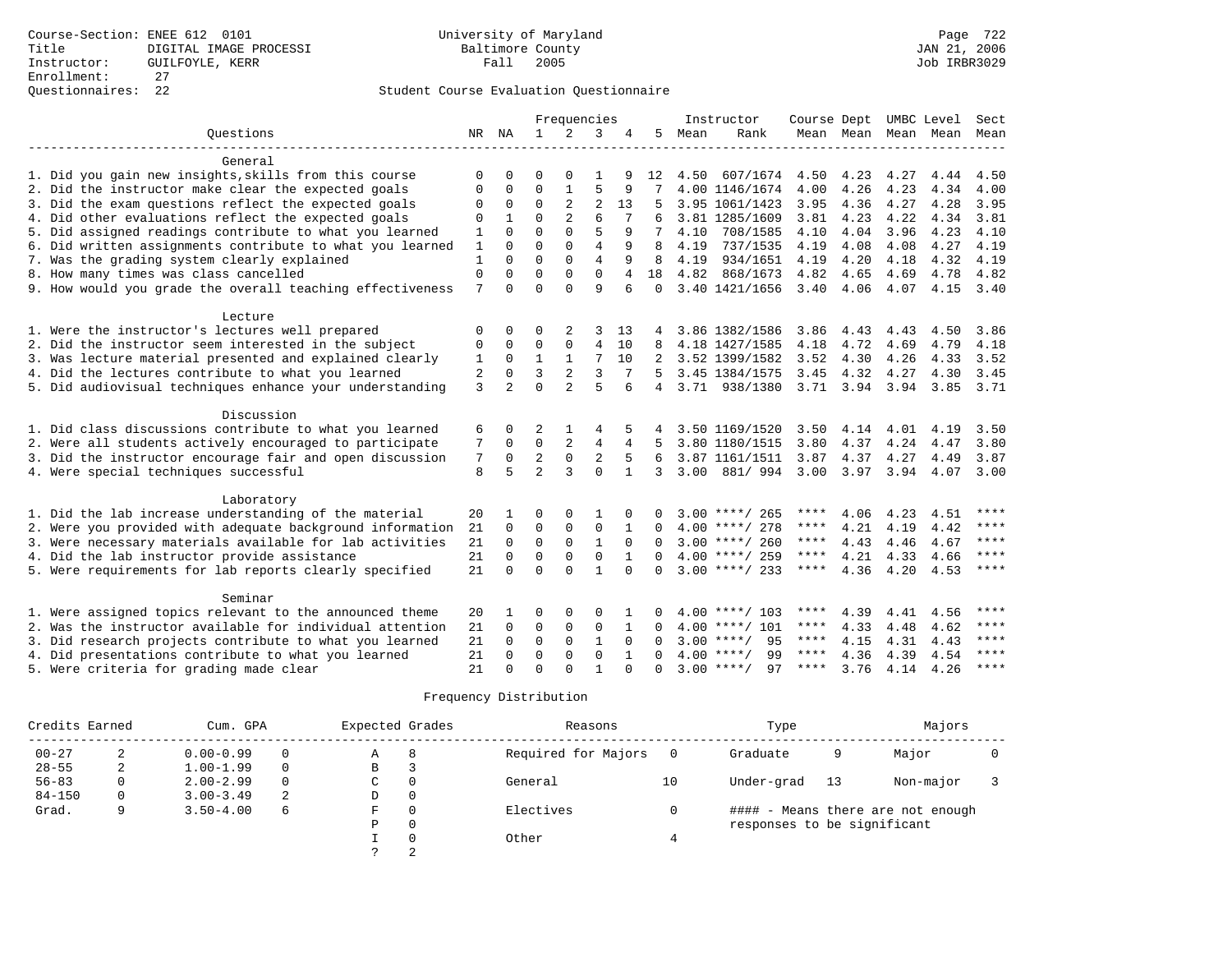|                                                           |              |                            |                          |                         | Frequencies       |                |              |      | Instructor                  | Course Dept            |           |      | UMBC Level | Sect        |
|-----------------------------------------------------------|--------------|----------------------------|--------------------------|-------------------------|-------------------|----------------|--------------|------|-----------------------------|------------------------|-----------|------|------------|-------------|
| Ouestions                                                 |              | NR NA                      | 1                        | 2                       | 3                 | 4              | 5            | Mean | Rank                        |                        | Mean Mean |      | Mean Mean  | Mean        |
|                                                           |              |                            |                          |                         |                   |                |              |      |                             |                        |           |      |            |             |
| General                                                   |              |                            |                          |                         |                   |                |              |      |                             |                        |           |      |            |             |
| 1. Did you gain new insights, skills from this course     | 0            | $\mathbf 0$                | 0                        | 3                       | $\mathbf{1}$      | 2              | 3            |      | 3.56 1495/1674              | 3.56                   | 4.23      | 4.27 | 4.44       | 3.56        |
| 2. Did the instructor make clear the expected goals       | $\mathbf 0$  | $\mathbf 0$                | $\mathbf 1$              | $\mathbf{1}$            | $\overline{4}$    | 1              | 2            |      | 3.22 1580/1674              | 3.22                   | 4.26      | 4.23 | 4.34       | 3.22        |
| 3. Did the exam questions reflect the expected goals      | $\mathbf 0$  | $\mathbf 0$                | $\mathbf{1}$             | 2                       | 3                 | 2              | $\mathbf{1}$ |      | 3.00 1363/1423              | 3.00                   | 4.36      | 4.27 | 4.28       | 3.00        |
| 4. Did other evaluations reflect the expected goals       | $\Omega$     | $\Omega$                   | $\mathbf{1}$             | 2                       | $\overline{a}$    | $\overline{2}$ | $2^{1}$      |      | 3.22 1523/1609              | 3.22                   | 4.23      | 4.22 | 4.34       | 3.22        |
| 5. Did assigned readings contribute to what you learned   | $\mathbf{0}$ | $\mathbf 0$                | $\overline{2}$           | $\mathbf{1}$            | $\overline{4}$    | 2              | $\Omega$     |      | 2.67 1532/1585              | 2.67                   | 4.04      | 3.96 | 4.23       | 2.67        |
| 6. Did written assignments contribute to what you learned | $\mathbf 0$  | $\Omega$                   | $\mathbf{1}$             | 2                       | $\mathbf{1}$      | 4              |              |      | 1 3.22 1398/1535            | 3.22                   | 4.08      | 4.08 | 4.27       | 3.22        |
| 7. Was the grading system clearly explained               | $\mathbf{0}$ | $\Omega$                   | $\Omega$                 | $\mathbf{1}$            | $\overline{a}$    | 4              |              |      | 2 3.78 1310/1651            | 3.78                   | 4.20      | 4.18 | 4.32       | 3.78        |
| 8. How many times was class cancelled                     | $\mathbf{0}$ | $\Omega$                   | $\Omega$                 | $\mathbf 0$             | $\Omega$          | $\mathbf{1}$   | 8            |      | 4.89 742/1673               | 4.89                   | 4.65      | 4.69 | 4.78       | 4.89        |
| 9. How would you grade the overall teaching effectiveness | $1\,$        | $\Omega$                   | $\overline{2}$           | $\mathbf{1}$            | $\overline{2}$    | $\overline{a}$ | 1            |      | 2.88 1584/1656              | 2.88                   | 4.06      | 4.07 | 4.15       | 2.88        |
|                                                           |              |                            |                          |                         |                   |                |              |      |                             |                        |           |      |            |             |
| Lecture                                                   |              |                            |                          |                         |                   |                |              |      |                             |                        |           |      |            |             |
| 1. Were the instructor's lectures well prepared           | $\mathbf 0$  | 0                          | 2                        | 2                       | 3                 | 0              |              |      | 2.78 1560/1586              | 2.78                   | 4.43      | 4.43 | 4.50       | 2.78        |
| 2. Did the instructor seem interested in the subject      | $\mathbf{0}$ | $\mathbf 0$                | $\mathbf 0$              | $\mathbf{1}$            | 3                 | 1              | 4            |      | 3.89 1509/1585              | 3.89                   | 4.72      | 4.69 | 4.79       | 3.89        |
| 3. Was lecture material presented and explained clearly   | 0            | 0                          | $\overline{2}$           | $\mathbf{1}$            | 3                 | $\mathbf{1}$   | 2            |      | 3.00 1504/1582              | 3.00                   | 4.30      | 4.26 | 4.33       | 3.00        |
| 4. Did the lectures contribute to what you learned        | $\mathbf{0}$ | $\mathbf 0$                | $\overline{4}$           | $\mathbf 0$             | $\overline{2}$    | $\Omega$       |              |      | 3 2.78 1530/1575            | 2.78                   | 4.32      | 4.27 | 4.30       | 2.78        |
| 5. Did audiovisual techniques enhance your understanding  | $\Omega$     | 5                          | $\mathbf{1}$             | $\Omega$                | $\overline{a}$    | $\Omega$       |              |      | 1 3.00 1217/1380            | 3.00                   | 3.94 3.94 |      | 3.85       | 3.00        |
|                                                           |              |                            |                          |                         |                   |                |              |      |                             |                        |           |      |            |             |
| Discussion                                                |              |                            |                          |                         |                   |                |              |      |                             |                        |           |      |            |             |
| 1. Did class discussions contribute to what you learned   | 1            | $\Omega$                   | 1                        | 2                       | 2                 | 1              | 2            |      | 3.13 1327/1520              | 3.13                   | 4.14      | 4.01 | 4.19       | 3.13        |
| 2. Were all students actively encouraged to participate   | 1            | $\Omega$                   | $\mathbf{1}$             | $\mathbf{1}$            | 3                 | $\Omega$       | 3            |      | 3.38 1349/1515              | 3.38                   | 4.37      | 4.24 | 4.47       | 3.38        |
| 3. Did the instructor encourage fair and open discussion  | 1            | $\Omega$                   | $\mathbf{1}$             | $\mathbf{1}$            | 3                 | $\Omega$       | 3            |      | 3.38 1340/1511              | 3.38                   | 4.37      | 4.27 | 4.49       | 3.38        |
|                                                           | $\mathbf{1}$ | 5                          | $\Omega$                 | $\mathbf{1}$            | 2                 | $\Omega$       | $\Omega$     |      |                             |                        |           |      |            |             |
| 4. Were special techniques successful                     |              |                            |                          |                         |                   |                |              |      | 2.67 954/994 2.67 3.97 3.94 |                        |           |      | 4.07 2.67  |             |
|                                                           |              |                            |                          |                         |                   |                |              |      |                             |                        |           |      |            |             |
| Laboratory                                                |              |                            |                          |                         |                   |                |              |      |                             | ****                   |           |      |            | ****        |
| 1. Did the lab increase understanding of the material     | 8            | $\mathbf 0$<br>$\mathbf 0$ | 0                        | 1                       | 0                 | $\Omega$       | 0            |      | $2.00$ ****/ 265            | ****                   | 4.06      | 4.23 | 4.51       | ****        |
| 2. Were you provided with adequate background information | 8<br>8       | $\Omega$                   | $\mathbf{1}$<br>$\Omega$ | $\mathbf 0$<br>$\Omega$ | 0<br>$\mathbf{1}$ | 0              | $\Omega$     |      | $1.00$ ****/ 278            | $***$ * * *            | 4.21      | 4.19 | 4.42       | ****        |
| 5. Were requirements for lab reports clearly specified    |              |                            |                          |                         |                   | $\Omega$       | $\Omega$     |      | $3.00$ ****/ 233            |                        | 4.36      | 4.20 | 4.53       |             |
|                                                           |              |                            |                          |                         |                   |                |              |      |                             |                        |           |      |            |             |
| Seminar                                                   |              |                            |                          |                         |                   |                |              |      |                             | ****                   |           |      |            | ****        |
| 1. Were assigned topics relevant to the announced theme   | 8            | $\mathbf 0$                | 0                        | 1                       | $\Omega$          | $\Omega$       |              |      | $2.00$ ****/ 103            | $***$ * * *            | 4.39      | 4.41 | 4.56       | ****        |
| 2. Was the instructor available for individual attention  | 8            | $\mathbf 0$                | $\mathbf{1}$             | $\mathbf{0}$            | $\mathbf{0}$      | $\Omega$       | $\Omega$     |      | $1.00$ ****/ 101            |                        | 4.33      | 4.48 | 4.62       | ****        |
| 4. Did presentations contribute to what you learned       | 8            | $\Omega$                   | $\mathbf{1}$             | $\Omega$                | $\Omega$          | $\Omega$       |              |      | 99<br>$1.00$ ****/          | $\star\star\star\star$ | 4.36      | 4.39 | 4.54       |             |
|                                                           |              |                            |                          |                         |                   |                |              |      |                             |                        |           |      |            |             |
| Field Work                                                |              |                            |                          |                         |                   |                |              |      |                             |                        |           |      |            | ****        |
| 1. Did field experience contribute to what you learned    | 8            | 0                          | 0                        | 1                       | 0                 | 0              |              |      | 76<br>$2.00$ ****/          | ****                   | 3.36      | 3.98 | 4.20       |             |
| 2. Did you clearly understand your evaluation criteria    | 8            | $\mathbf 0$                | $\mathbf 0$              | $\mathbf 0$             | $\mathbf{1}$      | 0              | $\Omega$     |      | 77<br>$3.00$ ****/          | ****                   | 3.65      | 3.93 | 4.31       | ****        |
| 3. Was the instructor available for consultation          | 8            | $\mathbf 0$                | $\mathbf 0$              | $\mathbf 0$             | $\mathbf 0$       | $\mathbf{1}$   | $\Omega$     |      | $4.00$ ****/<br>53          | $***$ * *              | 4.19      | 4.45 | 4.64       | ****        |
| 4. To what degree could you discuss your evaluations      | 8            | $\mathbf 0$                | $\mathbf 0$              | $\mathsf 0$             | $\mathbf{1}$      | 0              | $\Omega$     |      | 48<br>$3.00$ ****/          | $***$ * * *            | 3.86      | 4.12 | 4.35       | $***$       |
| 5. Did conferences help you carry out field activities    | 8            | $\Omega$                   | $\mathbf{1}$             | $\Omega$                | $\Omega$          | $\Omega$       | $\Omega$     |      | $1.00$ ****/<br>49          | $***$ * * *            | 3.74      | 4.27 | 4.46       | ****        |
|                                                           |              |                            |                          |                         |                   |                |              |      |                             |                        |           |      |            |             |
| Self Paced                                                |              |                            |                          |                         |                   |                |              |      |                             |                        |           |      |            |             |
| 1. Did self-paced system contribute to what you learned   | 8            | 0                          | 1                        | $\Omega$                | $\Omega$          | $\Omega$       |              |      | $1.00$ ****/<br>61          | ****                   | 4.03      | 4.09 | 4.46       | $***$ + + + |
| 2. Did study questions make clear the expected goal       | 8            | $\mathbf 0$                | $\mathbf 0$              | 1                       | 0                 | 0              | 0            |      | $2.00$ ****/<br>52          | ****                   | 4.21      | 4.26 | 4.59       | ****        |
| 3. Were your contacts with the instructor helpful         |              |                            | $\mathbf{1}$             | $\mathbf 0$             | 0                 | 0              | $\Omega$     |      | 50<br>$1.00$ ****/          | $***$ * * *            | 4.23      | 4.44 | 4.64       | ****        |
| 4. Was the feedback/tutoring by proctors helpful          | 8            | $\Omega$                   | $\mathbf 0$              | $\mathbf{0}$            | $\Omega$          | $\mathbf{1}$   | $\Omega$     |      | $4.00$ ****/<br>35          | $***$ * * *            | 4.22      | 4.36 | 4.84       | ****        |
| 5. Were there enough proctors for all the students        | 8            | $\Omega$                   | $\mathbf{1}$             | $\Omega$                | $\Omega$          | $\Omega$       | $\Omega$     |      | $1.00$ ****/<br>31          | $***$ * * *            | 4.25      | 4.34 | 4.64       | ****        |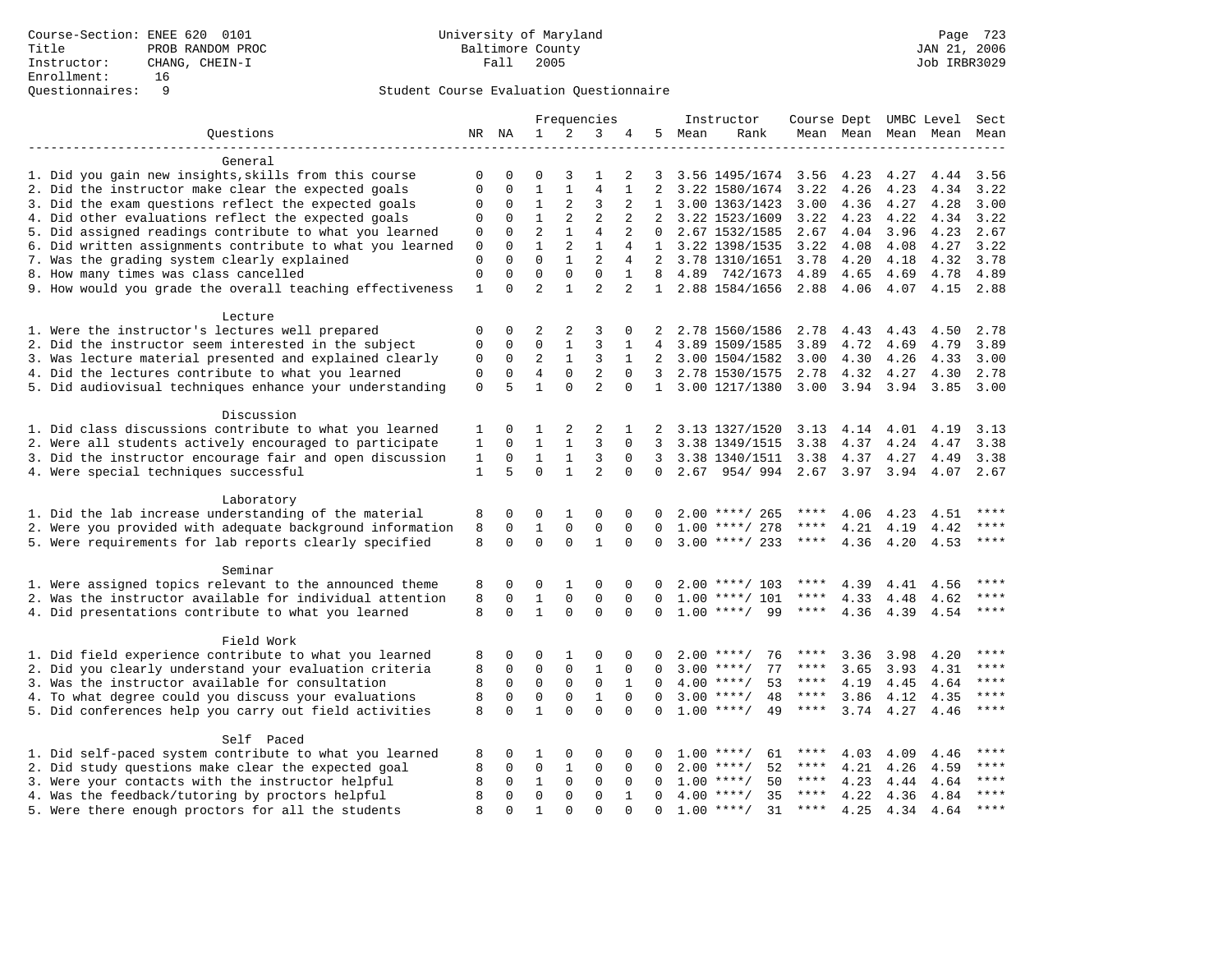| Course-Section: ENEE 620 0101 |                  | University of Maryland                  | 723<br>Page  |
|-------------------------------|------------------|-----------------------------------------|--------------|
| Title                         | PROB RANDOM PROC | Baltimore County                        | JAN 21, 2006 |
| Instructor:                   | CHANG, CHEIN-I   | 2005<br>Fall                            | Job IRBR3029 |
| Enrollment:                   |                  |                                         |              |
| Ouestionnaires:               |                  | Student Course Evaluation Ouestionnaire |              |

# University of Maryland Page 723<br>Baltimore County Band Baltimore County 5

# Questionnaires: 9 Student Course Evaluation Questionnaire

| Credits Earned |   | Cum. GPA      |   | Expected Grades |          | Reasons             |   | Type                        |   | Majors                            |  |
|----------------|---|---------------|---|-----------------|----------|---------------------|---|-----------------------------|---|-----------------------------------|--|
| $00 - 27$      |   | $0.00 - 0.99$ |   | Α               | 0        | Required for Majors |   | Graduate                    | כ | Major                             |  |
| $28 - 55$      | 0 | $1.00 - 1.99$ |   | В               | 6        |                     |   |                             |   |                                   |  |
| $56 - 83$      | 0 | $2.00 - 2.99$ | 0 | $\sim$<br>◡     | 0        | General             |   | Under-grad                  | 4 | Non-major                         |  |
| $84 - 150$     | 0 | $3.00 - 3.49$ |   | D               | 0        |                     |   |                             |   |                                   |  |
| Grad.          | 5 | $3.50 - 4.00$ |   | F               | 0        | Electives           |   |                             |   | #### - Means there are not enough |  |
|                |   |               |   | Ρ               | 0        |                     |   | responses to be significant |   |                                   |  |
|                |   |               |   |                 | $\Omega$ | Other               | 6 |                             |   |                                   |  |
|                |   |               |   | C               |          |                     |   |                             |   |                                   |  |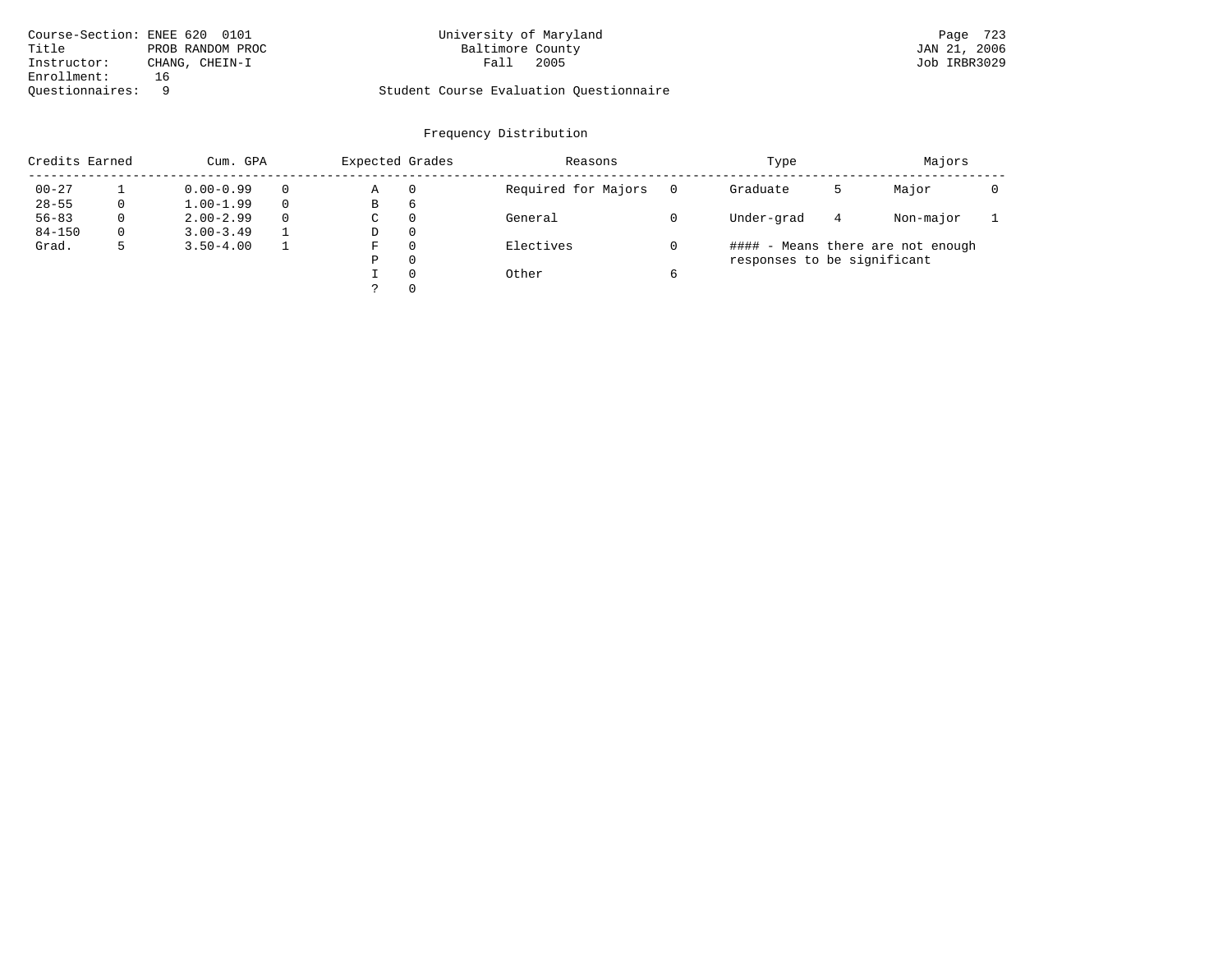|                                                           |              |                          |                         |                         | Frequencies                  |                   |                          |         | Instructor                    |             |              |              | Course Dept UMBC Level | Sect  |
|-----------------------------------------------------------|--------------|--------------------------|-------------------------|-------------------------|------------------------------|-------------------|--------------------------|---------|-------------------------------|-------------|--------------|--------------|------------------------|-------|
| Ouestions                                                 |              | NR NA                    | $\mathbf{1}$            | 2                       | 3                            | 4                 | 5                        | Mean    | Rank                          |             | Mean Mean    |              | Mean Mean              | Mean  |
|                                                           |              |                          |                         |                         |                              |                   |                          |         |                               |             |              |              |                        |       |
| General                                                   |              |                          |                         |                         |                              |                   |                          |         |                               |             |              |              |                        |       |
| 1. Did you gain new insights, skills from this course     | 0            | 0                        | $\mathbf 0$             | $\Omega$                | $\mathbf 0$                  | 4                 | 6                        | 4.60    | 485/1674                      | 4.60        | 4.23         | 4.27         | 4.44                   | 4.60  |
| 2. Did the instructor make clear the expected goals       | $\Omega$     | $\Omega$                 | $\Omega$                | $\Omega$                | $1\,$                        | 5                 | $\overline{4}$           | 4.30    | 870/1674                      | 4.30        | 4.26         | 4.23         | 4.34                   | 4.30  |
| 3. Did the exam questions reflect the expected goals      | $\mathbf 0$  | 0                        | $\mathbf 0$             | 1                       | 1                            | 3                 | 5                        | 4.20    | 894/1423                      | 4.20        | 4.36         | 4.27         | 4.28                   | 4.20  |
| 4. Did other evaluations reflect the expected goals       | 0            | 2                        | $\mathbf{0}$            | $\mathbf 0$             | 3                            | 2                 | 3                        |         | 4.00 1094/1609                | 4.00        | 4.23         | 4.22         | 4.34                   | 4.00  |
| 5. Did assigned readings contribute to what you learned   | 1            | $\Omega$                 | $\Omega$                | $\mathbf{1}$            | $\mathsf 0$                  | 4                 | 4                        | 4.22    | 584/1585                      | 4.22        | 4.04         | 3.96         | 4.23                   | 4.22  |
| 6. Did written assignments contribute to what you learned | 1            | 2                        | $\Omega$                | $\Omega$                | 2                            | 3                 |                          | 2, 4.00 | 870/1535                      | 4.00        | 4.08         | 4.08         | 4.27                   | 4.00  |
| 7. Was the grading system clearly explained               | 1            | $\Omega$                 | $\Omega$                | $\Omega$                | $\mathbf{1}$                 | 6                 |                          |         | 2 4.11 1020/1651              | 4.11        | 4.20         | 4.18         | 4.32                   | 4.11  |
| 8. How many times was class cancelled                     | $\mathbf{1}$ | $\Omega$                 | $\Omega$                | $\Omega$                | $\mathbf 0$                  | 5                 |                          |         | 4 4.44 1267/1673              | 4.44        | 4.65         | 4.69         | 4.78                   | 4.44  |
| 9. How would you grade the overall teaching effectiveness | 3            | $\Omega$                 | $\Omega$                | $\Omega$                | $\mathbf{1}$                 | $\mathbf{1}$      |                          |         | 5 4.57 331/1656               | 4.57 4.06   |              |              | 4.07 4.15              | 4.57  |
| Lecture                                                   |              |                          |                         |                         |                              |                   |                          |         |                               |             |              |              |                        |       |
| 1. Were the instructor's lectures well prepared           | 1            | 0                        | $\mathbf 0$             | $\Omega$                | $\mathbf 0$                  | 2                 | 7                        | 4.78    | 453/1586                      | 4.78        | 4.43         | 4.43         | 4.50                   | 4.78  |
| 2. Did the instructor seem interested in the subject      | 1            | $\mathbf 0$              | $\mathbf 0$             | $\mathbf 0$             | $\mathbf{1}$                 | $\mathbf 1$       | 7                        |         | 4.67 1071/1585                | 4.67        | 4.72         | 4.69         | 4.79                   | 4.67  |
| 3. Was lecture material presented and explained clearly   | $\mathbf{1}$ | $\mathbf 0$              | $\mathbf 0$             | $\mathsf 0$             | $\Omega$                     | 5                 | 4                        | 4.44    | 719/1582                      | 4.44        | 4.30         | 4.26         | 4.33                   | 4.44  |
| 4. Did the lectures contribute to what you learned        | 1            | $\mathbf 0$              | $\mathbf 0$             | $\mathbf 0$             | $\mathbf 0$                  | 3                 | 6                        | 4.67    | 495/1575                      | 4.67        | 4.32         | 4.27         | 4.30                   | 4.67  |
| 5. Did audiovisual techniques enhance your understanding  | $\mathbf 0$  | $\overline{2}$           | $\mathbf{0}$            | $\Omega$                | $\overline{4}$               | $\mathbf{1}$      |                          | 3, 3.88 | 817/1380                      | 3.88        | 3.94 3.94    |              | 3.85                   | 3.88  |
|                                                           |              |                          |                         |                         |                              |                   |                          |         |                               |             |              |              |                        |       |
| Discussion                                                |              |                          |                         |                         |                              |                   |                          |         |                               |             |              |              |                        |       |
| 1. Did class discussions contribute to what you learned   | 2            | 0                        | $\mathbf{0}$            | $\mathbf 0$             | 2                            | 3                 | 3                        | 4.13    | 760/1520                      | 4.13        | 4.14         | 4.01         | 4.19                   | 4.13  |
| 2. Were all students actively encouraged to participate   | $\sqrt{2}$   | $\Omega$                 | $\Omega$                | $\Omega$                | $1\,$                        | 3                 | 4                        | 4.38    | 788/1515                      | 4.38        | 4.37         | 4.24         | 4.47                   | 4.38  |
| 3. Did the instructor encourage fair and open discussion  | 2            | $\mathbf 0$              | $\mathbf{0}$            | $\mathbf 0$             | $\mathsf 0$                  | 4                 | $\overline{4}$           | 4.50    | 642/1511                      | 4.50        | 4.37         | 4.27         | 4.49                   | 4.50  |
| 4. Were special techniques successful                     | 2            | 5                        | $\Omega$                | $\Omega$                | $\mathbf{1}$                 | $\mathbf{1}$      | $\mathbf{1}$             | 4.00    | 474/994                       | 4.00        | 3.97         | 3.94         | 4.07                   | 4.00  |
|                                                           |              |                          |                         |                         |                              |                   |                          |         |                               |             |              |              |                        |       |
| Laboratory                                                |              |                          |                         |                         |                              |                   |                          |         |                               |             |              |              |                        |       |
| 1. Did the lab increase understanding of the material     | 8            | 0                        | 1<br>$\Omega$           | $\mathbf 0$<br>$\Omega$ | 1<br>$\Omega$                | 0                 | 0                        |         | $2.00$ ****/ 265              | ****        | 4.06         | 4.23         | 4.51                   | ****  |
| 2. Were you provided with adequate background information | 8<br>8       | $\Omega$<br>$\mathbf{1}$ | $\mathbf 0$             | $\mathbf 0$             | $\mathbf 0$                  | 2<br>$\Omega$     | $\Omega$<br>1            | 4.00    | ****/ 278<br>$5.00$ ****/ 259 | $***$ * * * | 4.21<br>4.21 | 4.19         | 4.42                   | $***$ |
| 4. Did the lab instructor provide assistance              | 8            | $\mathbf{1}$             | $\Omega$                | $\Omega$                | $\Omega$                     | $\Omega$          | 1                        |         | $5.00$ ****/ 233              | $***$ * * * | 4.36         | 4.33<br>4.20 | 4.66<br>4.53           | $***$ |
| 5. Were requirements for lab reports clearly specified    |              |                          |                         |                         |                              |                   |                          |         |                               |             |              |              |                        |       |
| Seminar                                                   |              |                          |                         |                         |                              |                   |                          |         |                               |             |              |              |                        |       |
| 1. Were assigned topics relevant to the announced theme   | 8            | 0                        | $\mathbf 0$             | 1                       | 0                            | $\Omega$          | 1                        |         | $3.50$ ****/ 103              | ****        | 4.39         | 4.41         | 4.56                   | ****  |
| 2. Was the instructor available for individual attention  | 8            | $\mathbf 0$              | $\mathsf 0$             | $\mathbf 0$             | $\mathbf 0$                  | $\mathbf 0$       |                          | 5.00    | ****/ 101                     | ****        | 4.33         | 4.48         | 4.62                   | $***$ |
| 3. Did research projects contribute to what you learned   | 8            | $\Omega$                 | $\mathbf{1}$            | $\mathbf 0$             | $\Omega$                     | $\mathbf{1}$      | $\cap$                   |         | $2.50$ ****/<br>95            | ****        | 4.15         | 4.31         | 4.43                   | ****  |
| 4. Did presentations contribute to what you learned       | 8            | $\mathbf 0$              | $\mathbf 0$             | $\mathbf{1}$            | $\mathbf{0}$                 | $\mathbf{1}$      | $\Omega$                 | 3.00    | 99<br>$***/$                  | $***$ * *   | 4.36         | 4.39         | 4.54                   | $***$ |
| 5. Were criteria for grading made clear                   | 8            | $\mathbf 0$              | $\Omega$                | $\mathbf{1}$            | $\Omega$                     | $\mathbf{1}$      | $\Omega$                 |         | $3.00$ ****/<br>97            | $***$ * *   | 3.76         | 4.14         | 4.26                   | ****  |
|                                                           |              |                          |                         |                         |                              |                   |                          |         |                               |             |              |              |                        |       |
| Field Work                                                |              | 0                        | $\mathbf 0$             | $\mathbf 0$             |                              |                   |                          |         | $4.00$ ****/                  | ****        |              |              |                        | ****  |
| 1. Did field experience contribute to what you learned    | 9<br>9       | $\Omega$                 | $\mathbf 0$             | $\mathbf 0$             | 0<br>$\mathbf{0}$            | 1<br>$\mathbf{1}$ | 0<br>$\Omega$            | 4.00    | 76<br>77<br>$***/$            | ****        | 3.36<br>3.65 | 3.98         | 4.20                   | $***$ |
| 2. Did you clearly understand your evaluation criteria    |              |                          | $\mathbf 0$             |                         |                              |                   |                          |         |                               | ****        |              | 3.93         | 4.31                   | $***$ |
| 3. Was the instructor available for consultation          | 9            | $\mathbf 0$              |                         | $\mathbf 0$             | $\mathbf{0}$                 | $\mathbf 0$       | $\mathbf{1}$<br>$\Omega$ |         | $5.00$ ****/<br>53<br>$***/$  | ****        | 4.19         | 4.45         | 4.64                   | ****  |
| 4. To what degree could you discuss your evaluations      | 9            | $\mathbf 0$<br>$\Omega$  | $\mathbf 0$<br>$\Omega$ | $\mathsf 0$<br>$\Omega$ | $\mathbf{1}$<br>$\mathbf{1}$ | $\mathbf 0$       |                          | 3.00    | 48                            | $***$ * * * | 3.86         | 4.12         | 4.35                   | $***$ |
| 5. Did conferences help you carry out field activities    | 9            |                          |                         |                         |                              | $\Omega$          |                          | 3.00    | $***$ /<br>49                 |             | 3.74         | 4.27         | 4.46                   |       |
| Self Paced                                                |              |                          |                         |                         |                              |                   |                          |         |                               |             |              |              |                        |       |
| 1. Did self-paced system contribute to what you learned   | 9            | $\mathbf 0$              | $\mathbf{0}$            | $\mathbf 0$             | $\mathbf{0}$                 | 1                 | $\Omega$                 |         | 61<br>$4.00$ ****/            | ****        | 4.03         | 4.09         | 4.46                   | ****  |
| 2. Did study questions make clear the expected goal       | 9            | 0                        | $\mathbf 0$             | 0                       | $\mathbf{0}$                 | $\mathbf{1}$      | 0                        | 4.00    | 52<br>$***$ /                 | ****        | 4.21         | 4.26         | 4.59                   | ****  |
| 3. Were your contacts with the instructor helpful         | 9            | 0                        | $\mathbf 0$             | $\mathbf 0$             | 0                            | $\mathbf{1}$      | $\Omega$                 | 4.00    | $***$ /<br>50                 | ****        | 4.23         | 4.44         | 4.64                   | ****  |
| 4. Was the feedback/tutoring by proctors helpful          | 9            | $\Omega$                 | $\mathbf{0}$            | $\Omega$                | $\Omega$                     | $\mathbf{1}$      | $\Omega$                 | 4.00    | $***$ /<br>35                 | $***$ * * * | 4.22         | 4.36         | 4.84                   | $***$ |
| 5. Were there enough proctors for all the students        | 9            | $\Omega$                 | $\Omega$                | $\Omega$                | $\Omega$                     | $\mathbf{1}$      | $\Omega$                 | 4.00    | $***$ /<br>31                 | $***$ * * * | 4.25         | 4.34         | 4.64                   | $***$ |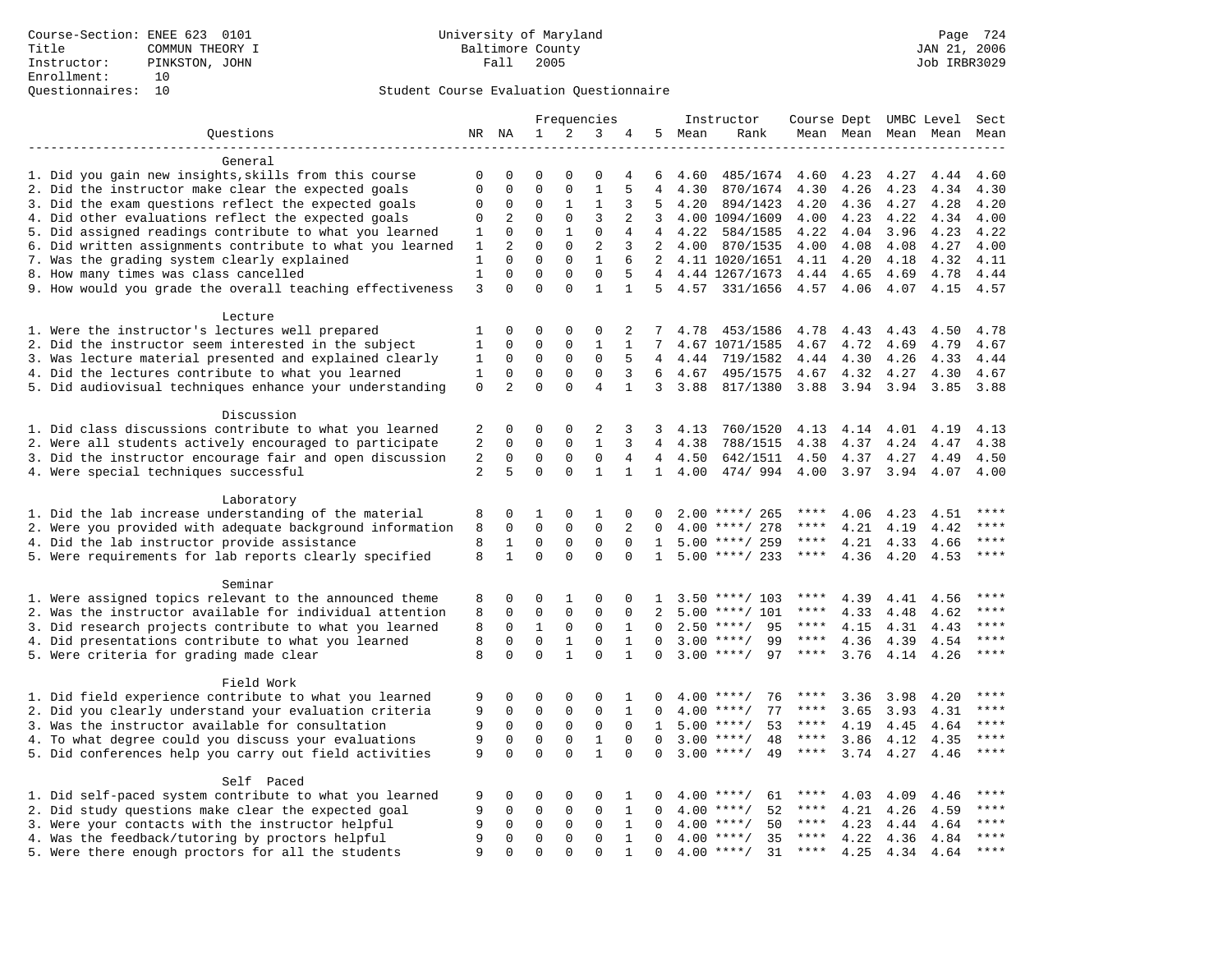| Course-Section: ENEE 623 0101 |                 | University of Maryland                  | Page 724     |
|-------------------------------|-----------------|-----------------------------------------|--------------|
| Title                         | COMMUN THEORY I | Baltimore County                        | JAN 21, 2006 |
| Instructor:                   | PINKSTON, JOHN  | 2005<br>Fall                            | Job IRBR3029 |
| Enrollment:                   | 1 N             |                                         |              |
| Ouestionnaires: 10            |                 | Student Course Evaluation Questionnaire |              |

# University of Maryland Baltimore County (Baggalland Baltimore County 1989) and Day (Baggalland Baltimore County

| Credits Earned |          | Cum. GPA      |          | Expected Grades |          | Reasons             | Type                        |    | Majors                            |  |
|----------------|----------|---------------|----------|-----------------|----------|---------------------|-----------------------------|----|-----------------------------------|--|
| $00 - 27$      |          | $0.00 - 0.99$ |          | Α               |          | Required for Majors | Graduate                    | 8  | Major                             |  |
| $28 - 55$      |          | $1.00 - 1.99$ |          | В               | 2        |                     |                             |    |                                   |  |
| $56 - 83$      | $\Omega$ | $2.00 - 2.99$ | $\Omega$ | C               | $\Omega$ | General             | Under-grad                  | -2 | Non-major                         |  |
| $84 - 150$     | $\Omega$ | $3.00 - 3.49$ |          | D               | $\Omega$ |                     |                             |    |                                   |  |
| Grad.          | 8        | $3.50 - 4.00$ | 4        | F               | $\Omega$ | Electives           |                             |    | #### - Means there are not enough |  |
|                |          |               |          | Ρ               | $\Omega$ |                     | responses to be significant |    |                                   |  |
|                |          |               |          |                 | $\Omega$ | Other               |                             |    |                                   |  |
|                |          |               |          |                 | $\Omega$ |                     |                             |    |                                   |  |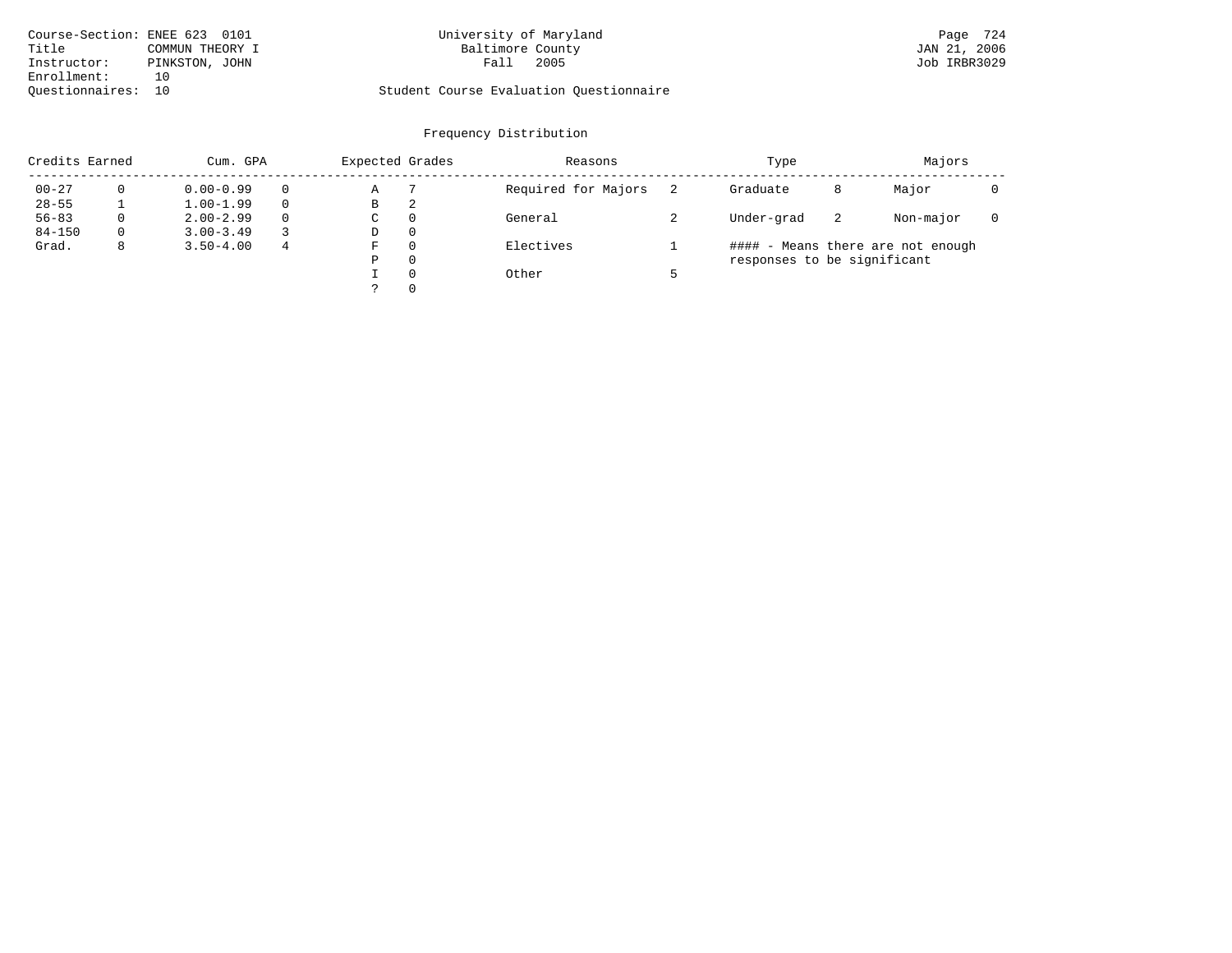|                                                           |                |          |                |                | Frequencies |          |              |      | Instructor     | Course Dept |      |      | UMBC Level | Sect |
|-----------------------------------------------------------|----------------|----------|----------------|----------------|-------------|----------|--------------|------|----------------|-------------|------|------|------------|------|
| Ouestions                                                 | NR.            | ΝA       |                |                | 3           | 4        | 5.           | Mean | Rank           | Mean        | Mean | Mean | Mean       | Mean |
| General                                                   |                |          |                |                |             |          |              |      |                |             |      |      |            |      |
| 1. Did you gain new insights, skills from this course     |                |          |                |                |             |          |              | 4.29 | 916/1674       | 4.29        | 4.23 | 4.27 | 4.44       | 4.29 |
| 2. Did the instructor make clear the expected goals       | $\Omega$       | $\Omega$ | $\Omega$       | $\mathfrak{D}$ |             |          |              |      | 3.43 1531/1674 | 3.43        | 4.26 | 4.23 | 4.34       | 3.43 |
| 3. Did the exam questions reflect the expected goals      |                | $\Omega$ |                |                |             |          |              |      | 3.29 1326/1423 | 3.29        | 4.36 | 4.27 | 4.28       | 3.29 |
| 4. Did other evaluations reflect the expected goals       | O              | $\Omega$ | $\Omega$       |                |             |          |              |      | 3.71 1348/1609 | 3.71        | 4.23 | 4.22 | 4.34       | 3.71 |
| 5. Did assigned readings contribute to what you learned   |                |          |                |                |             | $\cap$   |              |      | 3.50 1223/1585 | 3.50        | 4.04 | 3.96 | 4.23       | 3.50 |
| 6. Did written assignments contribute to what you learned |                |          |                |                |             |          |              | 4.40 | 508/1535       | 4.40        | 4.08 | 4.08 | 4.27       | 4.40 |
| 7. Was the grading system clearly explained               | 2              | $\Omega$ | $\Omega$       |                |             | $\cap$   | 3            |      | 4.00 1097/1651 | 4.00        | 4.20 | 4.18 | 4.32       | 4.00 |
| 8. How many times was class cancelled                     |                | $\Omega$ | $\Omega$       | $\Omega$       | $\Omega$    | $\cap$   | 6            | 5.00 | 1/1673         | 5.00        | 4.65 | 4.69 | 4.78       | 5.00 |
| 9. How would you grade the overall teaching effectiveness | $\mathfrak{D}$ |          |                |                |             |          |              |      | 3.00 1540/1656 | 3.00        | 4.06 | 4.07 | 4.15       | 3.00 |
| Lecture                                                   |                |          |                |                |             |          |              |      |                |             |      |      |            |      |
| 1. Were the instructor's lectures well prepared           |                |          |                |                |             |          |              |      | 3.71 1427/1586 | 3.71        | 4.43 | 4.43 | 4.50       | 3.71 |
| 2. Did the instructor seem interested in the subject      | 0              | $\Omega$ | $\Omega$       | $\Omega$       | $\Omega$    | $\Omega$ |              | 5.00 | 1/1585         | 5.00        | 4.72 | 4.69 | 4.79       | 5.00 |
| 3. Was lecture material presented and explained clearly   | 0              | $\Omega$ |                | $\mathfrak{D}$ | $\Omega$    |          |              |      | 3.29 1467/1582 | 3.29        | 4.30 | 4.26 | 4.33       | 3.29 |
| 4. Did the lectures contribute to what you learned        | 0              | $\Omega$ | $\mathfrak{D}$ |                |             |          | $\mathbf{1}$ |      | 3.00 1487/1575 | 3.00        | 4.32 | 4.27 | 4.30       | 3.00 |
| 5. Did audiovisual techniques enhance your understanding  | $\Omega$       |          |                |                |             |          | 2            |      | 3.17 1190/1380 | 3.17        | 3.94 | 3.94 | 3.85       | 3.17 |
| Discussion                                                |                |          |                |                |             |          |              |      |                |             |      |      |            |      |
| 1. Did class discussions contribute to what you learned   | 4              | $\Omega$ |                |                |             |          |              | 4.00 | 810/1520       | 4.00        | 4.14 | 4.01 | 4.19       | 4.00 |
| 2. Were all students actively encouraged to participate   | 4              | $\Omega$ | $\Omega$       | $\Omega$       |             |          |              | 4.33 | 827/1515       | 4.33        | 4.37 | 4.24 | 4.47       | 4.33 |
| 3. Did the instructor encourage fair and open discussion  |                |          |                |                |             |          |              | 5.00 | 1/1511         | 5.00        | 4.37 | 4.27 | 4.49       | 5.00 |

| Credits Earned |          | Cum. GPA      |          | Expected Grades |   | Reasons             | Type                        |   | Majors                            |  |
|----------------|----------|---------------|----------|-----------------|---|---------------------|-----------------------------|---|-----------------------------------|--|
| $00 - 27$      | 2        | $0.00 - 0.99$ | $\Omega$ | Α               |   | Required for Majors | Graduate                    |   | Major                             |  |
| $28 - 55$      | 0        | $1.00 - 1.99$ | $\Omega$ | B               | 2 |                     |                             |   |                                   |  |
| $56 - 83$      |          | $2.00 - 2.99$ | $\Omega$ | C               |   | General             | Under-grad                  | 4 | Non-major                         |  |
| $84 - 150$     | $\Omega$ | $3.00 - 3.49$ | $\Omega$ | D               | 0 |                     |                             |   |                                   |  |
| Grad.          |          | $3.50 - 4.00$ |          | F               |   | Electives           |                             |   | #### - Means there are not enough |  |
|                |          |               |          | Ρ               |   |                     | responses to be significant |   |                                   |  |
|                |          |               |          |                 |   | Other               |                             |   |                                   |  |
|                |          |               |          |                 |   |                     |                             |   |                                   |  |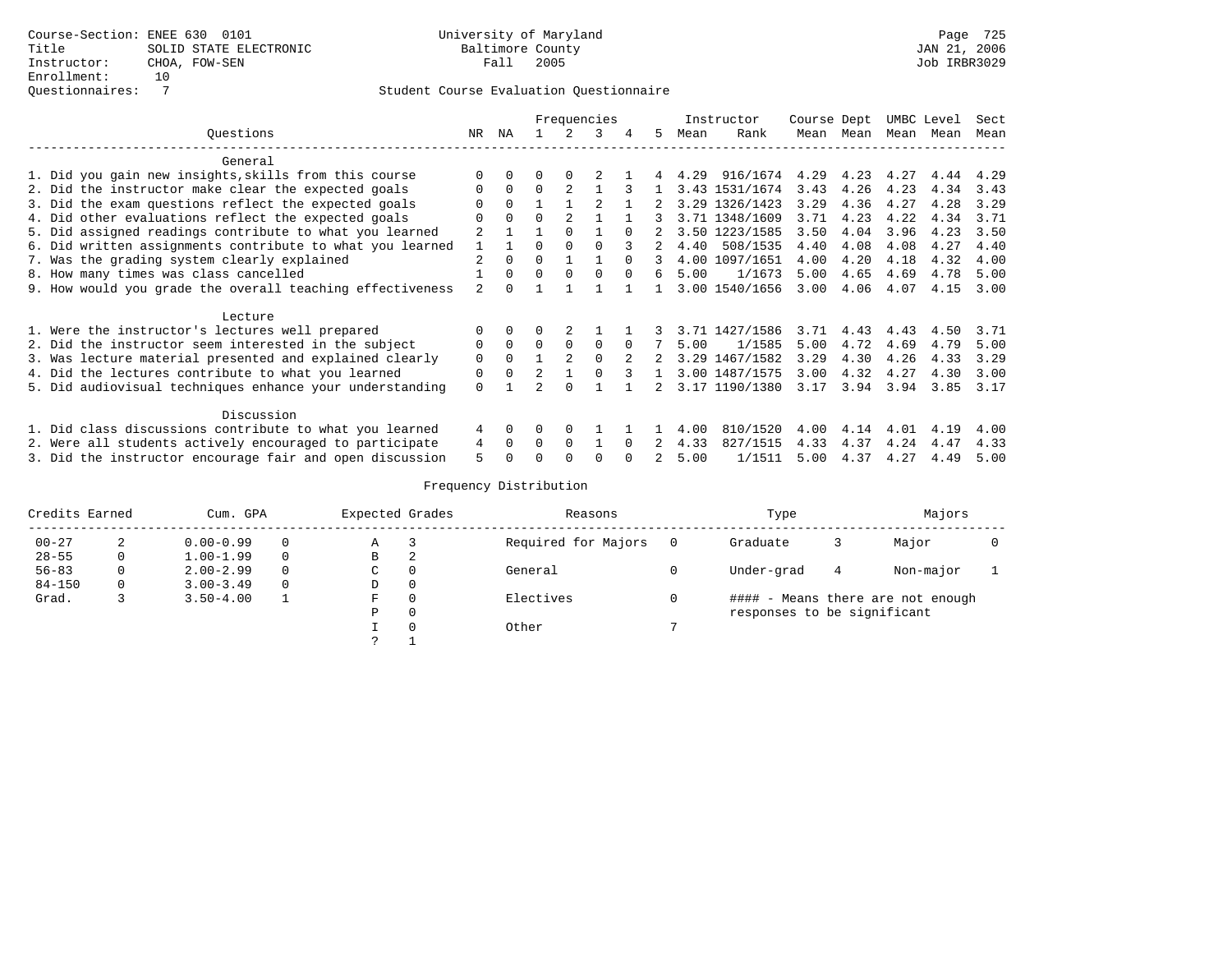|                                                                    |                            |                         |                         |                             | Frequencies      |              |                       |        | Instructor         | Course Dept UMBC Level |      |                     |      | Sect    |
|--------------------------------------------------------------------|----------------------------|-------------------------|-------------------------|-----------------------------|------------------|--------------|-----------------------|--------|--------------------|------------------------|------|---------------------|------|---------|
| Questions                                                          |                            | NR NA                   | $\mathbf{1}$            | 2                           | 3                | 4            |                       | 5 Mean | Rank               |                        |      | Mean Mean Mean Mean |      | Mean    |
| -------------------                                                |                            |                         |                         |                             |                  |              |                       |        |                    |                        |      |                     |      |         |
| General                                                            |                            |                         |                         |                             |                  |              |                       |        |                    |                        |      |                     |      |         |
| 1. Did you gain new insights, skills from this course              | 0                          | 0                       | $\Omega$                | $\Omega$                    | 2                | 10           | 8                     | 4.30   | 891/1674           | 4.30                   | 4.23 | 4.27                | 4.44 | 4.30    |
| 2. Did the instructor make clear the expected goals                | $\mathbf 0$                | $\mathbf 0$             | $\Omega$                | $\mathbf{1}$                | $\overline{4}$   | 10           | 5                     |        | 3.95 1208/1674     | 3.95                   | 4.26 | 4.23                | 4.34 | 3.95    |
| 3. Did the exam questions reflect the expected goals               | 0                          | 0                       | $\Omega$                | 1                           | $\overline{2}$   | 12           | 5                     | 4.05   | 986/1423           | 4.05                   | 4.36 | 4.27                | 4.28 | 4.05    |
| 4. Did other evaluations reflect the expected goals                | 0                          | $\Omega$                | $\Omega$                | $\mathbf{1}$                | 5                | 9            | 5                     |        | 3.90 1224/1609     | 3.90                   | 4.23 | 4.22                | 4.34 | 3.90    |
| 5. Did assigned readings contribute to what you learned            | 0                          | $\mathbf 0$             | $\mathbf{1}$            | 4                           | 8                | 6            | $\mathbf{1}$          |        | 3.10 1423/1585     | 3.10                   | 4.04 | 3.96                | 4.23 | 3.10    |
| 6. Did written assignments contribute to what you learned          | 1                          | 1                       | $\mathbf 0$             | $\mathbf{0}$                | 5                | 6            | 7                     | 4.11   | 817/1535           | 4.11                   | 4.08 | 4.08                | 4.27 | 4.11    |
| 7. Was the grading system clearly explained                        | $\mathbf 0$<br>$\mathbf 0$ | $\Omega$<br>$\mathbf 0$ | $\Omega$<br>$\mathbf 0$ | $\mathbf{1}$<br>$\mathbf 0$ | 5<br>$\mathbf 0$ | 7<br>5       | 7                     |        | 4.00 1097/1651     | 4.00                   | 4.20 | 4.18                | 4.32 | 4.00    |
| 8. How many times was class cancelled                              | $\overline{2}$             | $\Omega$                | $\Omega$                | 2                           | $\overline{4}$   | 8            | 15<br>$4\overline{ }$ | 4.75   | 958/1673           | 4.75                   | 4.65 | 4.69                | 4.78 | 4.75    |
| 9. How would you grade the overall teaching effectiveness          |                            |                         |                         |                             |                  |              |                       |        | 3.78 1222/1656     | 3.78                   | 4.06 | 4.07                | 4.15 | 3.78    |
| Lecture                                                            |                            |                         |                         |                             |                  |              |                       |        |                    |                        |      |                     |      |         |
| 1. Were the instructor's lectures well prepared                    | 0                          | $\Omega$                | $\mathbf{1}$            | $\Omega$                    | 4                | 7            | 8                     |        | 4.05 1275/1586     | 4.05                   | 4.43 | 4.43                | 4.50 | 4.05    |
| 2. Did the instructor seem interested in the subject               | $\mathsf 0$                | $\mathbf 0$             | $\mathbf 0$             | $\Omega$                    | 0                | 2            | 18                    | 4.90   | 567/1585           | 4.90                   | 4.72 | 4.69                | 4.79 | 4.90    |
| 3. Was lecture material presented and explained clearly            | 0                          | $\mathbf 0$             | $\mathbf 0$             | 2                           | 8                | 6            | $4\overline{ }$       |        | 3.60 1371/1582     | 3.60                   | 4.30 | 4.26                | 4.33 | 3.60    |
| 4. Did the lectures contribute to what you learned                 | $\mathbf 0$                | $\mathbf 0$             | $\mathbf{1}$            | $\mathbf{2}$                | $\overline{c}$   | 8            | 7                     |        | 3.90 1216/1575     | 3.90                   | 4.32 | 4.27                | 4.30 | 3.90    |
| 5. Did audiovisual techniques enhance your understanding           | $\mathbf 0$                | $\Omega$                | $\Omega$                | $\mathbf{1}$                | 7                | 8            |                       | 4 3.75 | 902/1380           | 3.75                   | 3.94 | 3.94                | 3.85 | 3.75    |
|                                                                    |                            |                         |                         |                             |                  |              |                       |        |                    |                        |      |                     |      |         |
| Discussion                                                         |                            |                         |                         |                             |                  |              |                       |        |                    |                        |      |                     |      |         |
| 1. Did class discussions contribute to what you learned            | 0                          | 0                       | $\Omega$                | 4                           | 5                | 5            | 6                     |        | 3.65 1098/1520     | 3.65                   | 4.14 | 4.01                | 4.19 | 3.65    |
| 2. Were all students actively encouraged to participate            | $\Omega$                   | $\Omega$                | $\mathbf{1}$            | $\mathbf{1}$                | 5                | 4            | 9                     |        | 3.95 1080/1515     | 3.95                   | 4.37 | 4.24                | 4.47 | 3.95    |
| 3. Did the instructor encourage fair and open discussion           | $\mathsf 0$                | $\mathbf 0$             | $\mathbf 0$             | 5                           | 2                | 8            | 5                     |        | 3.65 1270/1511     | 3.65                   | 4.37 | 4.27                | 4.49 | 3.65    |
| 4. Were special techniques successful                              | $\mathbf 0$                | 15                      | 2                       | 2                           | $\mathbf{1}$     | $\mathbf 0$  | 0                     | 1.80   | 985/994            | 1.80                   | 3.97 | 3.94                | 4.07 | 1.80    |
|                                                                    |                            |                         |                         |                             |                  |              |                       |        |                    |                        |      |                     |      |         |
| Laboratory                                                         |                            |                         |                         |                             |                  |              |                       |        |                    |                        |      |                     |      |         |
| 1. Did the lab increase understanding of the material              | 12                         | 6                       | 0                       | 1                           | 1                | $\mathbf 0$  | $\Omega$              |        | $2.50$ ****/ 265   | ****                   | 4.06 | 4.23                | 4.51 | * * * * |
| 2. Were you provided with adequate background information          | 13                         | 0                       | $\overline{2}$          | 0                           | 1                | 1            | 3                     | 3.43   | 250/ 278           | 3.43                   | 4.21 | 4.19                | 4.42 | 3.43    |
| 3. Were necessary materials available for lab activities           | 14                         | 4                       | $\mathbf 0$             | 1                           | $\mathbf{1}$     | $\Omega$     | $\Omega$              |        | $2.50$ ****/ 260   | $***$ * * *            | 4.43 | 4.46                | 4.67 | $***$   |
| 4. Did the lab instructor provide assistance                       | 14                         | 5                       | $\Omega$                | $\Omega$                    | $\Omega$         | $\Omega$     | $\mathbf{1}$          |        | $5.00$ ****/ 259   | $***$ * * *            | 4.21 | 4.33                | 4.66 | ****    |
| 5. Were requirements for lab reports clearly specified             | 14                         | 5                       | $\mathbf 0$             | $\mathbf 0$                 | $\mathbf 0$      | $\mathbf 0$  | $\mathbf{1}$          |        | $5.00$ ****/ 233   | $***$ * * *            | 4.36 | 4.20                | 4.53 | $***$   |
|                                                                    |                            |                         |                         |                             |                  |              |                       |        |                    |                        |      |                     |      |         |
| Seminar<br>1. Were assigned topics relevant to the announced theme | 14                         | 4                       | 0                       | 1                           | 1                | 0            | $\Omega$              |        | $2.50$ ****/ 103   | ****                   | 4.39 | 4.41                | 4.56 | ****    |
| 2. Was the instructor available for individual attention           | 14                         | 5                       | 0                       | $\mathbf 0$                 | $\mathbf 0$      | 1            | $\Omega$              |        | $4.00$ ****/ 101   | ****                   | 4.33 | 4.48                | 4.62 | ****    |
| 3. Did research projects contribute to what you learned            | 15                         | 4                       | $\mathbf 0$             | $\mathbf 0$                 | $\mathbf{1}$     | $\Omega$     | $\Omega$              | 3.00   | $***/$<br>95       | $***$ * * *            | 4.15 | 4.31                | 4.43 | ****    |
| 4. Did presentations contribute to what you learned                | 14                         | $\overline{4}$          | $\mathbf 0$             | $\mathbf 0$                 | $\mathbf{1}$     | $\Omega$     | 1                     |        | $4.00$ ****/<br>99 | ****                   | 4.36 | 4.39                | 4.54 | $***$   |
| 5. Were criteria for grading made clear                            | 14                         | 4                       | $\Omega$                | $\Omega$                    | $\Omega$         | $\mathbf{1}$ | $\mathbf{1}$          |        | $4.50$ ****/<br>97 | $***$ * * *            | 3.76 | 4.14                | 4.26 | $***$   |
|                                                                    |                            |                         |                         |                             |                  |              |                       |        |                    |                        |      |                     |      |         |
| Field Work                                                         |                            |                         |                         |                             |                  |              |                       |        |                    |                        |      |                     |      |         |
| 1. Did field experience contribute to what you learned             | 13                         | 0                       | 2                       | 1                           | 1                | 2            | $\mathbf{1}$          | 2.86   | 67/<br>76          | 2.86                   | 3.36 | 3.98                | 4.20 | 2.86    |
| 2. Did you clearly understand your evaluation criteria             | 14                         | 0                       | $\overline{2}$          | $\mathbf 0$                 | 1                | $\mathbf{1}$ | 2                     | 3.17   | 60/<br>77          | 3.17                   | 3.65 | 3.93                | 4.31 | 3.17    |
| 3. Was the instructor available for consultation                   | 15                         | $\overline{2}$          | $\mathbf 0$             | $\mathbf 0$                 | $\mathbf{1}$     | $\Omega$     | $\overline{2}$        |        | $4.33$ ****/<br>53 | $***$ * * *            | 4.19 | 4.45                | 4.64 | $***$   |
| 4. To what degree could you discuss your evaluations               | 14                         | $\mathbf{1}$            | $\mathbf{1}$            | $\mathbf 0$                 | $\mathbf{1}$     | 1            | $\overline{2}$        | 3.60   | 37/<br>48          | 3.60                   | 3.86 | 4.12                | 4.35 | 3.60    |
| 5. Did conferences help you carry out field activities             | 14                         | $\overline{4}$          | $\Omega$                | $\Omega$                    | $\mathbf{1}$     | $\Omega$     | $\mathbf{1}$          | 4.00   | $***/$<br>49       | $***$ * * *            | 3.74 | 4.27                | 4.46 | $***$   |
|                                                                    |                            |                         |                         |                             |                  |              |                       |        |                    |                        |      |                     |      |         |
| Self Paced                                                         |                            |                         |                         |                             |                  |              |                       |        |                    |                        |      |                     |      |         |
| 1. Did self-paced system contribute to what you learned            |                            | 0                       | 2                       | 0                           | 1                | 3            | 0                     | 2.83   | 58/<br>61          | 2.83                   | 4.03 | 4.09                | 4.46 | 2.83    |
| 2. Did study questions make clear the expected goal                | 14                         | 2                       | $\mathbf 0$             | 0                           | 2                | $\mathbf 0$  | 2                     |        | 52<br>$4.00$ ****/ | ****                   | 4.21 | 4.26                | 4.59 | ****    |
| 3. Were your contacts with the instructor helpful                  |                            |                         | 0                       | 0                           | 3                | $\Omega$     | $\mathbf{1}$          | 3.50   | $***$ /<br>50      | $***$ * * *            | 4.23 | 4.44                | 4.64 | ****    |
| 4. Was the feedback/tutoring by proctors helpful                   | 14                         | 4                       | $\mathbf 0$             | $\mathbf{1}$                | $\Omega$         | $\Omega$     | $\mathbf{1}$          |        | 35<br>$3.50$ ****/ | ****                   | 4.22 | 4.36                | 4.84 | $***$   |
| 5. Were there enough proctors for all the students                 | 14                         | 5                       | $\Omega$                | $\Omega$                    | $\Omega$         | $\Omega$     | $\mathbf{1}$          |        | $5.00$ ****/<br>31 | $***$ * * *            | 4.25 | 4.34                | 4.64 | $***$   |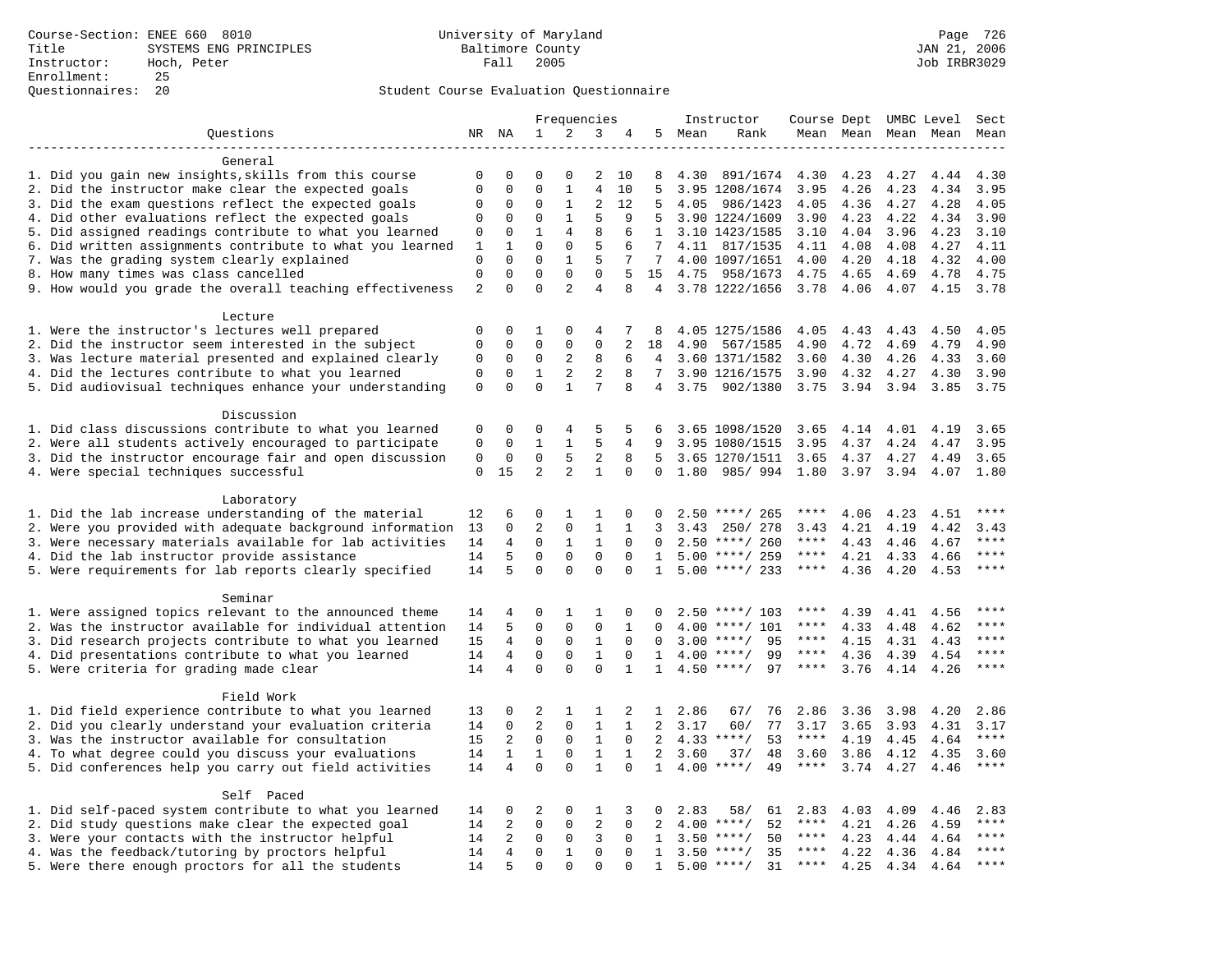|                    | Course-Section: ENEE 660 8010 | University of Maryland                  | Page 726     |
|--------------------|-------------------------------|-----------------------------------------|--------------|
| Title              | SYSTEMS ENG PRINCIPLES        | Baltimore County                        | JAN 21, 2006 |
| Instructor:        | Hoch, Peter                   | 2005<br>Fall                            | Job IRBR3029 |
| Enrollment:        | 25                            |                                         |              |
| Ouestionnaires: 20 |                               | Student Course Evaluation Ouestionnaire |              |

| Credits Earned |          | Cum. GPA      |          |   | Expected Grades | Reasons             |    | Type                        |    | Majors                            |  |
|----------------|----------|---------------|----------|---|-----------------|---------------------|----|-----------------------------|----|-----------------------------------|--|
| $00 - 27$      |          | $0.00 - 0.99$ |          | Α | 16              | Required for Majors |    | Graduate                    | 9  | Major                             |  |
| $28 - 55$      | 0        | $1.00 - 1.99$ |          | В | 3               |                     |    |                             |    |                                   |  |
| $56 - 83$      | $\Omega$ | $2.00 - 2.99$ | $\Omega$ | C | $\Omega$        | General             |    | Under-grad                  | 11 | Non-major                         |  |
| $84 - 150$     | $\Omega$ | $3.00 - 3.49$ | $\Omega$ | D | $\Omega$        |                     |    |                             |    |                                   |  |
| Grad.          |          | $3.50 - 4.00$ |          | F | $\Omega$        | Electives           |    |                             |    | #### - Means there are not enough |  |
|                |          |               |          | Ρ | $\Omega$        |                     |    | responses to be significant |    |                                   |  |
|                |          |               |          |   | $\Omega$        | Other               | 19 |                             |    |                                   |  |
|                |          |               |          |   | $\Omega$        |                     |    |                             |    |                                   |  |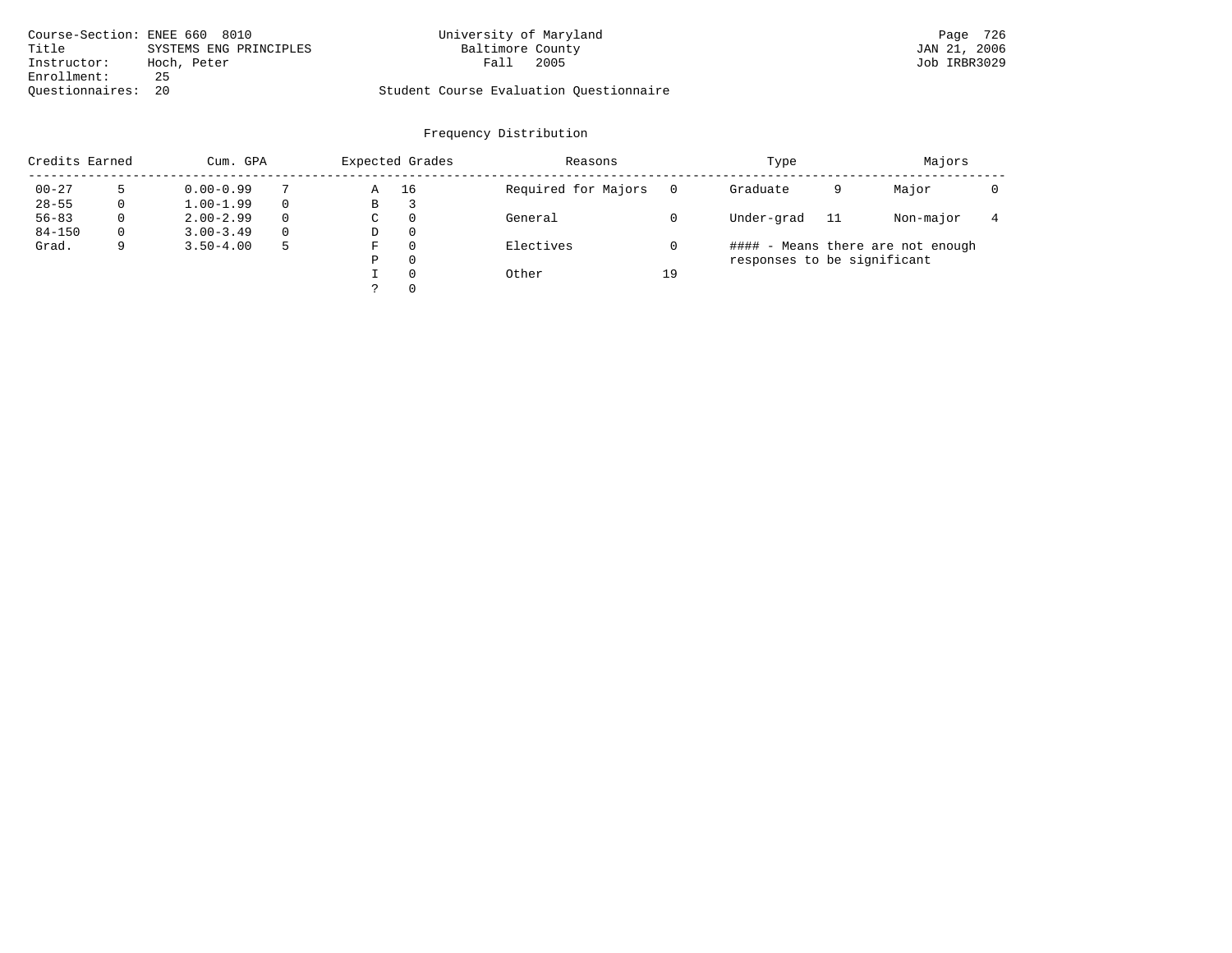|                                                           | Frequencies    |                     | Instructor   |              |                |                | Course Dept UMBC Level |      | Sect               |             |           |      |                     |           |
|-----------------------------------------------------------|----------------|---------------------|--------------|--------------|----------------|----------------|------------------------|------|--------------------|-------------|-----------|------|---------------------|-----------|
| Ouestions                                                 |                | NR NA               | 1            | 2            | 3              | 4              | 5                      | Mean | Rank               |             |           |      | Mean Mean Mean Mean | Mean      |
|                                                           |                |                     |              |              |                |                |                        |      |                    |             |           |      |                     |           |
| General                                                   |                |                     |              |              |                |                |                        |      |                    |             |           |      |                     |           |
| 1. Did you gain new insights, skills from this course     | 0              | 0                   | $\mathbf 0$  | $\mathbf 0$  | $\Omega$       | 1              | 5                      | 4.83 | 214/1674           | 4.83        | 4.23      | 4.27 | 4.44                | 4.83      |
| 2. Did the instructor make clear the expected goals       | 0              | $\mathsf{O}\xspace$ | $\mathbf 0$  | $\mathbf{1}$ | $\mathbf 0$    | $\mathbf{1}$   | 4                      | 4.33 | 830/1674           | 4.33        | 4.26      | 4.23 | 4.34                | 4.33      |
| 3. Did the exam questions reflect the expected goals      | 0              | 3                   | $\mathbf{0}$ | $\mathbf 0$  | $\mathsf 0$    | 2              | 1                      | 4.33 | 771/1423           | 4.33        | 4.36      | 4.27 | 4.28                | 4.33      |
| 4. Did other evaluations reflect the expected goals       | 0              | $\mathbf 0$         | $\mathbf 0$  | $\mathbf 0$  | $\mathbf{1}$   | 3              | 2                      | 4.17 | 963/1609           | 4.17        | 4.23      | 4.22 | 4.34                | 4.17      |
| 5. Did assigned readings contribute to what you learned   | 1              | $\mathbf 0$         | $\mathbf{0}$ | $\mathbf 0$  | $\overline{4}$ | 1              | $\Omega$               |      | 3.20 1385/1585     | 3.20        | 4.04      | 3.96 | 4.23                | 3.20      |
| 6. Did written assignments contribute to what you learned | 0              | $\mathbf{1}$        | $\mathbf{1}$ | $\Omega$     | $\mathbf{1}$   | $\overline{2}$ | $\mathbf{1}$           |      | 3.40 1332/1535     | 3.40        | 4.08      | 4.08 | 4.27                | 3.40      |
| 7. Was the grading system clearly explained               | $\mathbf{1}$   | $\Omega$            | $\Omega$     | $\Omega$     | $\mathbf{1}$   | $\mathbf{1}$   | 3                      | 4.40 | 673/1651           | 4.40        | 4.20      | 4.18 | 4.32                | 4.40      |
| 8. How many times was class cancelled                     | $\mathsf 0$    | $\mathbf 0$         | $\mathbf 0$  | $\mathbf 0$  | $\mathbf{0}$   | $\mathbf 0$    | 6                      | 5.00 | 1/1673             | 5.00        | 4.65      | 4.69 | 4.78                | 5.00      |
| 9. How would you grade the overall teaching effectiveness | $\mathsf 0$    | $\Omega$            | $\Omega$     | $\Omega$     | $\Omega$       | $\overline{a}$ | 4                      | 4.67 | 257/1656           | 4.67        | 4.06      | 4.07 | 4.15                | 4.67      |
| Lecture                                                   |                |                     |              |              |                |                |                        |      |                    |             |           |      |                     |           |
| 1. Were the instructor's lectures well prepared           | 0              | 0                   | $\mathbf 0$  | $\mathbf 0$  | 1              | 1              | 4                      | 4.50 | 858/1586           | 4.50        | 4.43      | 4.43 | 4.50                | 4.50      |
| 2. Did the instructor seem interested in the subject      | $\mathbf 0$    | $\mathbf 0$         | $\mathbf 0$  | $\mathbf 0$  | $\mathsf 0$    | $\mathbf 0$    | 6                      | 5.00 | 1/1585             | 5.00        | 4.72      | 4.69 | 4.79                | 5.00      |
| 3. Was lecture material presented and explained clearly   | 0              | $\mathbf 0$         | $\mathbf 0$  | $\mathsf{O}$ | 2              | 1              | 3                      |      | 4.17 1025/1582     | 4.17        | 4.30      | 4.26 | 4.33                | 4.17      |
| 4. Did the lectures contribute to what you learned        | $\mathbf 0$    | 0                   | $\mathbf 0$  | $\mathbf 0$  | $\mathbf{0}$   | $\mathbf 0$    | 6                      | 5.00 | 1/1575             | 5.00        | 4.32      | 4.27 | 4.30                | 5.00      |
| 5. Did audiovisual techniques enhance your understanding  | $\mathbf 0$    | $\mathbf{1}$        | $\Omega$     | $\Omega$     | $\Omega$       | $\mathbf{1}$   | 4                      | 4.80 | 114/1380           | 4.80        | 3.94 3.94 |      | 3.85                | 4.80      |
|                                                           |                |                     |              |              |                |                |                        |      |                    |             |           |      |                     |           |
| Discussion                                                |                |                     |              |              |                |                |                        |      |                    |             |           |      |                     |           |
| 1. Did class discussions contribute to what you learned   | 0              | 0                   | 0            | $\mathbf 0$  | 1              | 3              | 2                      | 4.17 | 726/1520           | 4.17        | 4.14      | 4.01 | 4.19                | 4.17      |
| 2. Were all students actively encouraged to participate   | 0              | 0                   | $\mathbf 0$  | $\mathbf 0$  | $\mathbf{0}$   | 1              | 5                      | 4.83 | 289/1515           | 4.83        | 4.37      | 4.24 | 4.47                | 4.83      |
| 3. Did the instructor encourage fair and open discussion  | 0              | $\mathbf 0$         | $\mathbf 0$  | $\mathsf 0$  | $\mathbf{1}$   | 2              | $\overline{3}$         | 4.33 | 816/1511           | 4.33        | 4.37      | 4.27 | 4.49                | 4.33      |
| 4. Were special techniques successful                     | $\mathbf 0$    | $\Omega$            | $\mathbf{1}$ | $\Omega$     | $\mathbf{1}$   | $\mathbf{1}$   | 3                      | 3.83 | 600/994            | 3.83        | 3.97      | 3.94 | 4.07                | 3.83      |
| Laboratory                                                |                |                     |              |              |                |                |                        |      |                    |             |           |      |                     |           |
| 1. Did the lab increase understanding of the material     | 1              | 4                   | 0            | $\mathbf 0$  | 0              |                |                        |      | $5.00$ ****/ 265   | ****        | 4.06      | 4.23 | 4.51                | ****      |
| 2. Were you provided with adequate background information | $\overline{a}$ | $\mathbf 0$         | $\mathbf 0$  | $\mathbf 0$  | $\mathbf 1$    | $\mathbf 0$    | 3                      | 4.50 | 86/ 278            | 4.50        | 4.21      | 4.19 | 4.42                | 4.50      |
| 3. Were necessary materials available for lab activities  | 3              | 2                   | $\mathbf 0$  | $\mathbf 0$  | $\mathbf{0}$   | 1              | $\Omega$               |      | $4.00$ ****/ 260   | $***$ * * * | 4.43      | 4.46 | 4.67                | $***$     |
| 4. Did the lab instructor provide assistance              | 3              | 2                   | $\mathbf 0$  | $\Omega$     | $\mathbf 0$    | $\mathbf{1}$   | $\Omega$               |      | $4.00$ ****/ 259   | $***$ * * * | 4.21      |      |                     | ****      |
|                                                           | 3              | $\overline{2}$      | $\Omega$     | $\Omega$     | $\Omega$       | $\Omega$       | $\mathbf{1}$           |      | $5.00$ ****/ 233   | $***$ * * * | 4.36      | 4.33 | 4.66<br>4.53        | ****      |
| 5. Were requirements for lab reports clearly specified    |                |                     |              |              |                |                |                        |      |                    |             |           | 4.20 |                     |           |
| Seminar                                                   |                |                     |              |              |                |                |                        |      |                    |             |           |      |                     |           |
| 1. Were assigned topics relevant to the announced theme   | 2              | 1                   | $\mathbf 0$  | $\mathbf 0$  | 0              | 3              | 0                      | 4.00 | 74/ 103            | 4.00        | 4.39      | 4.41 | 4.56                | 4.00      |
| 2. Was the instructor available for individual attention  | 2              | 1                   | $\mathbf{0}$ | $\mathbf 0$  | $\mathbf{1}$   | $\Omega$       | 2                      | 4.33 | 69/ 101            | 4.33        | 4.33      | 4.48 | 4.62                | 4.33      |
| 3. Did research projects contribute to what you learned   | 2              | 2                   | $\mathbf 0$  | $\mathbf 0$  | $\mathbf 0$    | $\Omega$       | 2                      | 5.00 | 95<br>1/           | 5.00        | 4.15      | 4.31 | 4.43                | 5.00      |
| 4. Did presentations contribute to what you learned       | 2              | $\Omega$            | $\mathbf{0}$ | $\mathbf 0$  | $\mathbf{1}$   | $\Omega$       | 3                      | 4.50 | 49/<br>99          | 4.50        | 4.36      | 4.39 | 4.54                | 4.50      |
| 5. Were criteria for grading made clear                   | 3              | $\Omega$            | $\Omega$     | $\Omega$     | $\mathbf{1}$   | 2              | 0                      | 3.67 | 73/<br>97          | 3.67        | 3.76      | 4.14 | 4.26                | 3.67      |
| Field Work                                                |                |                     |              |              |                |                |                        |      |                    |             |           |      |                     |           |
| 1. Did field experience contribute to what you learned    | 4              | 0                   | 1            | 1            | $\mathbf 0$    | U              |                        | 1.50 | 76/<br>76          | 1.50        | 3.36      | 3.98 | 4.20                | 1.50      |
| 2. Did you clearly understand your evaluation criteria    | 5              | $\mathbf 0$         | $\mathbf 0$  | $\Omega$     | $\mathbf{1}$   | $\Omega$       | $\Omega$               | 3.00 | $***$ /<br>77      | $***$ * * * | 3.65      | 3.93 | 4.31                | $***$     |
| 3. Was the instructor available for consultation          | 5              | $\mathbf 0$         | $\mathsf 0$  | $\mathsf 0$  | $\mathsf 0$    | $\mathbf{1}$   | $\mathbf 0$            | 4.00 | $***$ /<br>53      | $***$ * * * | 4.19      | 4.45 | 4.64                | $***$     |
| 4. To what degree could you discuss your evaluations      | 5              | $\mathbf 0$         | $\mathbf 0$  | $\Omega$     | $\mathbf{1}$   | $\Omega$       | $\Omega$               | 3.00 | 48<br>$***$ /      | ****        | 3.86      | 4.12 | 4.35                | $***$     |
|                                                           |                |                     |              |              |                |                |                        |      |                    |             |           |      |                     |           |
| Self Paced                                                |                |                     |              |              |                |                |                        |      |                    |             |           |      |                     |           |
| 1. Did self-paced system contribute to what you learned   | 5              | 0                   | $\mathbf 0$  | $\mathbf 0$  | 0              |                |                        | 5.00 | ****/<br>61        |             | 4.03      | 4.09 | 4.46                | ****      |
| 3. Were your contacts with the instructor helpful         | 5              | $\Omega$            | $\Omega$     | $\Omega$     | $\Omega$       | $\mathbf{1}$   | $\Omega$               |      | $4.00$ ****/<br>50 | ****        | 4.23      |      | 4.44 4.64           | $* * * *$ |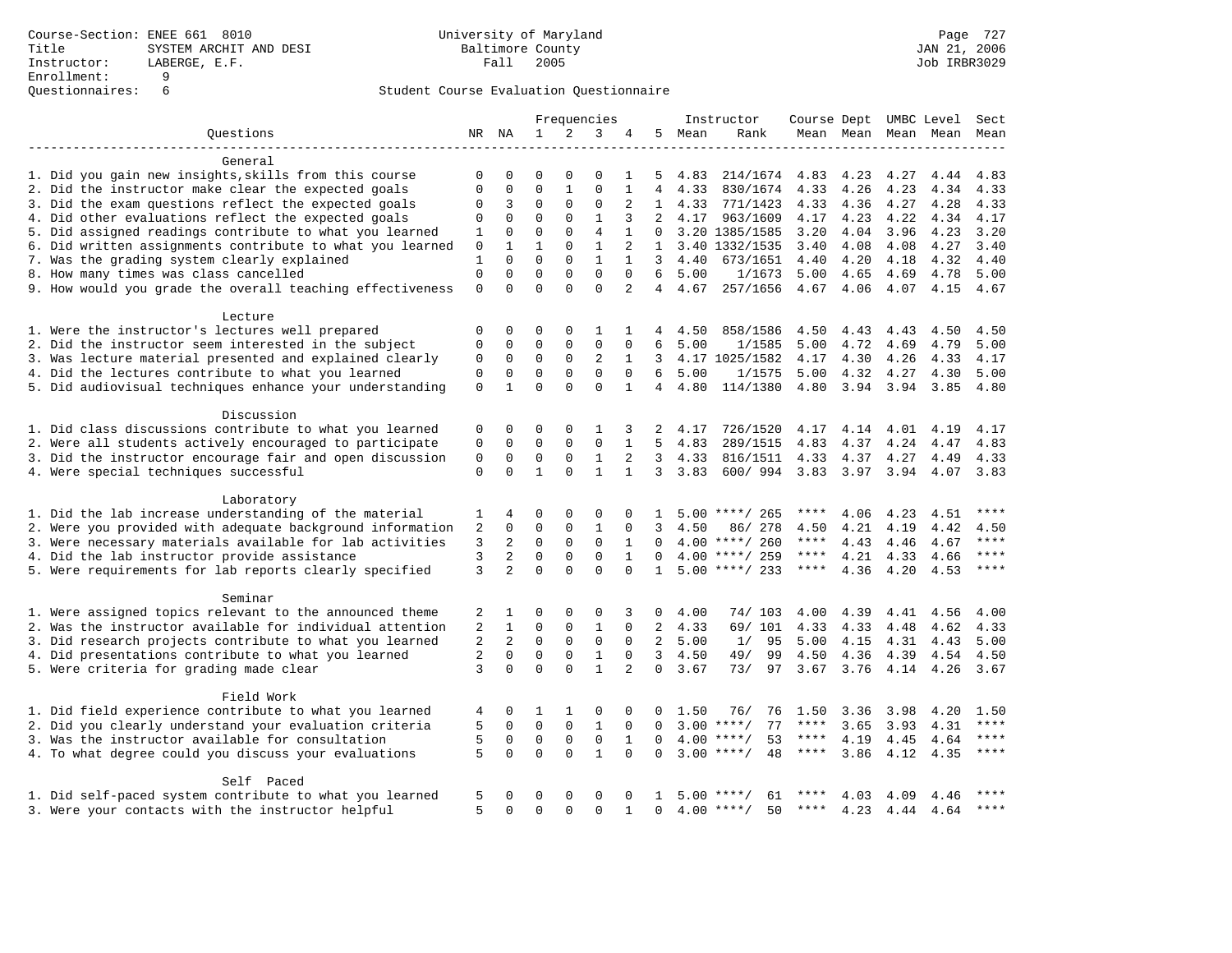|                 | Course-Section: ENEE 661 8010 | University of Maryland                  | Page 727     |
|-----------------|-------------------------------|-----------------------------------------|--------------|
| Title           | SYSTEM ARCHIT AND DESI        | Baltimore County                        | JAN 21, 2006 |
| Instructor:     | LABERGE, E.F.                 | 2005<br>Fall                            | Job IRBR3029 |
| Enrollment:     |                               |                                         |              |
| Ouestionnaires: |                               | Student Course Evaluation Questionnaire |              |

| Credits Earned<br>Cum. GPA |          |               |          | Expected Grades |          | Reasons             | Type                        | Majors |                                   |  |
|----------------------------|----------|---------------|----------|-----------------|----------|---------------------|-----------------------------|--------|-----------------------------------|--|
| $00 - 27$                  |          | $0.00 - 0.99$ |          | Α               |          | Required for Majors | Graduate                    | 4      | Major                             |  |
| $28 - 55$                  | 0        | $1.00 - 1.99$ |          | В               | З        |                     |                             |        |                                   |  |
| $56 - 83$                  | $\Omega$ | $2.00 - 2.99$ | $\Omega$ | C               | $\Omega$ | General             | Under-grad                  | -2     | Non-major                         |  |
| $84 - 150$                 | $\Omega$ | $3.00 - 3.49$ |          | D               | $\Omega$ |                     |                             |        |                                   |  |
| Grad.                      |          | $3.50 - 4.00$ | $\Omega$ | F               | $\Omega$ | Electives           |                             |        | #### - Means there are not enough |  |
|                            |          |               |          | Ρ               | $\Omega$ |                     | responses to be significant |        |                                   |  |
|                            |          |               |          |                 | $\Omega$ | Other               |                             |        |                                   |  |
|                            |          |               |          |                 | $\Omega$ |                     |                             |        |                                   |  |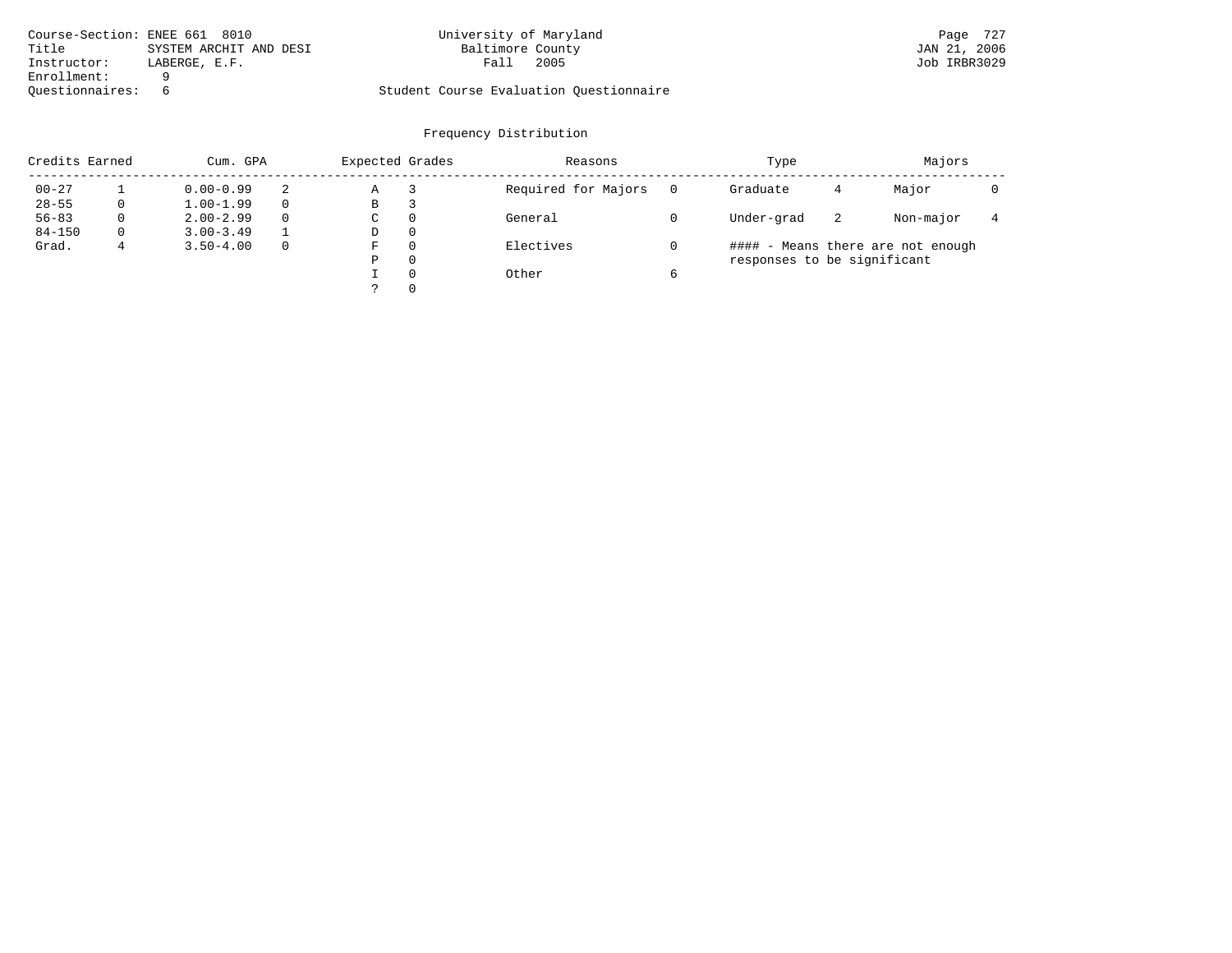|                                                           | Frequencies    |                |              |                |                | Instructor     |                 |                | Course Dept UMBC Level |             | Sect         |                     |      |       |
|-----------------------------------------------------------|----------------|----------------|--------------|----------------|----------------|----------------|-----------------|----------------|------------------------|-------------|--------------|---------------------|------|-------|
| Questions                                                 |                | NR NA          | $\mathbf 1$  | $\overline{a}$ | 3              | 4              | 5               | Mean           | Rank                   |             |              | Mean Mean Mean Mean |      | Mean  |
|                                                           |                |                |              |                |                |                |                 |                |                        |             |              |                     |      |       |
| General                                                   |                |                |              |                |                |                |                 |                |                        |             |              |                     |      |       |
| 1. Did you gain new insights, skills from this course     | 0              | 0              | $\mathbf 0$  | $\Omega$       | 2              | 4              | $\mathbf{1}$    |                | 3.86 1353/1674         | 3.86        | 4.23         | 4.27                | 4.44 | 3.86  |
| 2. Did the instructor make clear the expected goals       | $\mathbf 0$    | $\mathbf 0$    | $\mathbf{0}$ | $\Omega$       | 3              | $\mathbf{1}$   | 3               |                | 4.00 1146/1674         | 4.00        | 4.26         | 4.23                | 4.34 | 4.00  |
| 3. Did the exam questions reflect the expected goals      | 0              | $\mathbf 0$    | $\mathbf 0$  | $\Omega$       | $\Omega$       | 2              | .5              |                | 4.71 310/1423          | 4.71        | 4.36         | 4.27                | 4.28 | 4.71  |
| 4. Did other evaluations reflect the expected goals       | 1              | $\mathbf 0$    | $\mathbf{0}$ | $\mathbf 0$    | $\mathbf 0$    | 6              | $\Omega$        |                | 4.00 1094/1609         | 4.00        | 4.23         | 4.22                | 4.34 | 4.00  |
| 5. Did assigned readings contribute to what you learned   | 0              | 0              | $\mathbf{0}$ | $\overline{4}$ | 2              | 1              | $\Omega$        |                | 2.57 1540/1585         | 2.57        | 4.04         | 3.96                | 4.23 | 2.57  |
| 6. Did written assignments contribute to what you learned | 0              | $\mathbf 0$    | $\mathbf 0$  | $\mathbf 0$    | $\overline{2}$ | 3              | 2               | 4.00           | 870/1535               | 4.00        | 4.08         | 4.08                | 4.27 | 4.00  |
| 7. Was the grading system clearly explained               | $\mathbf 0$    | $\Omega$       | $\Omega$     | $\Omega$       | $\Omega$       | 3              | $\overline{4}$  | 4.57           | 432/1651               | 4.57        | 4.20         | 4.18                | 4.32 | 4.57  |
| 8. How many times was class cancelled                     | $\mathbf 0$    | $\mathbf 0$    | $\mathbf{0}$ | $\Omega$       | $\Omega$       | $\Omega$       | $7\overline{ }$ | 5.00           | 1/1673                 | 5.00        | 4.65         | 4.69                | 4.78 | 5.00  |
| 9. How would you grade the overall teaching effectiveness | $\mathbf{1}$   | $\Omega$       | $\Omega$     | $\Omega$       | $\overline{2}$ | $\overline{4}$ | $\Omega$        |                | 3.67 1297/1656         | 3.67        | 4.06         | 4.07                | 4.15 | 3.67  |
| Lecture                                                   |                |                |              |                |                |                |                 |                |                        |             |              |                     |      |       |
| 1. Were the instructor's lectures well prepared           | $\mathbf 0$    | $\mathbf 0$    | $\mathbf 0$  | $\mathbf 0$    | 1              | 4              |                 |                | 4.14 1224/1586         | 4.14        | 4.43         | 4.43                | 4.50 | 4.14  |
| 2. Did the instructor seem interested in the subject      | $\mathbf 0$    | 0              | $\mathbf{0}$ | $\mathbf 0$    | $\mathbf{0}$   | 3              | 4               |                | 4.57 1166/1585         | 4.57        | 4.72         | 4.69                | 4.79 | 4.57  |
| 3. Was lecture material presented and explained clearly   | 0              | $\mathbf 0$    | $\mathsf 0$  | $\mathsf{O}$   | $\overline{c}$ | 5              | $\Omega$        |                | 3.71 1326/1582         | 3.71        |              | 4.26                | 4.33 | 3.71  |
|                                                           | $\mathbf 0$    | $\mathbf 0$    | $\mathbf 0$  | $\mathbf 0$    | $\overline{2}$ | 3              | 2               |                | 4.00 1138/1575         | 4.00        | 4.30<br>4.32 | 4.27                | 4.30 | 4.00  |
| 4. Did the lectures contribute to what you learned        |                | $\mathbf 0$    |              | $\mathbf 0$    |                |                |                 |                |                        |             |              |                     |      |       |
| 5. Did audiovisual techniques enhance your understanding  | $\mathbf 0$    |                | $\mathbf{1}$ |                | $\mathbf{1}$   | 4              |                 |                | 1 3.57 1009/1380       | 3.57        | 3.94         | 3.94                | 3.85 | 3.57  |
| Discussion                                                |                |                |              |                |                |                |                 |                |                        |             |              |                     |      |       |
| 1. Did class discussions contribute to what you learned   | 0              | 0              | 1            | $\mathbf 0$    | 2              | 1              | 3               |                | 3.71 1059/1520         | 3.71        | 4.14         | 4.01                | 4.19 | 3.71  |
| 2. Were all students actively encouraged to participate   | $\mathsf 0$    | $\mathbf 0$    | $\mathbf 0$  | $\mathbf{1}$   | $\mathbf 0$    | 2              | $\overline{4}$  | 4.29           | 873/1515               | 4.29        | 4.37         | 4.24                | 4.47 | 4.29  |
| 3. Did the instructor encourage fair and open discussion  | $\mathsf 0$    | $\mathbf 0$    | $\mathbf 0$  | $\mathsf 0$    | $\overline{2}$ | 2              | 3               | 4.14           | 990/1511               | 4.14        | 4.37         | 4.27                | 4.49 | 4.14  |
| 4. Were special techniques successful                     | $\mathbf 0$    | $\overline{2}$ | $\Omega$     | $\mathbf{1}$   | $\mathbf{1}$   | 2              |                 | 1, 3.60        | 699/994                | 3.60        | 3.97         | 3.94                | 4.07 | 3.60  |
|                                                           |                |                |              |                |                |                |                 |                |                        |             |              |                     |      |       |
| Laboratory                                                |                |                |              |                |                |                |                 |                |                        |             |              |                     |      |       |
| 1. Did the lab increase understanding of the material     | 4              | 0              | $\mathbf 0$  | 0              | 0              | 2              | $\mathbf{1}$    | 4.33           | 132/ 265               | 4.33        | 4.06         | 4.23                | 4.51 | 4.33  |
| 2. Were you provided with adequate background information | $\overline{4}$ | $\mathbf 0$    | $\mathbf 0$  | $\mathbf 0$    | $\mathbf 0$    | 2              | $\mathbf{1}$    | 4.33           | 130/ 278               | 4.33        | 4.21         | 4.19                | 4.42 | 4.33  |
| 3. Were necessary materials available for lab activities  | 4              | 0              | $\mathbf 0$  | $\mathbf 0$    | $\mathbf 0$    | 1              | 2               | 4.67           | 102/ 260               | 4.67        | 4.43         | 4.46                | 4.67 | 4.67  |
| 4. Did the lab instructor provide assistance              | 4              | 1              | $\mathbf 0$  | $\mathbf 0$    | $\mathbf{1}$   | $\mathbf{1}$   | $\Omega$        | 3.50           | 236/259                | 3.50        | 4.21         | 4.33                | 4.66 | 3.50  |
| 5. Were requirements for lab reports clearly specified    | $\overline{4}$ | $\overline{2}$ | $\Omega$     | $\Omega$       | $\Omega$       | $\mathbf{1}$   | $\Omega$        |                | $4.00$ ****/ 233       | $***$ * *   | 4.36         | 4.20                | 4.53 | $***$ |
|                                                           |                |                |              |                |                |                |                 |                |                        |             |              |                     |      |       |
| Seminar                                                   |                |                |              |                |                |                |                 |                |                        |             |              |                     |      |       |
| 1. Were assigned topics relevant to the announced theme   | 4              | 1              | $\mathbf 0$  | $\mathsf 0$    | $\mathsf 0$    | 2              | 0               | 4.00           | 74/ 103                | 4.00        | 4.39         | 4.41                | 4.56 | 4.00  |
| 2. Was the instructor available for individual attention  | 4              | 0              | $\mathbf 0$  | 0              | 2              | 0              | $\mathbf{1}$    | 3.67           | 91/ 101                | 3.67        | 4.33         | 4.48                | 4.62 | 3.67  |
| 3. Did research projects contribute to what you learned   | $\overline{4}$ | $\mathbf 0$    | $\mathbf 0$  | $\mathbf 0$    | $\mathbf 0$    | 2              |                 | $1 \quad 4.33$ | 95<br>54/              | 4.33        | 4.15         | 4.31                | 4.43 | 4.33  |
| 4. Did presentations contribute to what you learned       | $\overline{4}$ | $\Omega$       | $\mathbf{0}$ | $\Omega$       | $\mathbf 0$    | $\mathbf{1}$   | 2               | 4.67           | 99<br>44/              | 4.67        | 4.36         | 4.39                | 4.54 | 4.67  |
| 5. Were criteria for grading made clear                   | $\overline{4}$ | $\Omega$       | $\Omega$     | $\Omega$       | $\mathbf{1}$   | $\mathbf{1}$   | $\mathbf{1}$    | 4.00           | 50/<br>97              | 4.00        | 3.76         | 4.14                | 4.26 | 4.00  |
|                                                           |                |                |              |                |                |                |                 |                |                        |             |              |                     |      |       |
| Field Work                                                |                |                |              |                |                |                |                 |                |                        |             |              |                     |      |       |
| 1. Did field experience contribute to what you learned    | 4              | 0              | 1            | $\mathbf 0$    | 0              | 1              | $\mathbf{1}$    | 3.33           | 53/<br>76              | 3.33        | 3.36         | 3.98                | 4.20 | 3.33  |
| 2. Did you clearly understand your evaluation criteria    | $\overline{4}$ | $\mathbf 0$    | $\mathbf 0$  | $\mathbf 0$    | $\mathbf{1}$   | $\mathbf 0$    | 2               | 4.33           | 27/<br>77              | 4.33        | 3.65         | 3.93                | 4.31 | 4.33  |
| 3. Was the instructor available for consultation          | 4              | $\mathbf 0$    | $\mathbf 0$  | $\mathbf 0$    | $\mathbf 0$    | $\mathbf{1}$   | $\overline{2}$  | 4.67           | 24/<br>53              | 4.67        | 4.19         | 4.45                | 4.64 | 4.67  |
| 4. To what degree could you discuss your evaluations      | $\sqrt{4}$     | $\mathbf{1}$   | $\mathsf 0$  | $\mathbf 0$    | $\mathbf{1}$   | $\mathbf 0$    |                 | $1 \quad 4.00$ | 26/<br>48              | 4.00        | 3.86         | 4.12                | 4.35 | 4.00  |
| 5. Did conferences help you carry out field activities    | 4              | $\overline{a}$ | $\mathbf 0$  | $\Omega$       | $\Omega$       | $\mathbf{1}$   | $\Omega$        | 4.00           | $***$ /<br>49          | $***$ * * * | 3.74         | 4.27                | 4.46 | $***$ |
| Self Paced                                                |                |                |              |                |                |                |                 |                |                        |             |              |                     |      |       |
| 1. Did self-paced system contribute to what you learned   | 5              | 0              | $\mathbf 0$  | $\mathbf 0$    | 1              | 0              | 1               | 4.00           | 29/<br>61              | 4.00        | 4.03         | 4.09                | 4.46 | 4.00  |
| 2. Did study questions make clear the expected goal       | 5              | $\Omega$       | $\mathbf 0$  | $\Omega$       | $\mathsf 0$    | $\mathbf{1}$   | $\mathbf{1}$    | 4.50           | 25/<br>52              | 4.50        | 4.21         | 4.26                | 4.59 | 4.50  |
| 3. Were your contacts with the instructor helpful         | 5              | $\mathbf 0$    | $\mathsf 0$  | $\mathsf{O}$   | $\mathbf{1}$   | $\mathbf{1}$   | $\mathbf 0$     | 3.50           | 50<br>44/              | 3.50        | 4.23         | 4.44                | 4.64 | 3.50  |
| 4. Was the feedback/tutoring by proctors helpful          | 5              | 1              | $\mathbf 0$  | $\mathbf 0$    | $\mathbf 0$    | $\mathbf 0$    | 1               | 5.00           | $***$ /<br>35          | ****        | 4.22         |                     | 4.84 | ****  |
| 5. Were there enough proctors for all the students        | 5              | 1              | $\Omega$     | $\Omega$       | $\Omega$       | $\Omega$       | $\mathbf{1}$    |                | $5.00$ ****/<br>31     | ****        | 4.25         | 4.36<br>4.34        | 4.64 | ****  |
|                                                           |                |                |              |                |                |                |                 |                |                        |             |              |                     |      |       |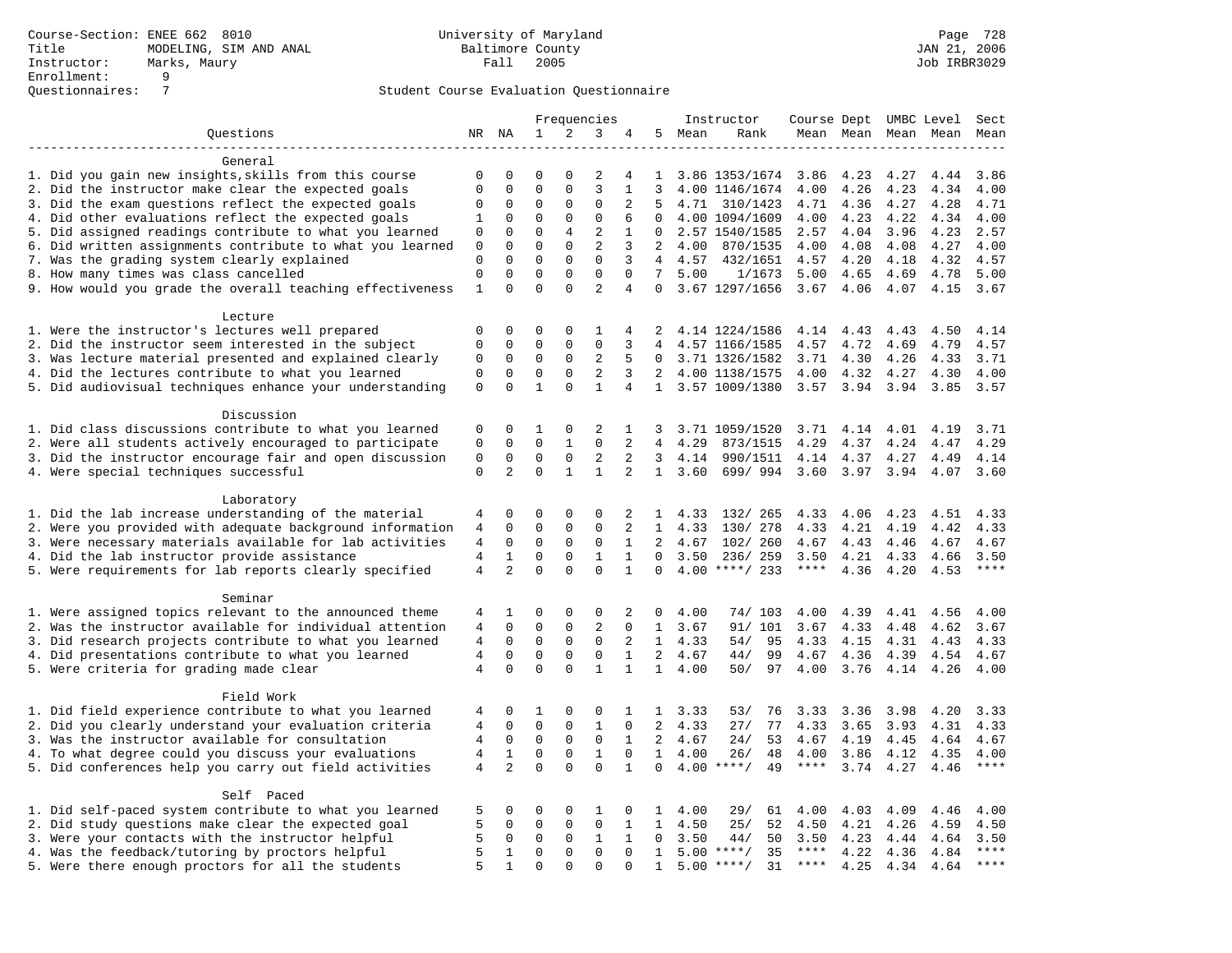|                 | Course-Section: ENEE 662 8010 | University of Maryland                  | 728<br>Page  |
|-----------------|-------------------------------|-----------------------------------------|--------------|
| Title           | MODELING, SIM AND ANAL        | Baltimore County                        | JAN 21, 2006 |
| Instructor:     | Marks, Maury                  | 2005<br>Falı                            | Job IRBR3029 |
| Enrollment:     |                               |                                         |              |
| Ouestionnaires: |                               | Student Course Evaluation Questionnaire |              |

| Credits Earned<br>Cum. GPA |          |               | Expected Grades |             | Reasons  | Type                | Majors                      |   |                                   |  |
|----------------------------|----------|---------------|-----------------|-------------|----------|---------------------|-----------------------------|---|-----------------------------------|--|
| $00 - 27$                  |          | $0.00 - 0.99$ |                 | Α           | 5        | Required for Majors | Graduate                    | 4 | Major                             |  |
| $28 - 55$                  | 0        | $1.00 - 1.99$ |                 | В           | 2        |                     |                             |   |                                   |  |
| $56 - 83$                  | 0        | $2.00 - 2.99$ | 0               | $\sim$<br>◡ | 0        | General             | Under-grad                  |   | Non-major                         |  |
| $84 - 150$                 | $\Omega$ | $3.00 - 3.49$ |                 | D           | 0        |                     |                             |   |                                   |  |
| Grad.                      |          | $3.50 - 4.00$ | 6               | F           |          | Electives           |                             |   | #### - Means there are not enough |  |
|                            |          |               |                 | Ρ           | 0        |                     | responses to be significant |   |                                   |  |
|                            |          |               |                 |             | $\Omega$ | Other               |                             |   |                                   |  |
|                            |          |               |                 | C           | 0        |                     |                             |   |                                   |  |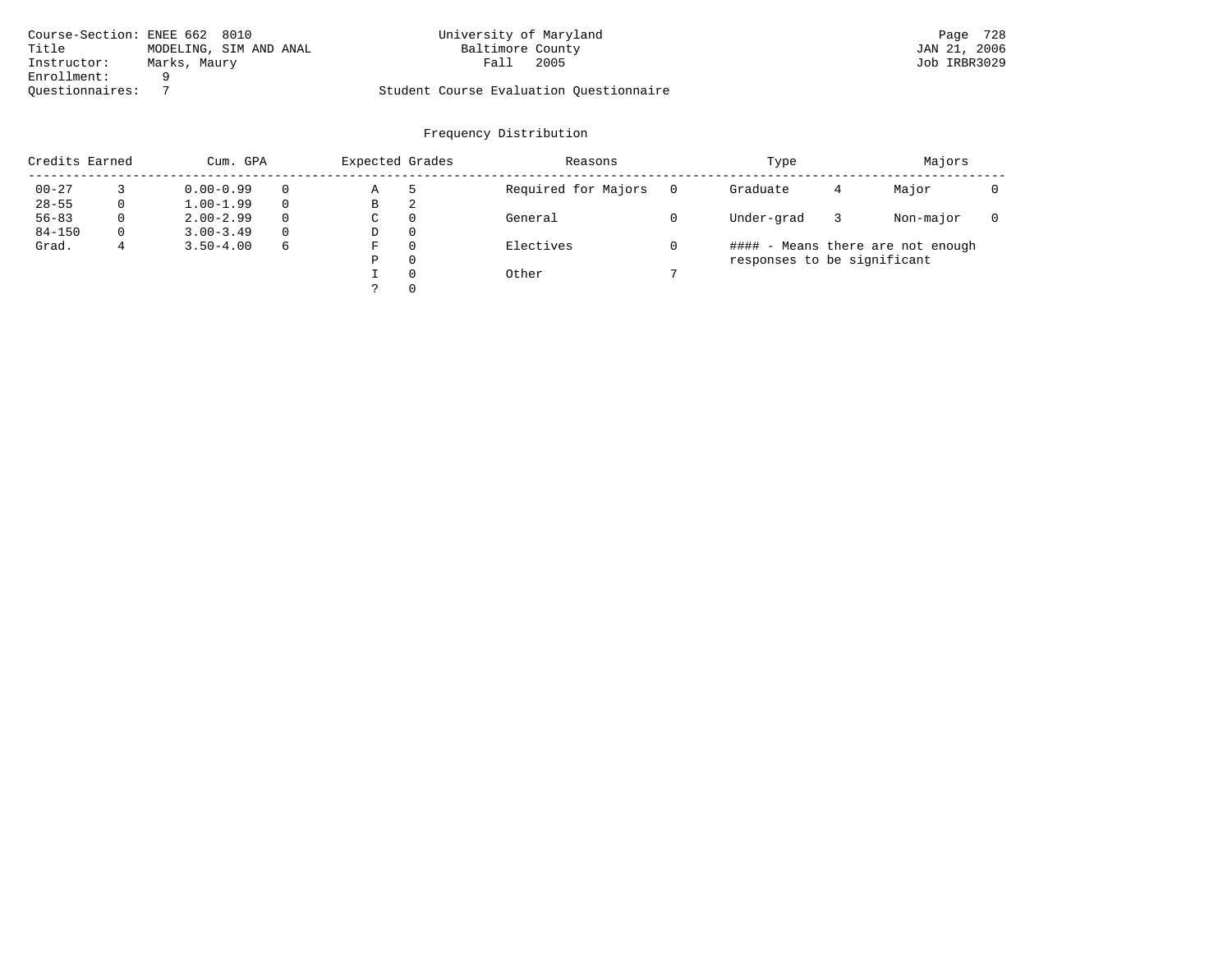|                                                           |                | Frequencies  |          |          |          |          |             |      | Instructor       | Course Dept |           | UMBC Level |      | Sect        |
|-----------------------------------------------------------|----------------|--------------|----------|----------|----------|----------|-------------|------|------------------|-------------|-----------|------------|------|-------------|
| Ouestions                                                 | NR.            | ΝA           |          |          | 3        | 4        | 5.          | Mean | Rank             | Mean        | Mean      | Mean       | Mean | Mean        |
| General                                                   |                |              |          |          |          |          |             |      |                  |             |           |            |      |             |
| 1. Did you gain new insights, skills from this course     |                | $\Omega$     | O        | $\Omega$ | O        |          |             | 4.71 | 342/1674         |             | 4.71 4.23 | 4.27       | 4.44 | 4.71        |
| 2. Did the instructor make clear the expected goals       | O              | $\Omega$     | $\Omega$ | $\Omega$ | $\Omega$ |          | 5.          | 4.71 | 314/1674         | 4.71        | 4.26      | 4.23       | 4.34 | 4.71        |
| 3. Did the exam questions reflect the expected goals      |                | $\Omega$     | $\Omega$ | $\Omega$ |          |          | 3           | 4.29 | 819/1423         | 4.29        | 4.36      | 4.27       | 4.28 | 4.29        |
| 4. Did other evaluations reflect the expected goals       | O              |              | $\Omega$ | $\Omega$ |          |          |             | 4.33 | 743/1609         | 4.33        | 4.23      | 4.22       | 4.34 | 4.33        |
| 5. Did assigned readings contribute to what you learned   |                | $\Omega$     | $\Omega$ |          | $\Omega$ |          | 4           | 4.67 | 224/1585         | 4.67        | 4.04      | 3.96       | 4.23 | 4.67        |
| 6. Did written assignments contribute to what you learned | $\mathbf 0$    |              | $\Omega$ |          |          |          | $2^{\circ}$ | 4.00 | 870/1535         | 4.00        | 4.08      | 4.08       | 4.27 | 4.00        |
| 7. Was the grading system clearly explained               | $\Omega$       | $\Omega$     | $\Omega$ | $\Omega$ |          |          | 3           | 4.14 | 988/1651         | 4.14        | 4.20      | 4.18       | 4.32 | 4.14        |
| 8. How many times was class cancelled                     | 0              | $\Omega$     | $\Omega$ | $\Omega$ | $\Omega$ | $\Omega$ |             | 5.00 | 1/1673           | 5.00        | 4.65      | 4.69       | 4.78 | 5.00        |
| 9. How would you grade the overall teaching effectiveness | $\overline{4}$ | <sup>n</sup> | U        | ∩        | $\Omega$ | $\cap$   | २           | 5.00 | 1/1656           | 5.00        | 4.06      | 4.07       | 4.15 | 5.00        |
| Lecture                                                   |                |              |          |          |          |          |             |      |                  |             |           |            |      |             |
| 1. Were the instructor's lectures well prepared           |                |              |          | 0        | $\Omega$ |          |             | 4.86 | 301/1586         | 4.86        | 4.43      | 4.43       | 4.50 | 4.86        |
| 2. Did the instructor seem interested in the subject      | 0              | $\Omega$     | $\Omega$ | $\Omega$ | $\Omega$ |          | 5.          |      | 4.71 1002/1585   | 4.71        | 4.72      | 4.69       | 4.79 | 4.71        |
| 3. Was lecture material presented and explained clearly   | $\mathbf 0$    | $\Omega$     | $\Omega$ | $\Omega$ | $\Omega$ |          | 5           | 4.71 | 366/1582         | 4.71        | 4.30      | 4.26       | 4.33 | 4.71        |
| 4. Did the lectures contribute to what you learned        | 0              | $\Omega$     | $\Omega$ | $\Omega$ | $\Omega$ |          | 5           | 4.71 | 423/1575         | 4.71        | 4.32      | 4.27       | 4.30 | 4.71        |
| 5. Did audiovisual techniques enhance your understanding  | $\Omega$       |              |          |          |          |          |             | 4.29 | 463/1380         | 4.29        | 3.94      | 3.94       | 3.85 | 4.29        |
|                                                           |                |              |          |          |          |          |             |      |                  |             |           |            |      |             |
| Discussion                                                |                |              |          |          |          |          |             |      |                  |             |           |            |      |             |
| 1. Did class discussions contribute to what you learned   |                |              |          | $\Omega$ |          |          |             | 3.20 | 1303/1520        | 3.20        | 4.14      | 4.01       | 4.19 | 3.20        |
| 2. Were all students actively encouraged to participate   |                |              | $\Omega$ | $\Omega$ |          | $\Omega$ | 4           | 4.60 | 543/1515         | 4.60        | 4.37      | 4.24       | 4.47 | 4.60        |
| 3. Did the instructor encourage fair and open discussion  | 2              | $\Omega$     | 0        | $\Omega$ | $\Omega$ |          |             | 4.60 | 563/1511         | 4.60        | 4.37      | 4.27       | 4.49 | 4.60        |
| 4. Were special techniques successful                     | 2              |              |          |          |          |          |             |      | $3.00$ ****/ 994 | ****        | 3.97      | 3.94       | 4.07 | $***$ * * * |

| Credits Earned<br>Cum. GPA |   |               | Expected Grades |             | Reasons  |                     | Type | Majors                      |    |                                   |  |
|----------------------------|---|---------------|-----------------|-------------|----------|---------------------|------|-----------------------------|----|-----------------------------------|--|
| $00 - 27$                  | 2 | $0.00 - 0.99$ |                 | А           |          | Required for Majors | 0    | Graduate                    | כ  | Major                             |  |
| $28 - 55$                  | 0 | $1.00 - 1.99$ |                 | В           | 3        |                     |      |                             |    |                                   |  |
| $56 - 83$                  | 0 | $2.00 - 2.99$ |                 | $\sim$<br>◡ | 0        | General             |      | Under-grad                  | -2 | Non-major                         |  |
| $84 - 150$                 | 0 | $3.00 - 3.49$ |                 | D           | 0        |                     |      |                             |    |                                   |  |
| Grad.                      | 5 | $3.50 - 4.00$ |                 | F           | 0        | Electives           |      |                             |    | #### - Means there are not enough |  |
|                            |   |               |                 | Ρ           | 0        |                     |      | responses to be significant |    |                                   |  |
|                            |   |               |                 |             | $\Omega$ | Other               |      |                             |    |                                   |  |
|                            |   |               |                 | C           |          |                     |      |                             |    |                                   |  |